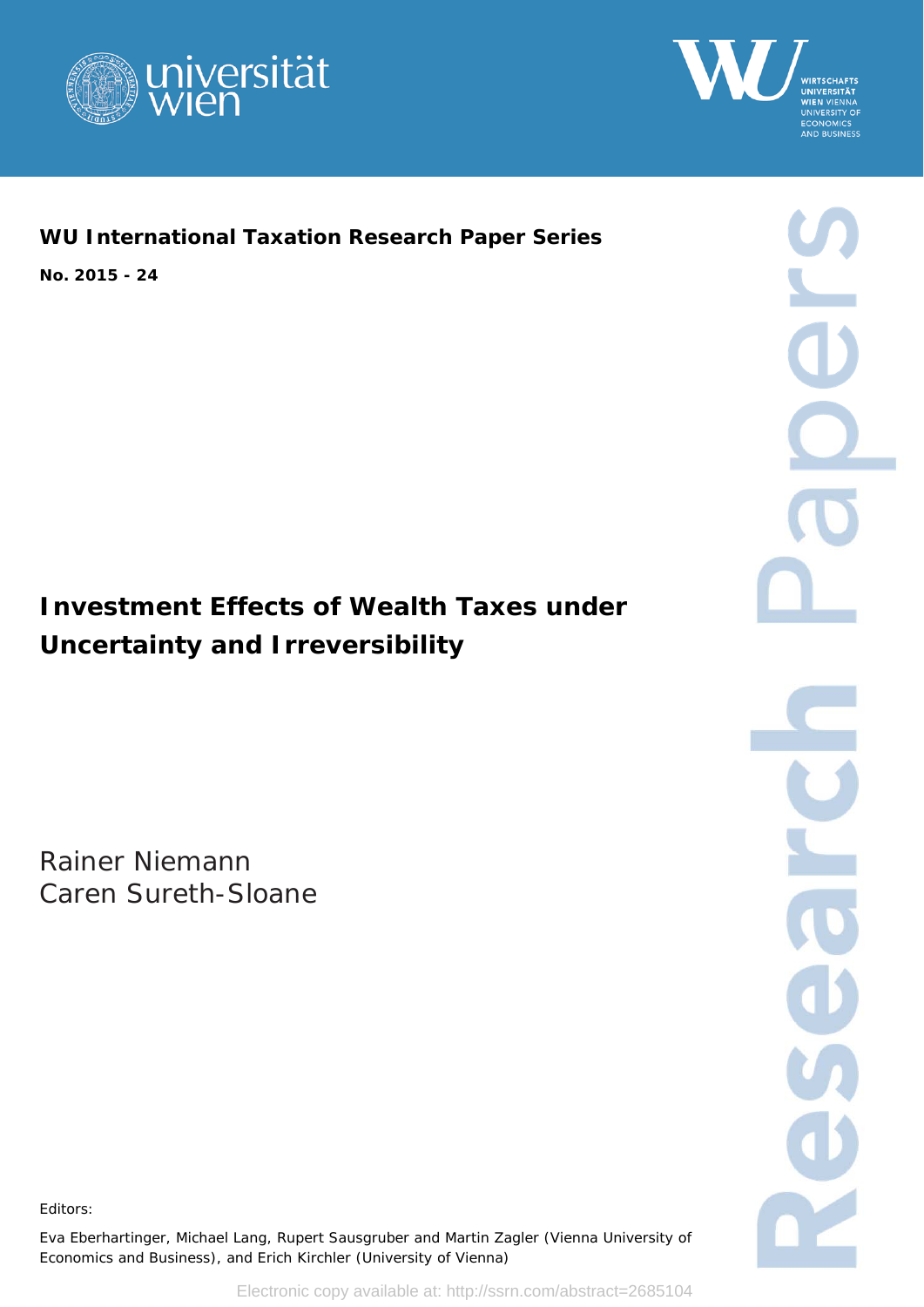# Investment Effects of Wealth Taxes under Uncertainty and Irreversibility

## Rainer Niemann and Caren Sureth-Sloane

### Authors' addresses:

| Rainer Niemann                       | Caren Sureth-Sloane                             |  |  |
|--------------------------------------|-------------------------------------------------|--|--|
| University of Graz                   | University of Paderborn                         |  |  |
| Institute of Accounting and Taxation | Department of Taxation, Accounting, and Finance |  |  |
| Universitaetsstr. 15                 | Warburger Str. 100                              |  |  |
| $A-8010$ Graz                        | D-33098 Paderborn                               |  |  |
| Austria                              | Germany                                         |  |  |
| niemann@uni-graz.at                  | $\alpha$ caren.sureth@upb.de                    |  |  |
|                                      | and                                             |  |  |
|                                      | WU Vienna University of Economics and Business  |  |  |
|                                      | Welthandelsplatz 1                              |  |  |
|                                      | A-1020 Vienna                                   |  |  |
|                                      | Austria                                         |  |  |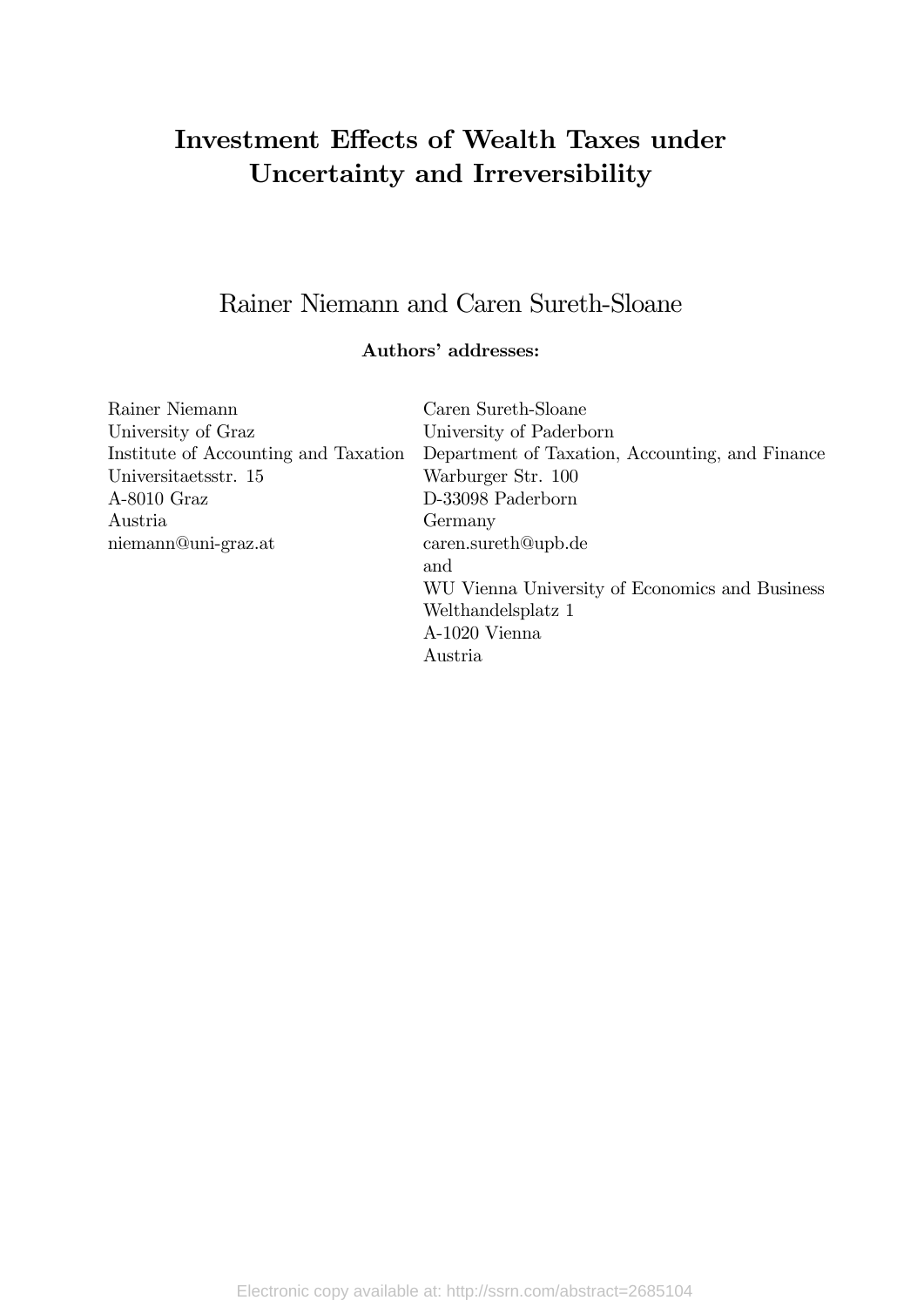# Investment Effects of Wealth Taxes under Uncertainty and Irreversibility

#### Abstract

The growing dissatisfaction with perceived distributional inequality and budgetary constraints gave rise to a discussion on the (re-)introduction of wealth taxes. Wealth taxes are typically levied on private wealth, in some countries also on corporate wealth. To avoid misleading statements concerning possible distributional consequences of wealth taxes, preceding analyses of the economic and particularly investment effects are necessary. As investments drive job creation, tax-induced changes in investment timing may significantly affect the income and wealth distribution. We analyze the impact of wealth taxes on investment timing under uncertainty and irreversibility and the propensity to carry out risky projects. Using a Dixit/Pindyck type real options model we find that wealth taxes have real effects. This means that higher wealth tax rates can either stimulate or depress the propensity to invest in risky projects. We find that apparently paradoxical wealth tax effects (accelerated investment due to higher wealth tax rates) are more likely for low interest rates and for high-risk investments. Using either historical cost or fair value accounting may affect investment timing ambiguously. Thus, the design of wealth taxes is crucial for the resulting delay or acceleration of investment. Although our model takes an individual perspective, our findings are also relevant for the current tax policy discussion on the introduction of wealth taxes. Our results indicate that wealth taxes are particularly harmful for specific classes of investments, for example low-risk investments.

#### JEL classification: H25; H21

Keywords: wealth tax, investment decisions, real options, timing flexibility, uncertainty, irreversibility

Acknowledgements: We thank Martin Jacob, Richard Sansing, Regina Ortmann and the participants of the TAF Research Seminar in December 2014 in Paderborn, the participants of the SOWI Research Seminar in January 2015 in Graz, the participants of the Spring meeting of the Tax Section of the German Academic Association for Business Research in March 2015 in Passau, and the 1st Berlin-Vallendar Conference on Tax Research in July 2015 in Berlin. The usual disclaimer applies.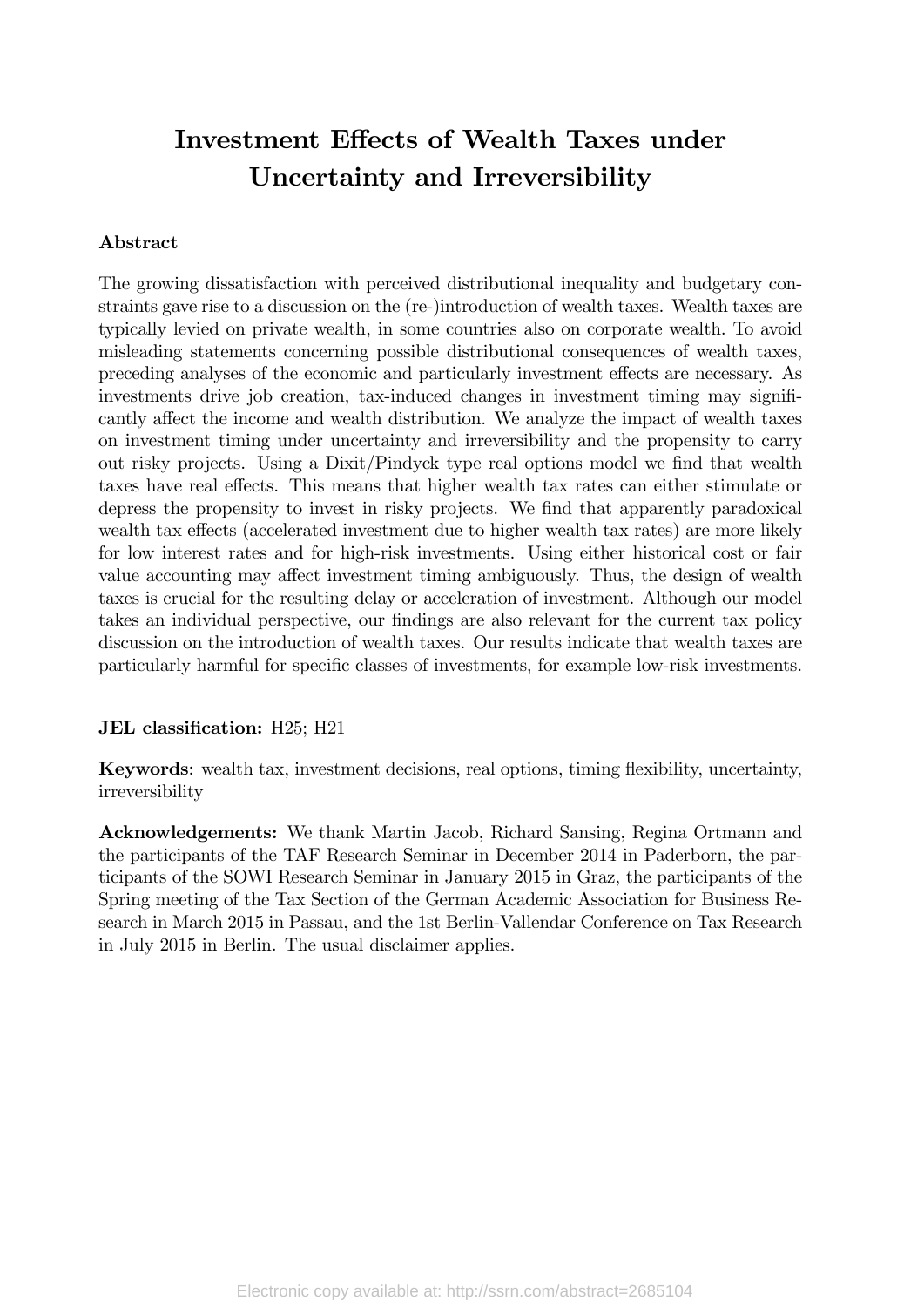## Investment Effects of Wealth Taxes under Uncertainty and Irreversibility

## 1 Introduction

The tight fiscal constraints in several European countries as well as the growing dissatisfaction with perceived distributional inequality (for example, OECD 2015) gave rise to a discussion on the  $(re-)introduction$  of wealth taxes.<sup>1</sup> To avoid misleading statements concerning possible distributional consequences of wealth taxes, preceding analyses of the economic and particularly investment effects are necessary. As investments drive job creation, tax-induced changes in investment may significantly affect the income and wealth distribution. If wealth taxation affects investment decisions in an unexpected way, forecasts of distributional effects of wealth taxes are necessarily flawed. We investigate the investment timing effects of individual or corporate wealth taxes under uncertainty and irreversibility because investment timing is an important indicator for investors' propensity to carry out risky projects. The goal of our paper is to figure out whether wealth taxes have real effects and under what conditions wealth taxes foster or hinder risky investments.

Focussing on tax rate effects in the first place, we find that an increase in the wealth tax rate can either delay (hinder) or accelerate (foster) risky investments. In terms of risk taking this result implies that higher wealth tax rates can either stimulate or depress the propensity to invest in risky projects. A similar ambiguous result can be derived for increased wealth taxation of the default alternative (risk-free Önancial investment). Furthermore, for sufficiently low tax values of a project due to a low initial tax value or high depreciation rates for wealth tax purposes, higher wealth tax rates surprisingly

<sup>&</sup>lt;sup>1</sup>The effects of wealth taxes have been controversally discussed in previous years. See, e.g., Balogh (1964), Stiglitz (1969), Mieszkowski (1972), Thurow (1972), Bentick (1979), Mills (1981), Brennan and Nellor (1982), Michalos (1988), Bird (1991), Burbridge (1991), Davies (1991), Mintz (1991), and Kocherlakota (2005).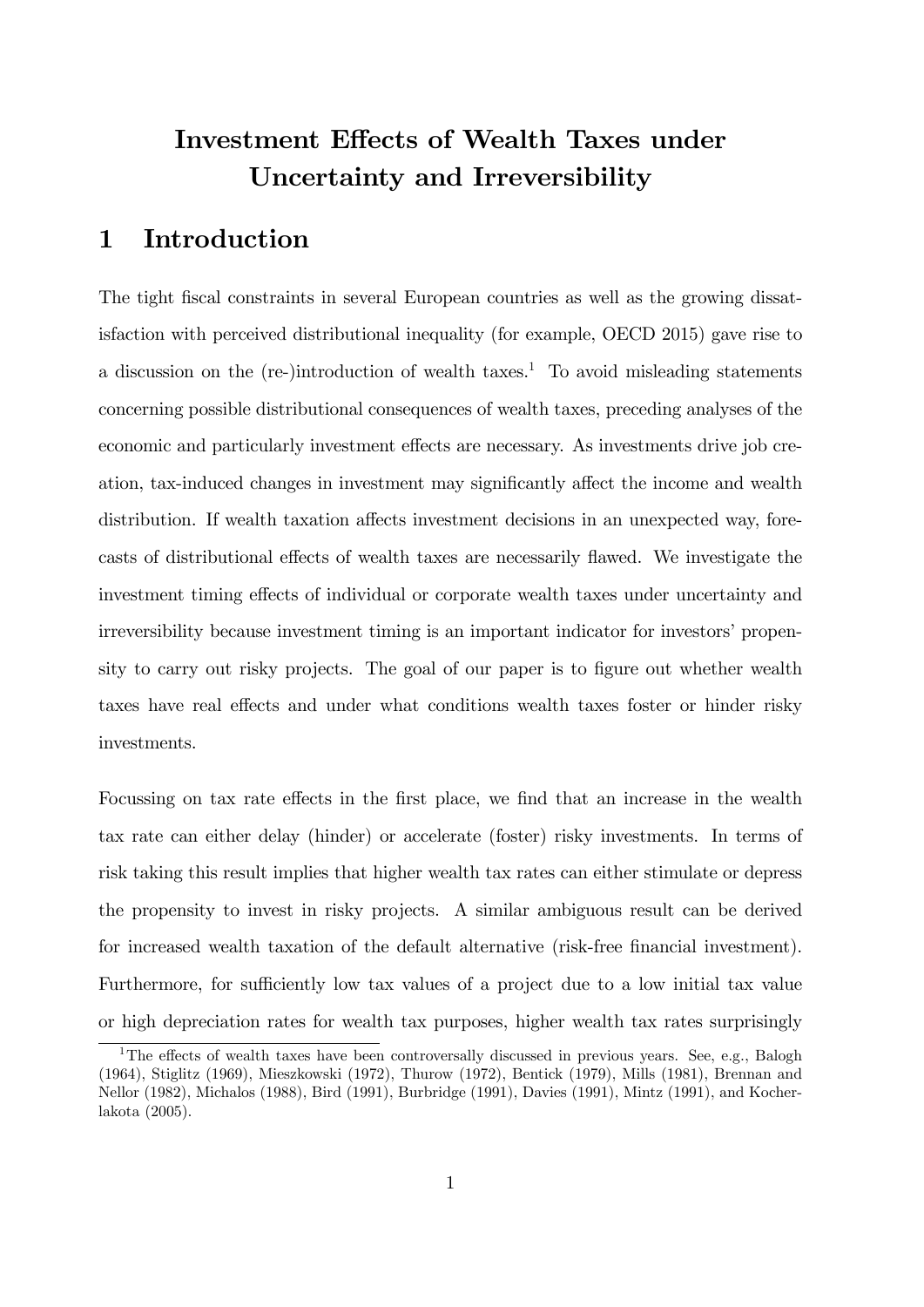can accelerate investment. Higher wealth taxation of financial investments in comparison to real investments can delay real investment if the wealth tax rate is sufficiently high. We find that such apparently paradoxical wealth tax effects  $-$  accelerated investment upon a wealth tax rate increase  $-$  are more likely for low interest rates and for high-risk investments. As a change in investments following an increase in wealth taxes will affect profits and job creation and may increase distributional inequality our results indicate that tax politicians who strive to reduce inequality need detailed information about the effects of wealth taxation on different types of investment projects. Tax legislators should be aware that the effects depend on the expected development of pre-tax profits as well as the valuation of assets for income and wealth tax purposes.

In contrast to tax rate effects we find that valuation effects are unambiguous: higher initial or subsequent valuation of assets for wealth tax purposes always delays investment. A tax legislator whose intention is to encourage risk taking should define a relatively small tax base. Moreover, it is ambiguous whether historical cost valuation or fair value accounting accelerate investment.

Our Öndings are relevant for individual investors as well as for the current tax policy discussion on whether or not to (re-)introduce a general wealth tax. For example, the IMF suggested the introduction of wealth taxes in developed countries in various recent studies (IMF 2013, IMF 2014). Furthermore, Atkinson (1971), Piketty, and Saez (2003), Saez and Veall (2005), Atkinson, Piketty, and Saez (2011) and more recently Piketty (2014) received a lot of attention with descriptives of the development of the capital/income ratio over time in many countries. As a consequence, he raises the claim for wealth taxes. Although this work has been heavily criticized, the call for an introduction of effective redistributive instruments fed the public concerns on inequality significantly and led to an intensified political debate on reintroducing wealth taxes and increasing inheritance taxation.<sup>2</sup>

<sup>2</sup>See, for example, Cnossen and Bovenberg (2001) for the Netherlands, Edson (2012) for Norway,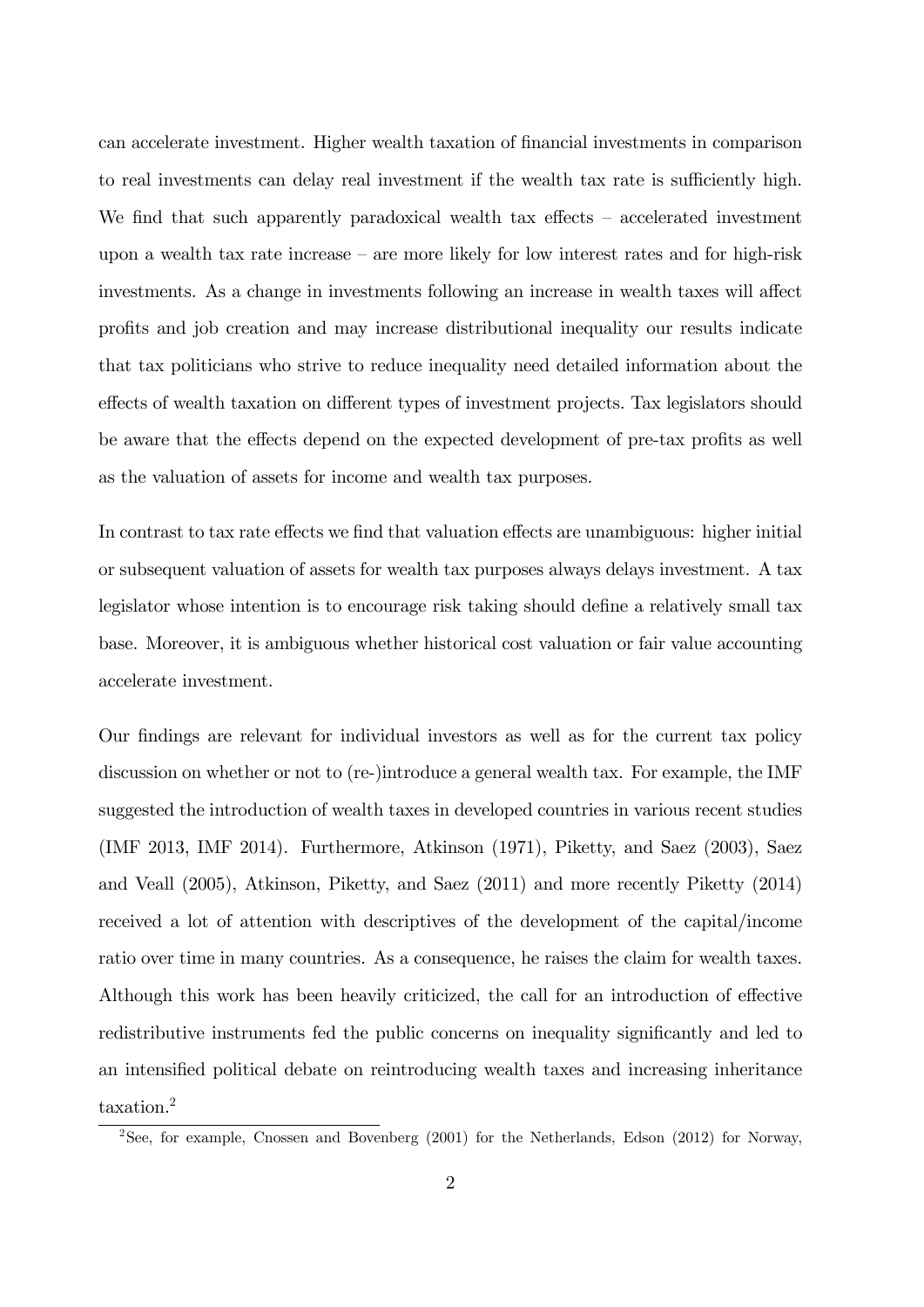Most countries levy taxes on specific property, such as real estate, vehicles and other assets. However, many countries have since the 1990s abolished a general wealth taxation (see, for example, OECD 2014).<sup>3</sup> The following table summarizes information on wealth tax rates and wealth tax abolishment, respectively:

| Country            | Abolition                 | Tax rate at individual level | Tax rate at corporate level |
|--------------------|---------------------------|------------------------------|-----------------------------|
| Algeria            |                           | $max. 1.5\%$                 |                             |
| Austria            | 1994                      |                              |                             |
| Denmark            | 1995                      |                              |                             |
| Finland            | 2006                      |                              |                             |
| France             |                           | $max. 1.5\%$                 |                             |
| Germany            | 1997                      |                              |                             |
| Iceland            |                           | $max. 2 \%$                  |                             |
| India              | 2015                      |                              |                             |
| Ireland            | 1997                      |                              |                             |
| Luxembourg         |                           |                              | 0.5%                        |
| Netherlands        | 2001                      |                              |                             |
| Norway             |                           | max. 1.1%                    |                             |
| Spain              | 2007, reintroduction 2012 | max. 2.5%                    |                             |
| Sweden             | 2007                      |                              |                             |
| Switzerland/Zurich |                           | max. 0.657%                  | 0.16425\%                   |

Table 1: Wealth taxation and its abolition in selected countries

Sources: KPMG (2012a, 2012b), BMF (2013), EY (2014a, 2014b), IBFD (2015)

Notes: Wealth taxes on selected property, like taxes on vehicles, real estate, etc. are not included in this table

The proponents of wealth taxes often link their arguments to the budgetary consequences of the recent Önancial and Öscal crisis and argue that particularly wealthy people should contribute their fair share to society. Opponents of wealth taxation suspect that wealth taxation could depress investment, hinder or prevent risk-taking and innovations and lead to capital áight. This could induce even lower total tax revenues than in an environment without wealth taxation.

Glennerster (2012) for U.K., Ristea and Trandafir (2010) for Romania, Keuschnigg et al. (2013) for Austria, Sureth and Maiterth (2008), Schratzenstaller (2011), Maiterth and Houben (2012), Spengel, Evers, and Evers (2013), Bach, Beznoska, and Steiner (2014), Hoppe, Maiterth, and Sureth (2015) for Germany. Furthermore, Auerbach and Hassett (2015), who reviewed Pikettyís work do not see a wealth tax as an appropriate policy instrument.

<sup>3</sup>High administrative costs, low tax revenues and unsolved problems in asset valuation were the most important causes for abolishing the wealth tax.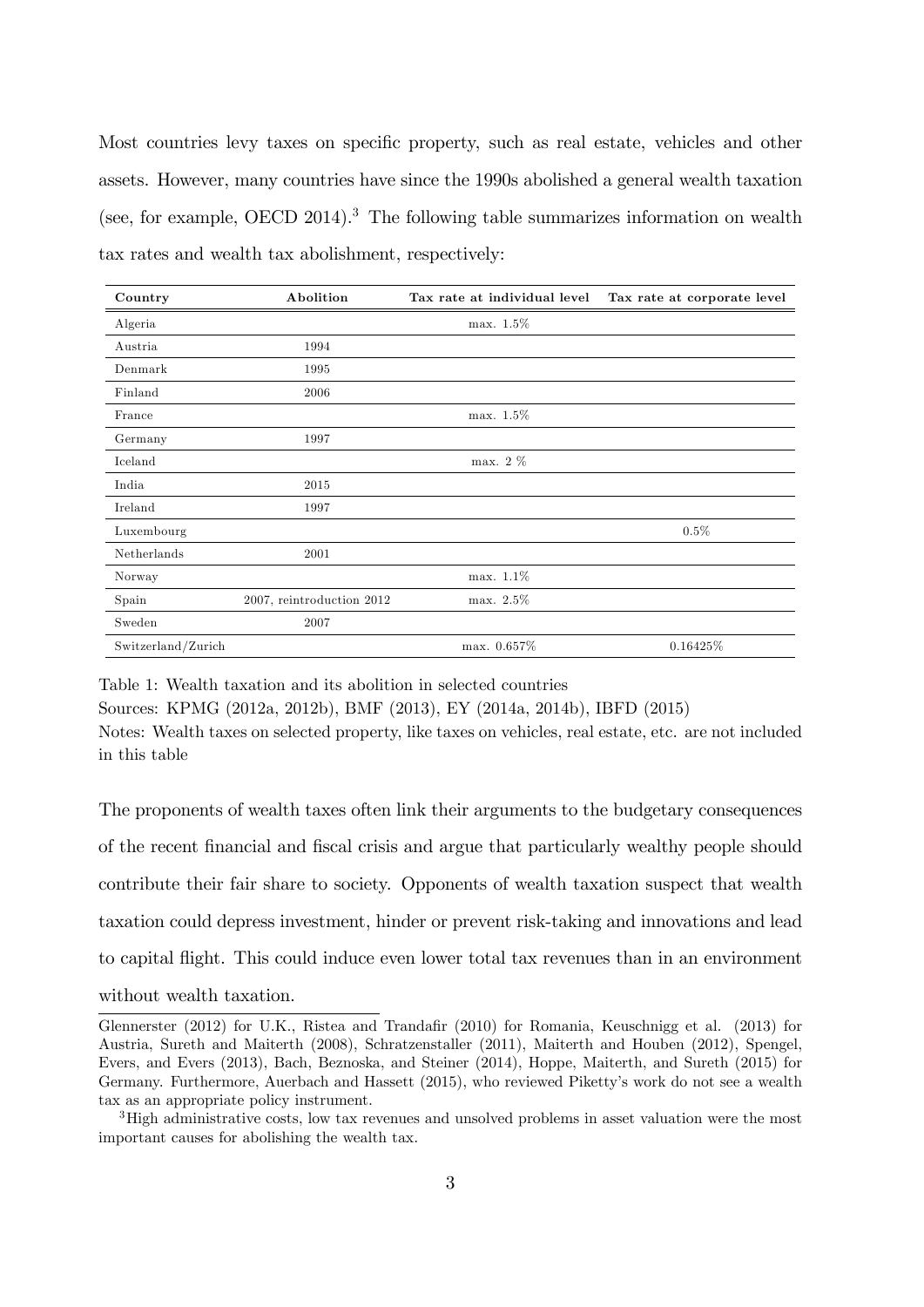Against the background of this controversial discussion, it is particularly important to disentangle the effects of a wealth tax on investment under uncertainty. In this respect the economic effects crucially depend on the impact of wealth taxes on investment timing, and not only on the decision on whether or not to invest. If risky projects are considered innovative they can significantly contribute to economic growth. Thus, postponement of these projects may be especially harmful for economic development and subsequently for the distribution of income and wealth.

Whereas the effects of profit (or income) taxation under uncertainty are well known since the late 1990s (for example, Niemann 1999a, 1999b, Sureth 1999, Pennings 2000, Agliardi 2001, Panteghini 2001, 2004, 2005, Sureth 2002, Niemann and Sureth 2004, 2005, Alvarez and Koskela 2008, Schneider and Sureth 2010, Gries, Prior, and Sureth 2012, Niemann and Sureth 2013), the effects of wealth taxes have not yet been investigated under conditions of uncertainty and irreversibility. This is surprising against the background of the recent findings on the economic implications of profit taxation on investments in risky projects. Prior literature identified parameter-dependent, partially subsidizing as well as discriminating effects of profit taxation on risky investments that are due to uncertainty (for example, Alvarez and Koskela 2008, Schneider and Sureth 2010, Gries et al. 2012, Niemann and Sureth 2013). These findings indicate that tax reforms that are intended to foster investment such as tax rate cuts, may have dysfunctional effects on investment activities, in particular in high-risk industries. Although wealth taxes are often considered to further hinder risky investment, hardly any corresponding research on wealth taxation under uncertainty has been conducted. If the wealth tax is precisely levied on the market value as defined by the present value of future cash flows from the underlying capital, the investment effects generated by the wealth tax will in present value terms not differ from those of a profit tax. However, for many types of capital assets market values cannot be observed due to a lack of sufficiently liquid markets. Furthermore, the tax legislator for example might intentionally define asset values that are only weakly related to the market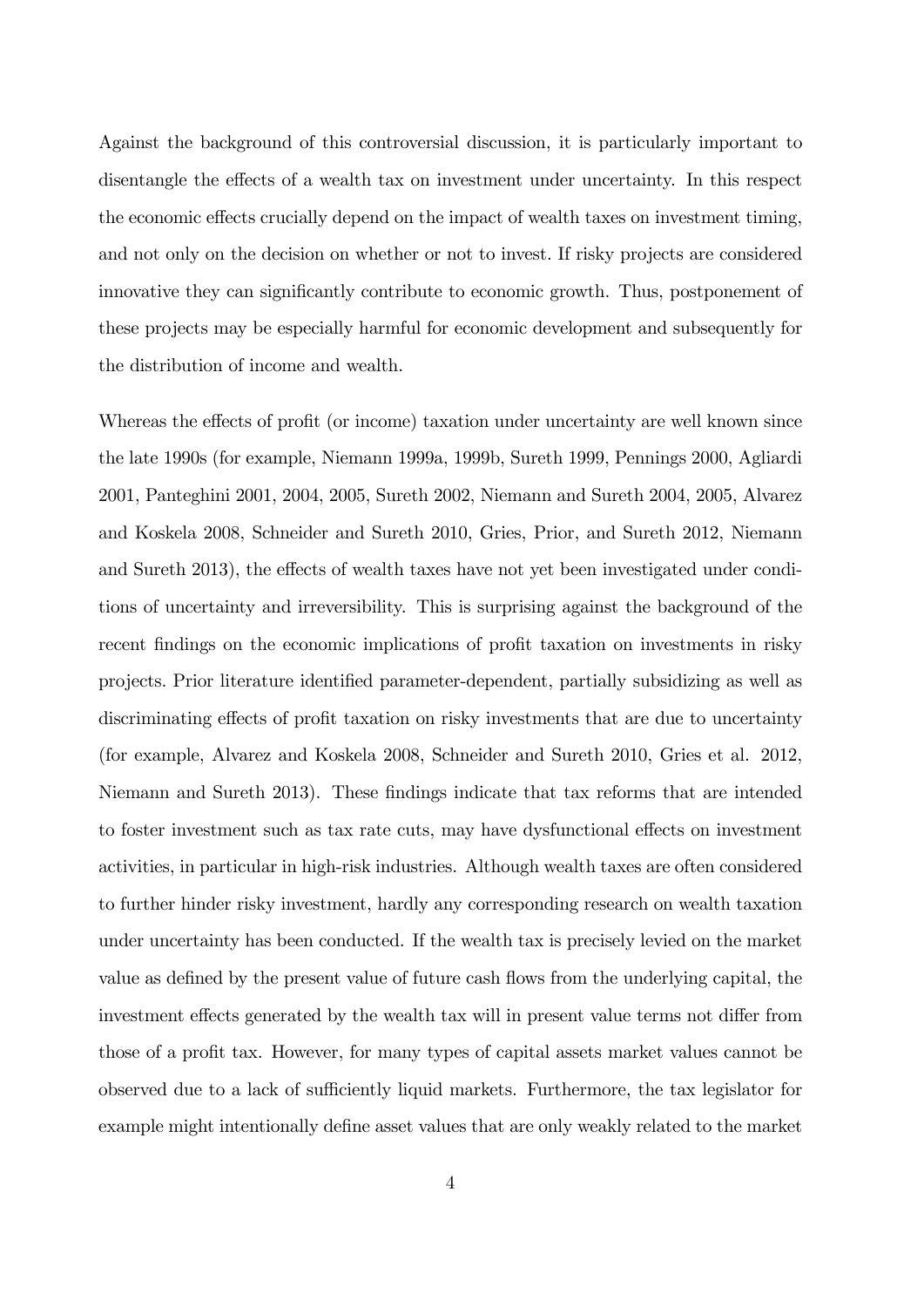value to simplify the tax assessment. Consequently, the effects of wealth taxes on risky investments are likely to be different from those of profit taxes. Therefore, a detailed analysis of wealth taxes and their effects on risky investment decisions is important.

Several studies, such as Vlassenko (2001), Arnott (2005), Arnott and Petrova (2006), investigate various property tax systems conceptually and theoretically with respect to efficiency and fairness. Property taxes are similar to wealth taxes as they can be regarded as taxes on specific assets. These studies identify distortions in efficiency of different magnitude depending on the property tax design. Dye, McGuire, and Merriman (2001) study empirically the impact of property taxes on business activities and find that high property tax rates lead to signiÖcantly slower growth rates. Craft and Schmidt (2005) find evidence for significant decreases in vehicular capital after changes in vehicle property taxes. In line with that result Allee, Lynch, Petroni, and Schroeder  $(2015)$  find significant sensitivities of petroleum refineries in their crude oil inventories when they experience a personal property tax. Hansson (2008) analyzes the abolishment or suspension of general wealth taxation in Austria in 1994, in Denmark in 1997, in Germany in 1997, and in the Netherlands in 2001 empirically using a simple model of the choice between becoming an entrepreneur or an employee. She finds a perceptible but only small impact of wealth tax abolishment on entrepreneurial activity. Obviously, the existing empirical studies do not permit to draw clear-cut conclusions.

In deterministic models the impact of wealth taxes on investment behavior was extensively analyzed in the German analytical tax literature in the 1980s and 1990s, for example, by Wagner/Dirrigl (1980), Siegel (1982), Mellwig (1985), or Georgi (1994). They find that wealth taxation has an ambiguous impact on investment decisions, depending on the valuation of assets for wealth tax purposes.

To the best of our knowledge only van Wijnbergen and Estache (1999) investigate the impact of a special case of wealth taxes under uncertainty explicitly. They examine the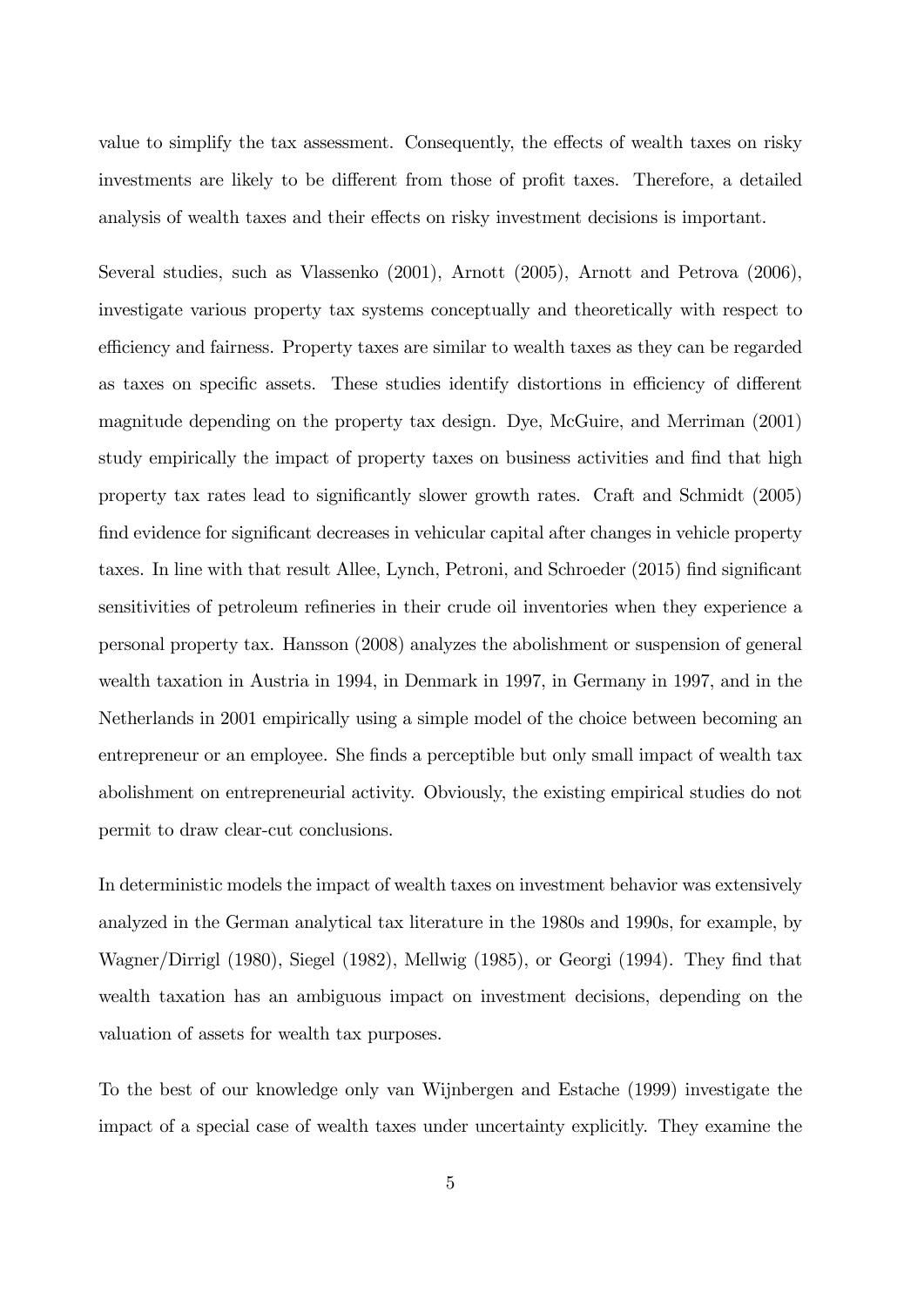impact of a minimum asset tax, which is similar to a wealth tax, on high risk firms using an option pricing approach and a Monte Carlo simulation with Brazilian data. They consider uncertain returns and find increased sectorial distortions and that high risk firms do not seem to be hit harder by the underlying tax. Under specific conditions the introduction of the minimum asset tax may even lower the marginal effective tax rates. Their results are in line with the wealth tax paradox that has been elaborated under certainty in Sureth and Maiterth (2008).

Until now, no study has been conducted that addresses the investment and timing effects of a classical wealth tax in a stochastic environment with random cash áows. Particularly, as studies on the recently proposed tax on corporate and individual wealth in Germany indicate severe distortions (Spengel, Evers, and Evers 2013, Hoppe, Maiterth, and Sureth 2015), the investment effects have to be analyzed prior to discussing potential distributional consequences. For example, Hoppe et al. (2015) find in their company data-based simulation that the tax burden on profits is doubled on average and in some cases even quadrupled by the proposed wealth tax. Furthermore, on average 15% of corporations' equity is lost after six years of wealth taxation implying high risks for firms and jobs. Against the background of these findings, and the partially puzzling results from prior research on wealth taxes, it is important to gain a deeper understanding of the effects of wealth taxes on risky investments. In this respect the economic effects crucially depend on the impact of taxes on investment timing, and not only on the decision on whether or not to invest. If risky projects are considered innovative they can significantly contribute to economic growth. Thus, postponement of these projects may be especially harmful for economic development (Bar-Ilan and Strange 1996, Riddick and Whited 2009, Bachmann, Caballero, and Engel 2013).<sup>4</sup>

To fill the research gap we analyze the impact of wealth taxes on investment timing. We

<sup>4</sup>With respect to the impact of uncertainty on postponement of investment see, e.g., Arslan, Atabek, Hulagu, and Sahinöz (2015).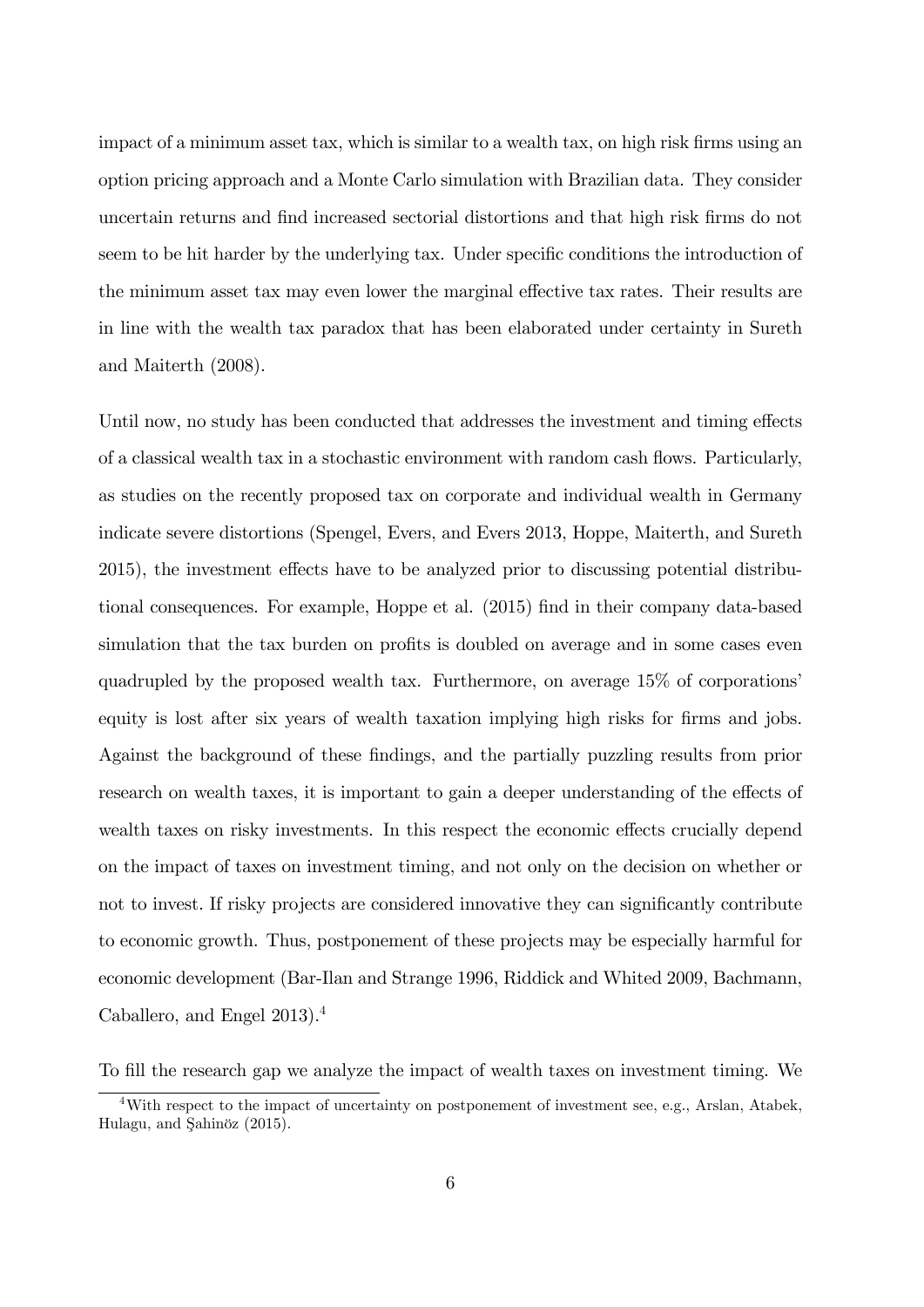employ a real options model of the Dixit/Pindyck type to model investment behavior under conditions of uncertainty and irreversibility. In addition to a profit tax, a wealth tax is introduced. The wealth tax parameters under consideration include the wealth tax rate, the initial and subsequent valuation of assets for wealth tax purposes, the valuation method (historical cost versus fair value accounting) and the wealth tax treatment of the default alternative. More specifically, our model paves the way for future empirical studies of investment timing under wealth taxation.

This paper is organized as follows. We present our investment model in section 2. The impact of varying wealth tax parameters is analyzed in section 3. Neutrality aspects of wealth taxation are discussed in section 4. Section 5 summarizes and concludes.

### 2 Model setup

Our model of investment is based on the Dixit/Pindyck framework that is frequently used for the analysis of tax effects under uncertainty and irreversibility. We assume that a riskneutral investor has the option to invest in an infinitely-lived real investment project that yields stochastic cash flows. This option is a proprietary business opportunity, which is due to some earlier business activities by the investor. Typically, the option does not represent an asset that can be recognized or traded. Rather, the option value is a technical construct that is needed for the optimal decision. Since the investor holds a monopoly on the option, we can exclude competition effects.<sup>5</sup> For reasons of mathematical simplicity the option to invest is considered perpetual.<sup>6</sup> The investment project can be subject to wealth taxation. The investor uses individual calculus for valuation of both the project and the option to invest. They can either immediately invest into the real investment project or wait until the observable realizations of the cash flows prove to be

<sup>&</sup>lt;sup>5</sup>For strategic option exercise games see, e.g., Grenadier (1996), Grenadier (2002), and Weeds (2002). Grenadier (2002) shows that the impact of competition substantially diminishes the value of the option and induces investment decisions similar to the net present value rule.

 $6$ Otherwise, the model would involve partial differential equations that cannot be solved analytically.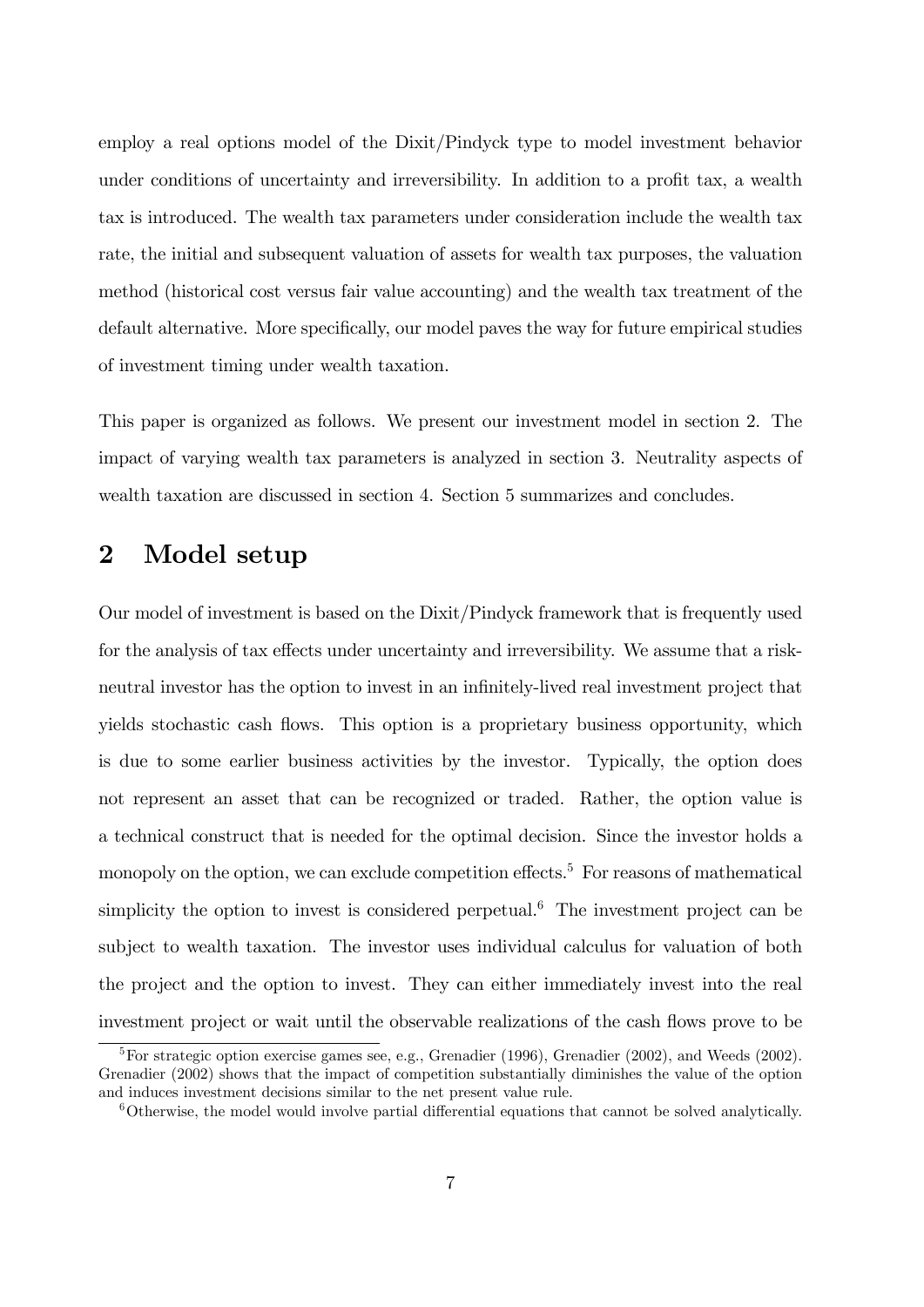sufficiently attractive. Thus, the investment problem is two-dimensional as it captures both the decision on whether and when to invest. We do not assume that the so-called spanning property holds, implying that liquid markets for the assets do not necessarily exist.<sup>7</sup> As long as the option to invest is not exercised available funds yield the riskfree capital market rate. If the option to invest is exercised, the investor gives up all flexibility and pays the deterministic acquisition cost for the project.<sup>8</sup> We assume that the project is entirely equity-financed to separate the tax effects from investment and financing decisions.

It is the aim of this paper to analyze the combined effects of profit and wealth taxation on investment timing. This research indicates that timing is an important issue in risk-taking decisions and can be interpreted as a measure of an investor's propensity to carry out risky projects. For example, even high-performing Örms are continuously challenged by new competitors and new products and services in the market. Thus, firms have to balance out exploitation of their current market share and exploration to generate new innovative products, services and business models. No matter how successful a firm exploits its current portfolio, investments in innovation have to be carried out at some time. As a consequence, the decision on when to shift limited funds from the exploitation strategy to the exploration strategy is an important timing decision. More or less all industries are characterized by this trade-off. Given that real-world investment decisions are typically now-or-later rather than now-or-never decisions, a real option framework is appropriate for analyzing tax effects on investment. Against this background, the tax treatment of the investment project, the option to invest, and the default alternative (wait and see and park funds in a risk-free financial capital market asset) have all to be properly defined.

We consider only one level of taxation and thus abstract from the interaction of corporate

<sup>&</sup>lt;sup>7</sup>As a consequence, a hedge portfolio that is crucial in option pricing theory cannot be built.

<sup>8</sup>Our assumption of deterministic and constant acquisition cost is due to mathematical simplicity. However, it would be possible to model cash flows and acquisition costs as correlated stochastic processes, see Dixit and Pindyck (1994), pp. 207-210. To focus on wealth tax effects we leave this possible extension aside.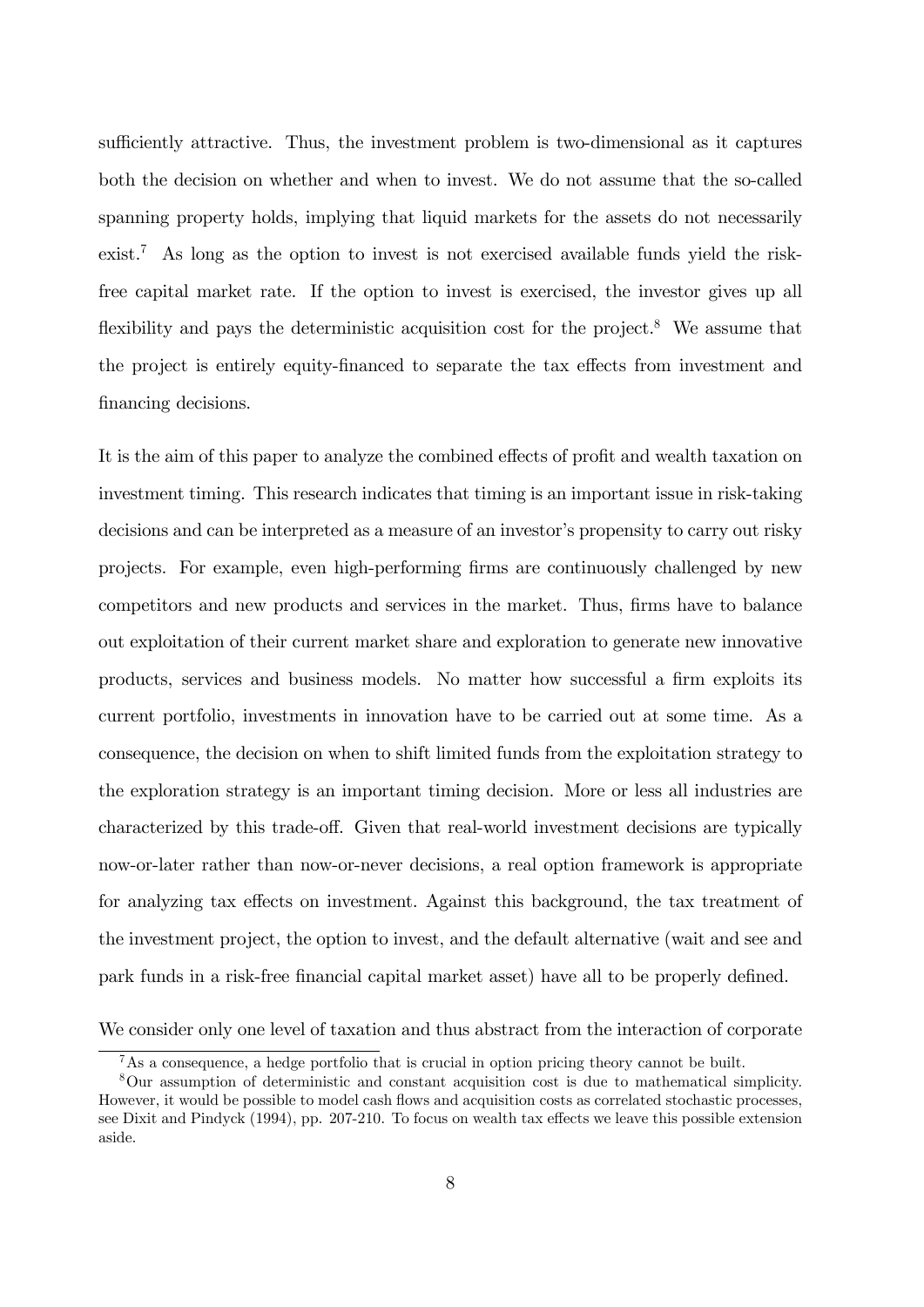and shareholder level taxation. This assumption means that the investor is either a sole proprietor or partner in a partnership (pass-through entity) or a corporation that neglects shareholder taxation in corporate decision making. We do not discuss delegated investment decisions or principal-agent settings.<sup>9</sup> As long as the investor waits and does not (yet) invest, they earn the nominal risk-free pre-tax interest rate  $r$ . Interest earned is subject to the tax rate  $\tau_r$ . In accordance with tax law in several countries the tax rate on financial income  $\tau_r \in [0, 1]$  and the general income tax rate  $\tau_{\pi} \in [0, 1]$  can differ.<sup>10</sup> Financial assets like bank accounts or bonds that yield interest income can be (and typically are) subject to wealth taxation at the flat rate  $\tau_{\omega} \in [0,1]$ . The variable  $\gamma \in [0, 1]$  denotes the fraction of these financial assets that is subject to wealth taxation. As a result, the discount rate after taxes  $r<sub>\tau</sub>$  is defined as<sup>11</sup>

$$
r_{\tau} = (1 - \tau_r) r - \gamma \tau_{\omega} > 0. \tag{1}
$$

We will relax this assumption later to study how discount rates that are unaffected by taxation, for example, in case of a tax-exempt default investment, affect our finding. Now, we assume that the after-tax discount rate is decreasing in  $\tau_r$ . Furthermore, it is always strictly positive. Otherwise, present values could reach economically meaningless infinite values.<sup>12</sup>

As wealthy investors who tend to have a high savings rate, are likely to invest rather than to consume liquid funds these assumptions about the default alternative are straight-

<sup>&</sup>lt;sup>9</sup>For delegated investment decisions in a real options setting see, e.g., Grenadier/Wang (2005).

 $10$ In Austria, income from interest, dividends, or capital gains is subject to a flat tax rate of  $25\%$ , whereas the personal income tax schedule is progressive with a top marginal tax rate of 50%. In Germany the áat tax on interest and dividend income is 26.375% (including solidarity surcharge), but the top marginal tax rate of the personal income tax is 47.475%. By contrast, Croatia is one of the few countries which until 2014 did not tax individual interest income. Overall, many European and Asian countries are characterized by tax systems with different tax scales on interest and dividend income on the one hand side and other income (business, labor, etc.) on the other hand side. By contrast, the tax systems in the Americas are typically characterized by a uniform tax rate on all types of income.

<sup>&</sup>lt;sup>11</sup>With respect to the effect of a wealth tax rate on the rate of interest see, e.g., Atkinson (1971, p. 217).

 $12$ <sup>12</sup> Although an allowance for corporate equity (ACE) tax could be interpreted as a negative wealth tax, we do not consider an ACE tax in our model. Due to the close connection of ACE and income taxation, integrating an ACE would conceal rather than explain the wealth tax effects.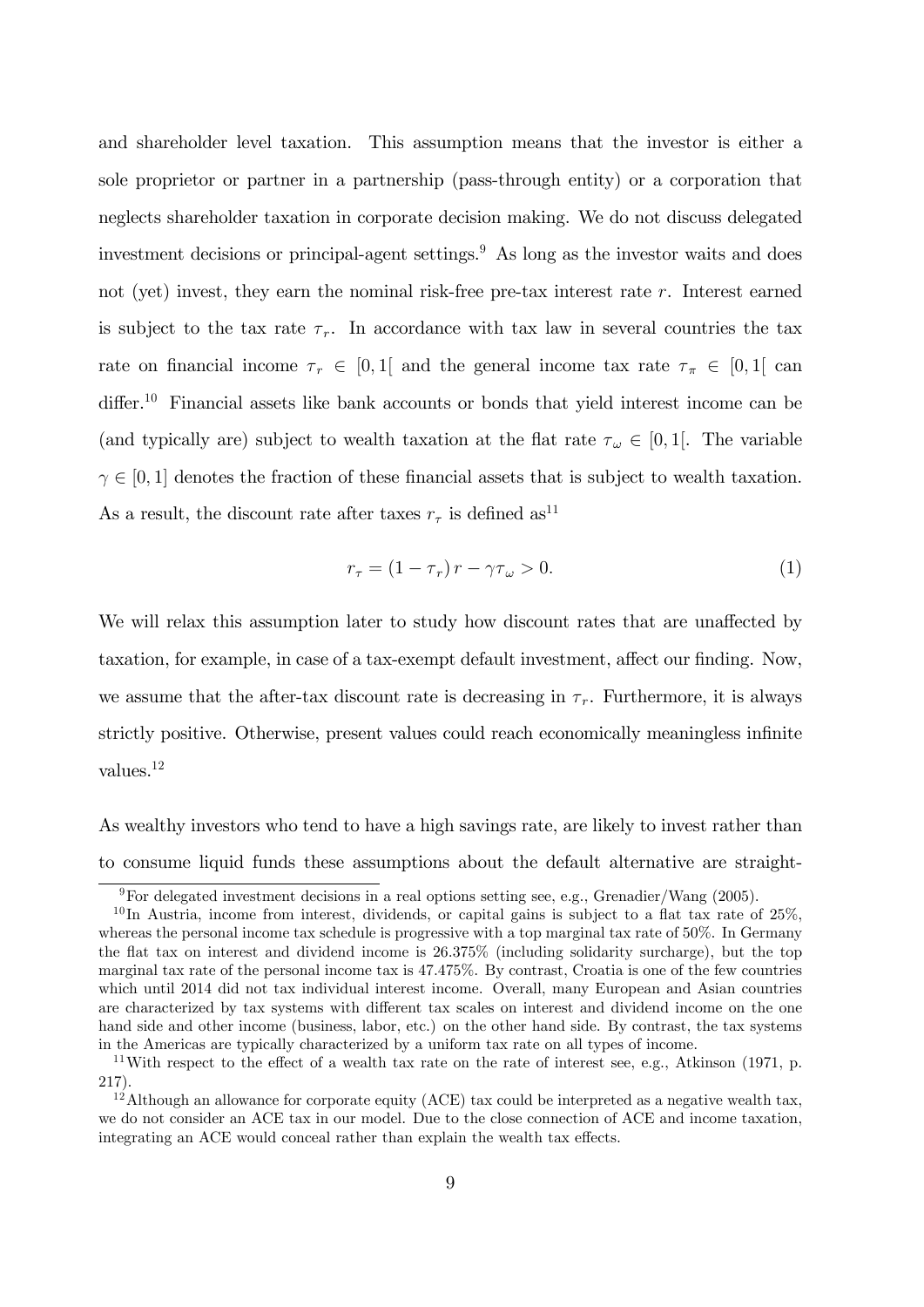forward. Moreover, under some standard capital market assumptions, investment and consumption decisions are separable.<sup>13</sup> In this case, the investor's time preference rate would coincide with the capital market rate and it would not be necessary to take consumption explicitly into account.

If however, the capital market properties did not permit this separation, the investor had to decide between investment and consumption. This situation could be modelled by an individual time preference rate  $\psi$  that would be used for discounting instead of the risk-free interest rate  $r$ . As an exogenous parameter that reflects the investor's individual preferences,  $\psi$  would be unaffected by taxes:  $\partial \psi / \partial \tau_r = \partial \psi / \partial \tau_\omega = \partial \psi / \partial \gamma = 0$ . The resulting wealth tax effects therefore would be identical to the case with a constant risk-free interest rate that is unaffected by (wealth) taxes:  $\gamma = \partial r_{\tau}/\partial \tau_{\omega} = 0$ . Consequently, this special case not only corresponds to a wealth tax-exempt default alternative, but also reflects an explicit comparison of investment and consumption. To consider these important special cases, the parameter setting  $\gamma = 0$  is constantly addressed in the subsequent analysis.

If the investor decides to exercise the option to invest and to acquire the investment project, they lose any further timing flexibility and are bound to the project until infinity. However, the model does not include an obligation to invest in finite time. If the project conditions are not sufficiently favorable the investor could theoretically postpone it until infinity. We normalize the acquisition cost to unity  $(I_0 = 1)$ . Once the project is in place its only benefits consist of the future operating cash flows  $\pi$ . Thus, the pre-tax value of the investment project is simply its expected present value.

In the following we develop our model stepwise, beginning with the pre-tax case (Dixit and Pindyck 1994, pp. 138-140, Gries et al. 2012, p. 522). First, we abstract from uncertainty and growth. Then, we integrate growth, taxes and uncertainty. Under certainty and

 $13$ See Fisher (1930, pp. 129-141) and Hirshleifer (1958).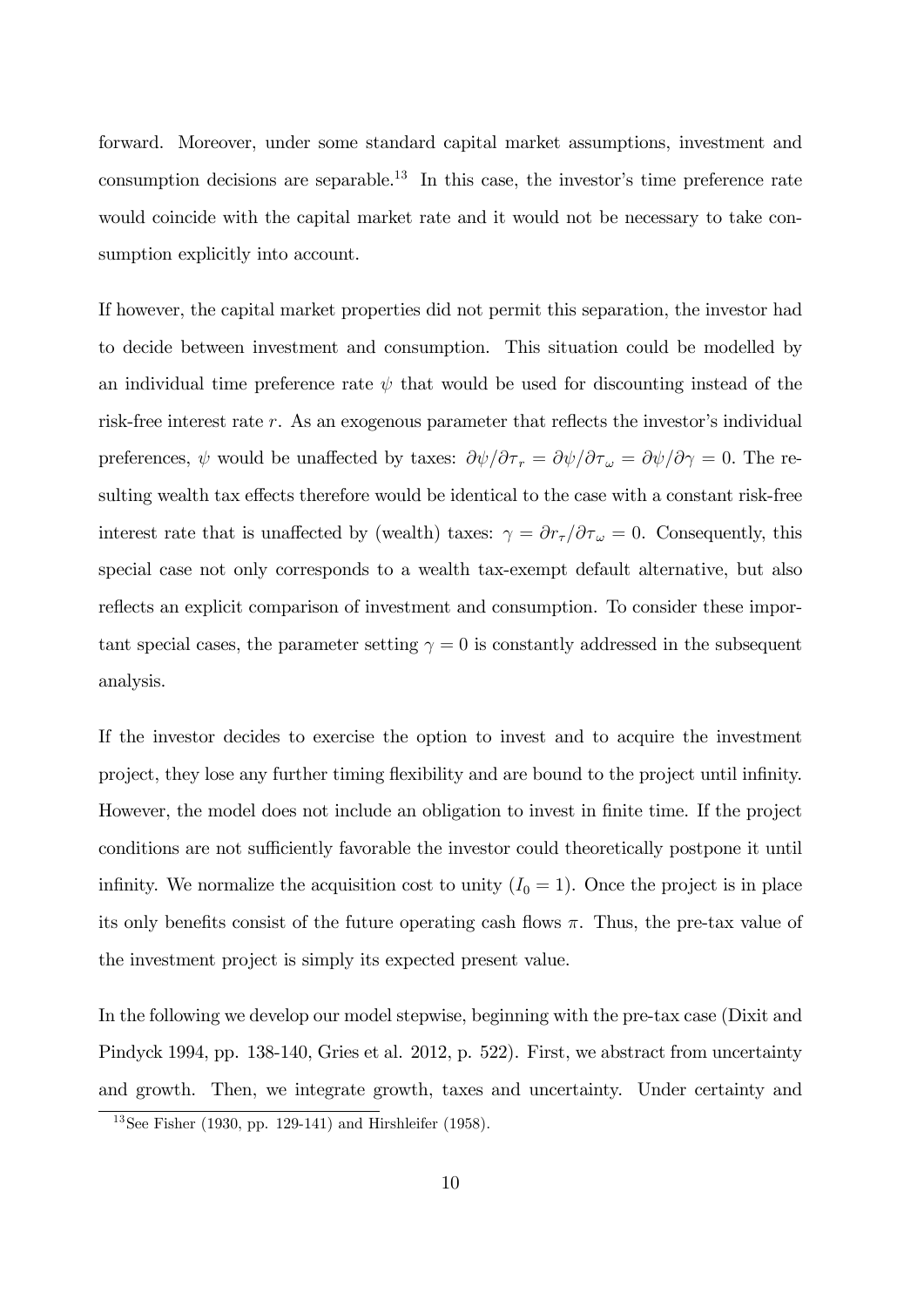constant pre-tax cash flows  $\pi(t) = \pi$  the option value is equal to zero and the pre-tax present value V of the project at time  $t = 0$  computed with the pre-tax interest rate r is

$$
V^{certainty} = \int_0^\infty \pi e^{-r \cdot t} dt = \frac{\pi}{r},\tag{2}
$$

which is independent of  $t$ . The optimal time to invest is given by the critical thresholds

$$
V^* \stackrel{certainty}{=} \frac{\pi}{r} \quad \Rightarrow \quad \pi^* \stackrel{certainty}{=} r. \tag{3}
$$

Whenever  $\pi > r$  the investment should be carried out immediately. Otherwise, investment should never be carried out. If the pre-tax cash flows  $\pi(t)$  grow deterministically at the constant rate  $\alpha$ , with  $\alpha < r$ , we obtain  $\pi(t) = \pi(0) \cdot e^{\alpha t}$  and the present value of the project is

$$
V^{certainty} = \int_0^\infty \pi(t) e^{-r \cdot t} dt = \frac{\pi(0)}{r - \alpha},
$$
\n(4)

so that the critical threshold of the initial cash flow is given by

$$
\pi^* \quad \text{certainty} = r - \alpha. \tag{5}
$$

Introducing timing flexibility, the project value can be written as

$$
V^{certainty, growth}(s) = \int_{s}^{\infty} \pi(0) e^{-(r-\alpha)(t-s)} dt = \frac{\pi(0) \cdot e^{\alpha s}}{r-\alpha}.
$$
 (6)

Although this is a present value under certainty the positive growth parameter  $\alpha$  implies that the opportunity to invest at some future time s has a positive economic value that can be interpreted as an option value F (Dixit and Pindyck 1994, pp. 138-139) with<sup>14</sup>

$$
F = \max_{s} \left[ \frac{\pi (0) \cdot e^{\alpha s}}{r - \alpha} - 1 \right] \cdot e^{-rs}.
$$
 (7)

Maximizing  $F$  with respect to  $s$  yields the optimal investment time

$$
\frac{dF}{ds} = -\pi (0) \cdot e^{-(r-\alpha)s} + r \cdot e^{-rs} = 0 \tag{8}
$$

$$
\Rightarrow s^* = \max\left\{0, \frac{1}{\alpha} \ln \left[\frac{r}{\pi(0)}\right]\right\}.
$$
 (9)

<sup>&</sup>lt;sup>14</sup>For  $\alpha \leq 0$ ,  $F(V)$  is decreasing in s so that immediate investment would be optimal if  $V(0) > 1$ . In this case the option value would be given by  $F(V) = \max\{V - 1, 0\}.$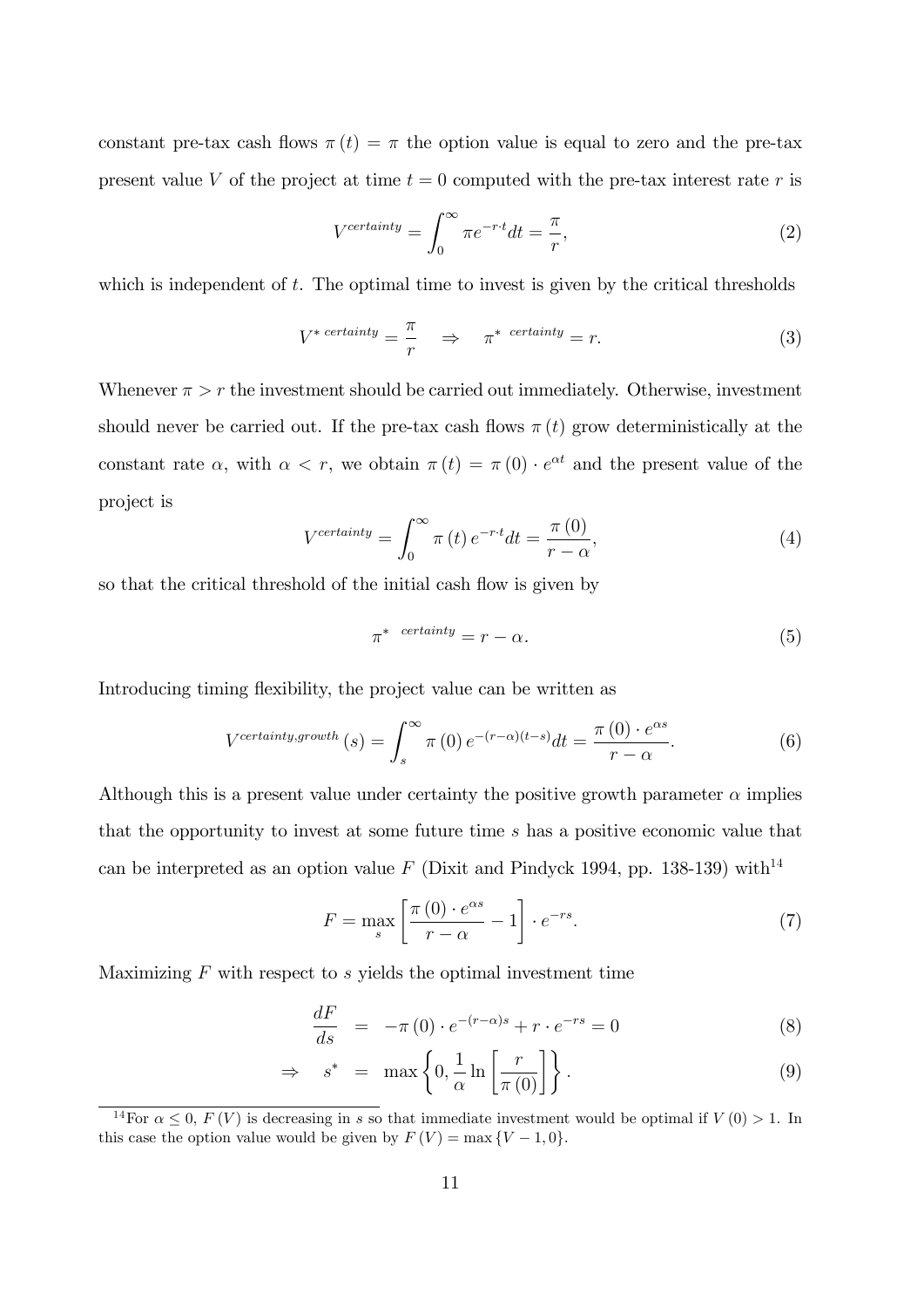Now, immediate investment  $(s^* = 0)$  would be optimal for

$$
\frac{r}{\pi(0)} \le 1 \quad \Leftrightarrow \quad \pi(0) \ge r. \tag{10}
$$

In the case of immediate investment with the critical threshold  $\pi(0) = r$ , the project value is

$$
V|_{s^*=0}^{certainty, growth} = \frac{r}{r-\alpha} > 1 = I_0,
$$
\n(11)

implying a strictly positive NPV of the project. Substituting (9) in (7) yields the value of the option to invest

$$
F = \begin{cases} \frac{\alpha}{r - \alpha} \left(\frac{\pi_0}{r}\right)^{\frac{r}{\alpha}} & \text{for } \pi \le \pi^*, \\ V - 1 & \text{otherwise.} \end{cases}
$$
 (12)

The after-tax case can be derived similarly. The operating cash flows  $\pi$  are subject to income taxation. Operating cash flows as well as interest rates are given in nominal terms, which means that they are not adjusted for inflation. Depreciation  $d_{\pi}(t)$  can be deducted from the tax base. Since depreciation deductions are generally not proportional to pre-tax cash flows, after-tax cash flows do not grow at a constant rate even if pre-tax cash flows do. Therefore, the resulting formulae are more complicated than those shown for the pretax case. For analytical simplicity we assume that depreciation deductions for income tax purposes are based on the acquisition cost of the project and decrease exponentially at the rate  $\delta_{\pi}$ .<sup>15</sup> Thus, depending on the time structure of the project's cash flow depreciation allowances may deviate from a neutral scheme of an economic depreciation. For an initial outlay normalized to unity  $(I_0 = 1)$  the depreciation deduction for income tax purposes at time t is

$$
d_{\pi}(t) = \delta_{\pi} e^{-\delta_{\pi}t}.
$$
\n(13)

Assuming a full and complete loss-offset, the cash flow after income taxes at time  $t$ amounts to

$$
\pi(t) - \tau_{\pi} \left[ \pi(t) - d_{\pi}(t) \right] = (1 - \tau_{\pi}) \pi(t) + \tau_{\pi} \delta_{\pi} e^{-\delta_{\pi} t}.
$$
 (14)

<sup>&</sup>lt;sup>15</sup>This assumption does not restrict generality, because any other depreciation schedule like straightline depreciation or double-declining balance depreciation can be transformed to exponential depreciation in identical present value terms. A similar approach is used in analytical models of effective tax rates, e.g., by King and Fullerton (1984, p. 29).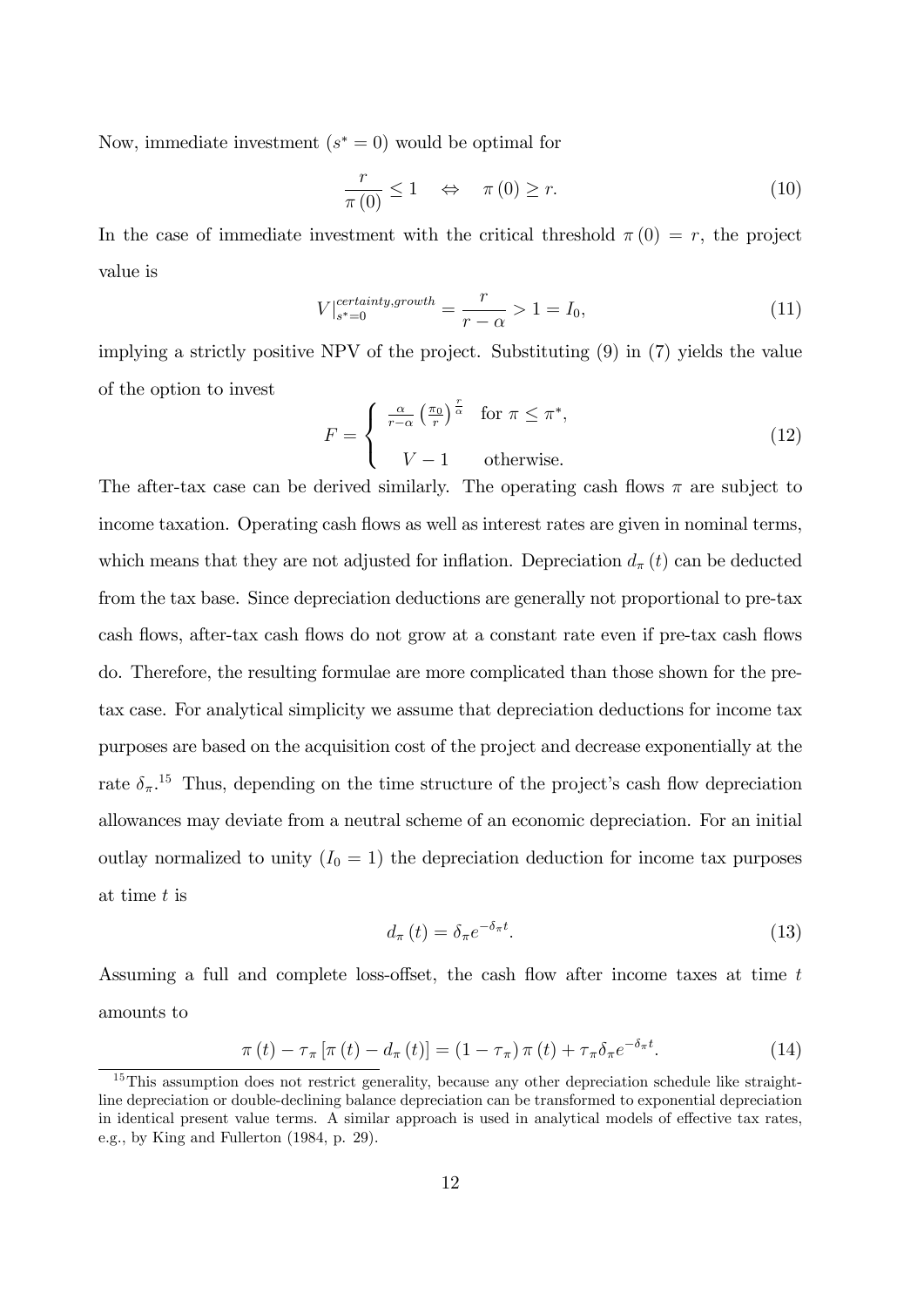The wealth tax has to be subtracted as second tax term from this (preliminary) cash flow. If the wealth tax base at time t is given by  $W(t)$ , total cash flow after taxes is

$$
\pi_{\tau}(t) = (1 - \tau_{\pi}) \pi(t) + \tau_{\pi} \delta_{\pi} e^{-\delta_{\pi} t} - \tau_{\omega} W(t).
$$
 (15)

The investor wants to determine the optimal time to invest and thus maximizes their current wealth

$$
\max\left\{V_{\tau}-1, F_{\tau}\right\}.\tag{16}
$$

This implies that the investor exercises the option to invest if the expected after-tax net present value of the real investment project reaches the value of the option  $F_{\tau}$ .

We will now proceed with the after-tax case under growth and uncertainty. Assuming stochastic cash flows  $\pi_{\tau}(t)$  and a risk neutral investor the after-tax value of the project in place  $V_{\tau}$  at time  $t = 0$  is defined as the expected net present value

$$
V_{\tau} = V_{\tau}(0) = E\left[\int_0^{\infty} \pi_{\tau}(t) e^{-r_{\tau}t} dt\right].
$$
 (17)

For further results the cash flow process has to be defined. In accordance with prior literature (for example, McDonald and Siegel 1985, Dixit and Pindyck 1994, Niemann 1999b, Sureth 2002, Niemann and Sureth 2004, 2005) we assume that the pre-tax cash flow  $\pi$  follows a geometric Brownian motion

$$
\frac{d\pi}{\pi} = \alpha dt + \sigma dz,\tag{18}
$$

with  $\alpha < r_{\tau}$  as the expected growth rate of cash flows,  $\sigma$  as the volatility rate, and dz as increment of a standard Wiener process. Consequently, the expected pre-tax cash flow at time t after investment is

$$
E\left[\pi\left(t\right)\right] = \pi\left(0\right)e^{\alpha t} = \pi_0 e^{\alpha t},\tag{19}
$$

which permits to write the project value as

$$
V_{\tau} = E \left[ \int_0^{\infty} \left[ (1 - \tau_{\pi}) \pi(t) + \tau_{\pi} \delta_{\pi} e^{-\delta_{\pi} t} - \tau_{\omega} W(t) \right] e^{-r_{\tau} t} dt \right]
$$
  

$$
= \frac{(1 - \tau_{\pi}) \pi_0}{r_{\tau} - \alpha} + \frac{\tau_{\pi} \delta_{\pi}}{\delta_{\pi} + r_{\tau}} - \tau_{\omega} E \left[ \int_0^{\infty} W(t) e^{-r_{\tau} t} dt \right]. \tag{20}
$$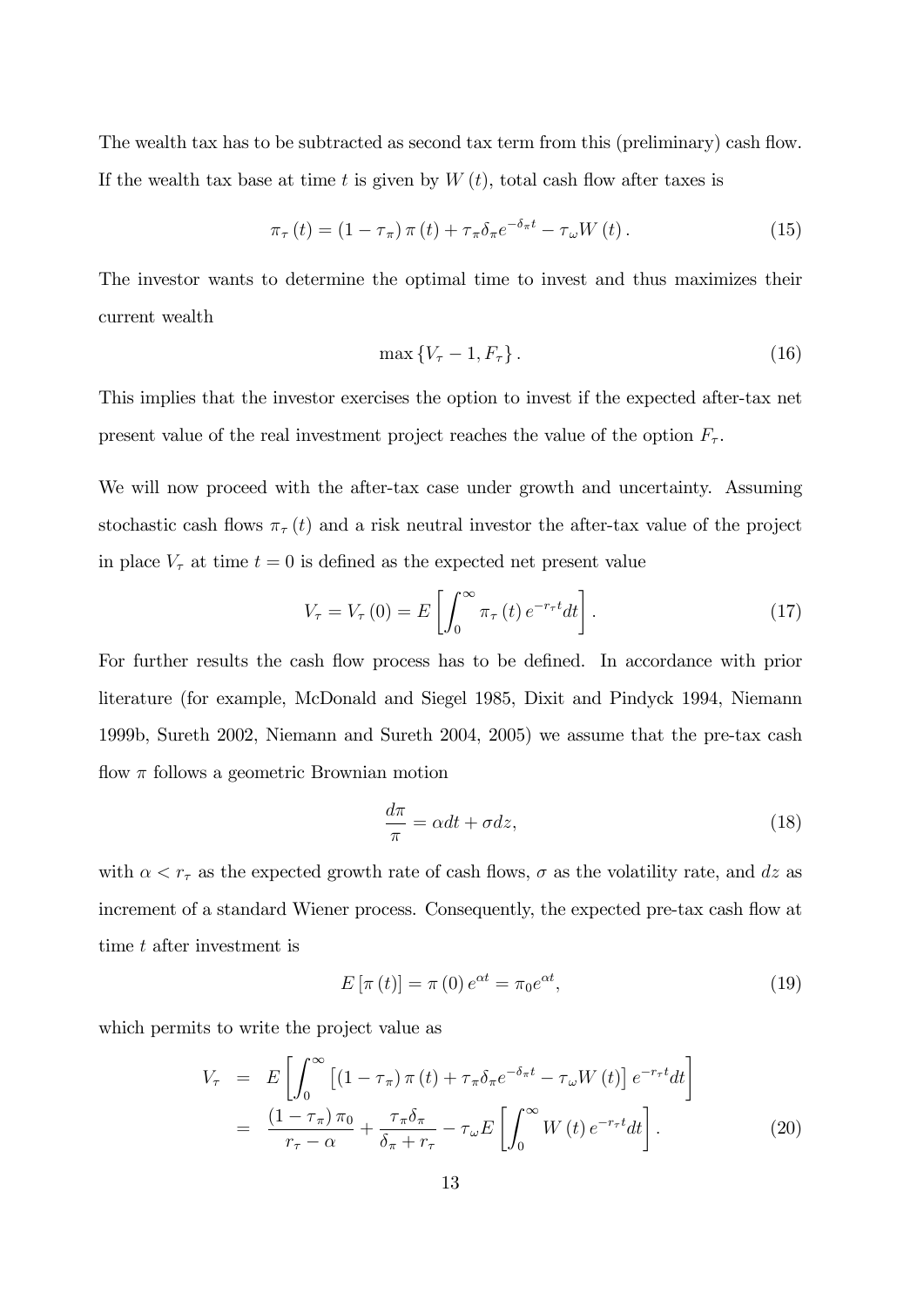Thus, the project value is defined as the sum of the present values of cash flows after income taxes and tax savings due to depreciation deductions, less the present value of wealth tax payments.

With regard to the wealth tax base we have to distinguish two general concepts: fair value accounting and historical cost accounting.<sup>16</sup> Under historical cost accounting for tax purposes the initial wealth tax base  $W(0)$  equals some predefined constant:  $W(0) = \overline{W}$ . The acquisition cost  $\overline{W}_{HC} = I_0 = 1$  is the most important special case for the initial value. However, it is also possible  $-$  and current tax practice for assets in some jurisdictions  $$ that the initial value of an asset for wealth tax purposes does not relate to acquisition cost or market price.<sup>17</sup>

Subsequent valuation under historical cost accounting is a function of the initial value  $\overline{W}$ . Similar to the valuation for income tax purposes we assume that the value for wealth tax purposes is written off exponentially at the rate  $\delta_{\omega}$ :  $W_{HC}(t) = \overline{W}_{HC} \cdot e^{-\delta_{\omega}t}$ <sup>18</sup> The depreciation parameter  $\delta_{\omega}$  is not necessarily positive, so that increasing or constant values are also possible. To avoid infinite present values we only require that  $\delta_{\omega} > -r_{\tau}$  holds. Under these assumptions the total project value simplifies to

$$
V_{HC} = \frac{\left(1 - \tau_{\pi}\right)\pi_0}{r_{\tau} - \alpha} + \frac{\tau_{\pi}\delta_{\pi}}{r_{\tau} + \delta_{\pi}} - \frac{\tau_{\omega}\overline{W}_{HC}}{r_{\tau} + \delta_{\omega}}.\tag{21}
$$

Under fair value accounting the initial wealth tax base should refer to the present value of the project at time  $t = 0$ . Since market values do not necessarily exist for each asset, it

<sup>&</sup>lt;sup>16</sup>Whenever we use the terms "fair value accounting" or "historical cost accounting", we refer to accounting for tax purposes rather than financial accounting. Financial accounting is not considered in this paper. Prior literature on property taxation indicates that the valuation method is crucial for the investment effects of non-profit taxes. See, e.g., Bentick (1979), Arnott (2005), Arnott and Petrova (2006).

<sup>&</sup>lt;sup>17</sup>The real estate tax (Grundsteuer) in Austria and in Germany can serve as an example for a rather arbitrary valuation, because the assessed tax value (Einheitswert) is neither based on acquisition cost nor on market value. The Austrian Constitutional Court even decreed the abolishment of the Austrian estate tax due to the (extremely) unequal valuation of real estate compared to other assets. See Verfassungsgerichtshof Österreich (2007).

<sup>&</sup>lt;sup>18</sup>Again, any other depreciation schedule can be replicated by exponential depreciation in present value terms. Hence, the assumption of exponential depreciation does not restrict generality.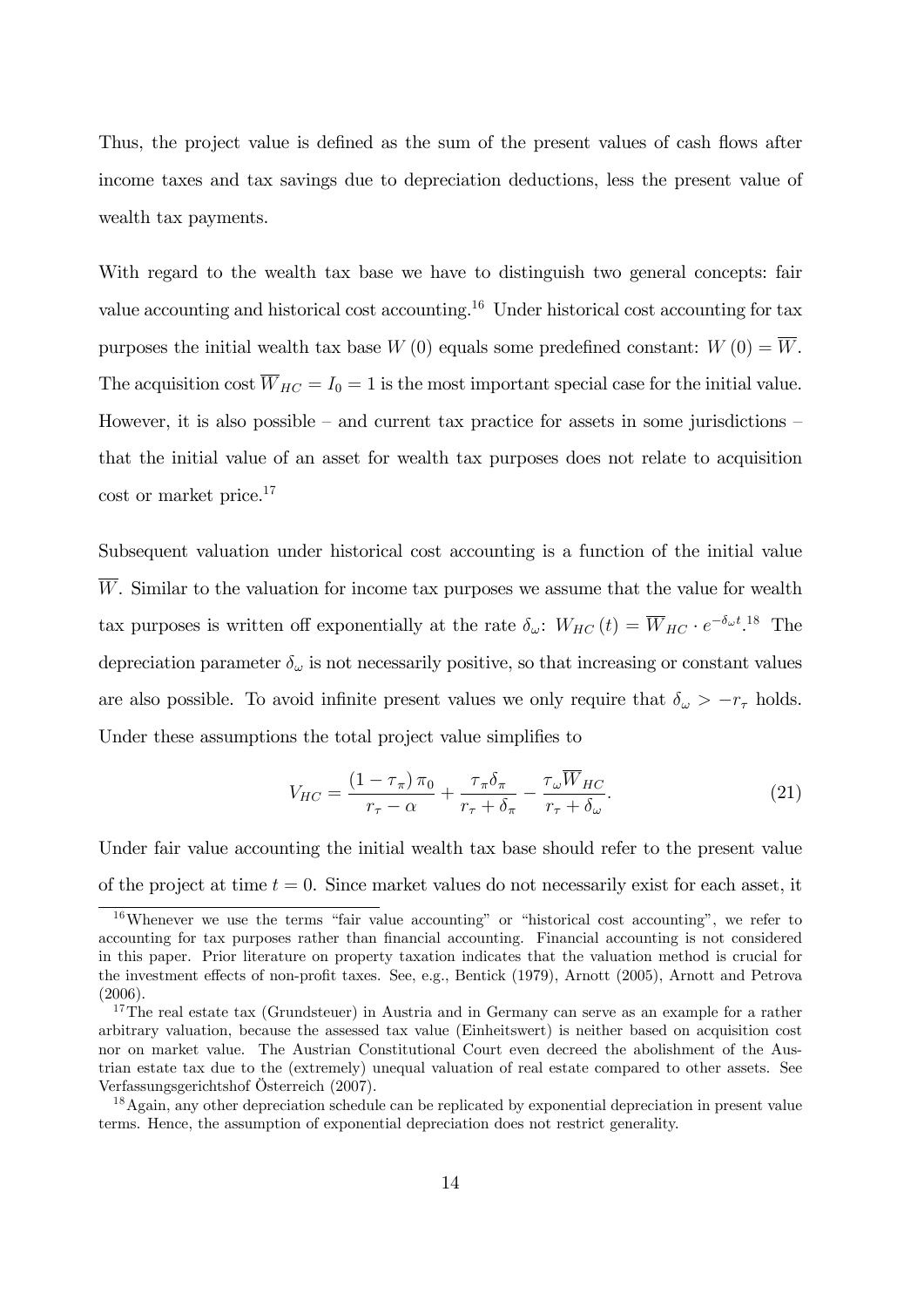is common practice for the Öscal authorities to use multiplier methods based on current cash flows or even past cash flows from annual financial statements to approximate market values (for example, Müller and Sureth 2011, Müller  $2014$ ).<sup>19</sup> We assume that the fiscal authorities use a multiplier  $f(\rho) = 1/\rho > 0$  for wealth tax purposes to compute the project's initial value

$$
\overline{W}_{FV} = \frac{\pi_0}{\rho}.
$$
\n(22)

This assumption implies that the growth and discount rates of the investor and the tax authorities do not necessarily coincide,  $\rho \geq (r_\tau - \alpha)$ . Like under historical cost accounting the subsequent value for wealth tax purposes is written of exponentially at the rate  $\delta_{\omega}$ :  $W_{FV}(t) = \overline{W}_{FV} \cdot e^{-\delta_{\omega}t}$ . Again,  $\delta_{\omega}$  can be positive, zero, or negative as long as the condition  $\delta_{\omega} > -r_{\tau}$  holds. Consequently, the project value under fair value accounting is given by

$$
V_{FV} = \frac{\left(1 - \tau_{\pi}\right)\pi_0}{r_{\tau} - \alpha} + \frac{\tau_{\pi}\delta_{\pi}}{r_{\tau} + \delta_{\pi}} - \tau_{\omega}\frac{\frac{\pi_0}{\rho}}{r_{\tau} + \delta_{\omega}}.\tag{23}
$$

In contrast to historical cost accounting, the current value of the cash flow  $\pi_0$  affects the present value of expected wealth tax payments in the third summand.<sup>20</sup>

Given the value of the investment project we can determine the value of the option to invest. Since the investor can only decide between waiting or exercising the option, the decision variable is binary, and it is easily possible to determine the optimal investment behavior. We will start with the waiting region in which the option is kept alive. The optimal transition to the exercise region will be modeled by boundary conditions. Under the given set of assumptions with a perpetual option to wait and stochastic cash flows that grow at the expected rate  $\alpha$ , the originally two-dimensional investment problem of whether and when to invest collapses to a pure timing problem. Consequently, there exists an optimal one-dimensional threshold for transition. To solve this problem we use

 $19\,\text{For valuation techniques using multiples see Damodaran (2011).}$ 

<sup>&</sup>lt;sup>20</sup>We abstract from implications of a possible impact of the valuation approach on the volatility of the market value as indicated, e.g., by Laux and Leuz (2009, 2010) and Laux (2012).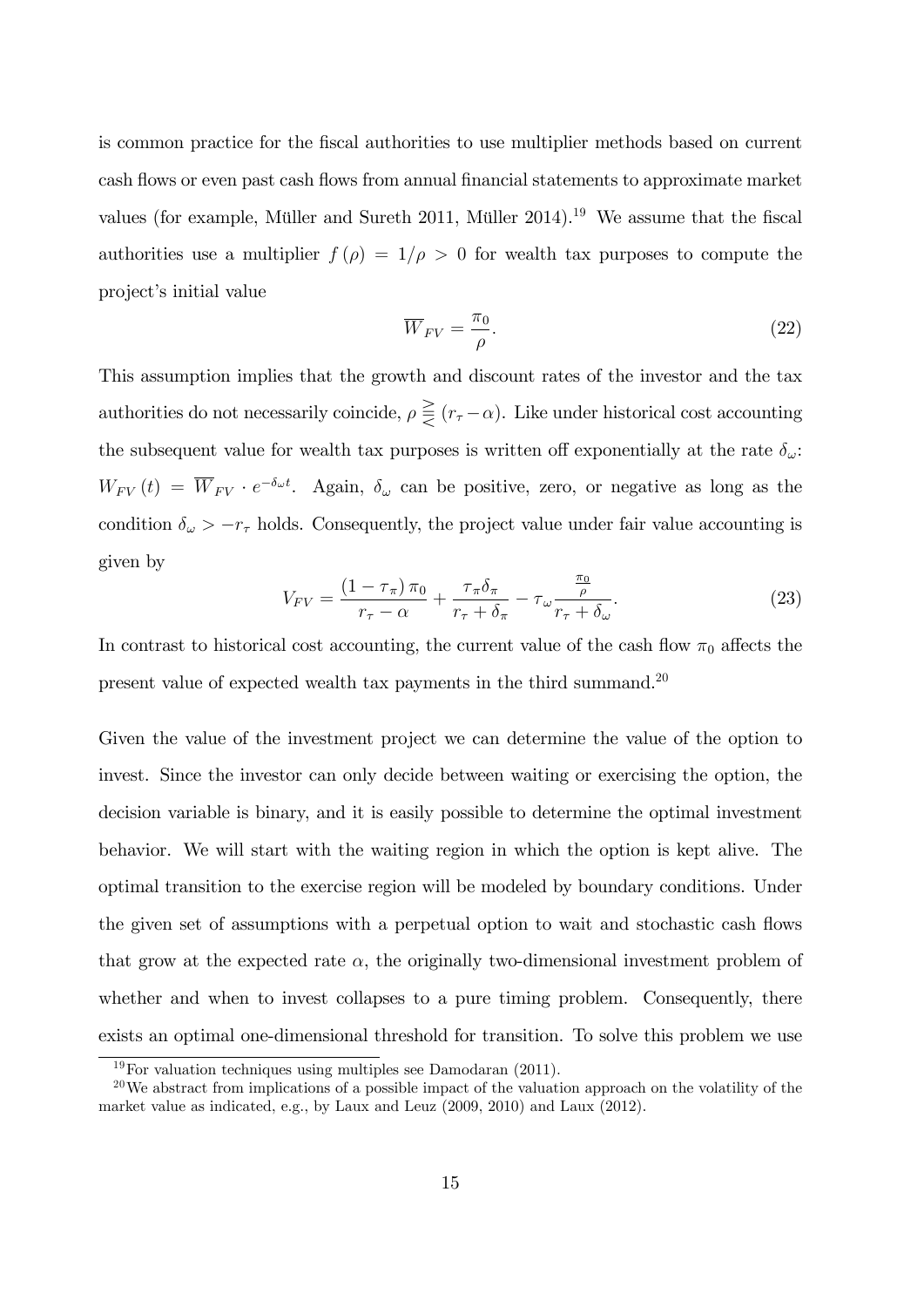dynamic programming to determine the option value. $^{21}$ 

The option to invest itself does not generate any cash flows and thus no income tax base. In principle, an option could be relevant for income tax as well as wealth tax purposes. For example, the increase or decrease of the option value could be taxable or tax-deductible under a given income tax scheme, respectively.<sup>22</sup> Alternatively, the option value could be subject to wealth taxation. However, tax systems in the real world do not recognize mere business opportunities as taxable assets. Therefore, we neglect tax consequences of the option to invest that might be relevant in ideal tax systems. Thus, the option's after-tax cash flow equals zero in the case considered here.

As long as the option is kept alive, its only benefit is the expected increase in value. The resulting equilibrium condition implies that the owner of the option expects an instantaneous return that equals the after-tax risk-free rate:

$$
E\left[dF_{\tau}\right] \stackrel{!}{=} r_{\tau}dt. \tag{24}
$$

Application of Itô's lemma to the stochastic differential  $dF_{\tau}$  and further transformation yields the ordinary differential equation<sup>23</sup>

$$
\frac{1}{2}\sigma^2 \pi^2 \frac{d^2 F_\tau}{d\pi^2} + \alpha \pi \frac{dF_\tau}{d\pi} - r_\tau dt = 0
$$
\n(25)

with the solution

$$
F_{\tau}\left(\pi\right) = A\pi^{\beta_{\tau}}, \quad \text{with } \beta_{\tau} = \frac{1}{2} - \frac{\alpha}{\sigma^2} + \sqrt{\left(\frac{1}{2} - \frac{\alpha}{\sigma^2}\right)^2 + \frac{2r_{\tau}}{\sigma^2}} > 1,\tag{26}
$$

where  $A > 0$  is a constant to be determined. From  $A, \beta_{\tau} > 0$  it is obvious that  $F_{\tau}(0) = 0$ 

holds. This condition implies that an option on a valueless underlying is itself valueless.<sup>24</sup>

 $\frac{21}{21}$  For a comparison of dynamic programming and contingent claims analysis and the resulting tax effects see Niemann and Sureth (2004, 2005).

<sup>&</sup>lt;sup>22</sup> Acquired real options like exploration rights, e.g., are depreciable under most tax regimes. Depreciation deductions on the option to invest are necessary in some neutral tax systems. See Niemann (1999b, pp. 57, 61).

<sup>&</sup>lt;sup>23</sup>Since the option to invest is perpetual, the time derivative vanishes here.

<sup>&</sup>lt;sup>24</sup>Deriving the social value of the option would require extensive information that is beyond the scope of this model, such as social preferences or a social discount rate. Thus, we focus on the individual perspective. Musumeci and Sansing (2014) refer to the social value as an aggregate of project value and the present value of profit taxes collected by the government.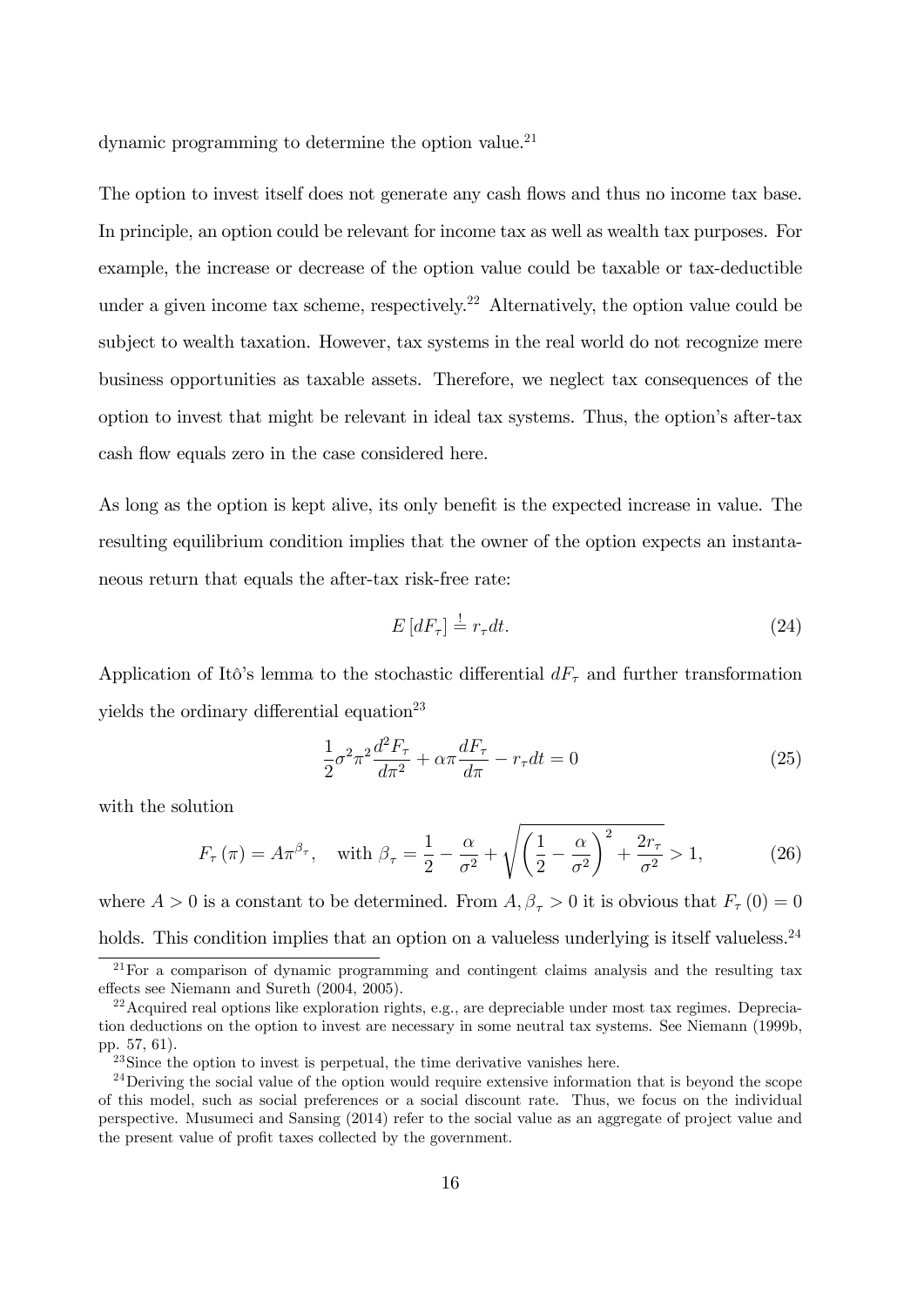To derive the solution of the investment problem  $-$  the critical investment threshold at which it is optimal to exercise the option immediately  $-$  two free boundary conditions are needed (Dixit and Pindyck 1994, p. 141). The value matching condition requires that the project's benefits, as defined by its expected present value, must equal its costs, given by acquisition costs and abandoned option value, at the point of transition.

$$
V_{\tau}\left(\pi_{0}\right)-1\overset{!}{=}F_{\tau}\left(\pi_{0}\right). \tag{27}
$$

The smooth pasting condition requires the identity of marginal benefits and marginal costs at the critical threshold.

$$
\frac{dV_{\tau}\left(\pi_{0}\right)}{d\pi_{0}} \stackrel{!}{=} \frac{dF_{\tau}\left(\pi_{0}\right)}{d\pi_{0}}.\tag{28}
$$

Since the project value depends on whether historical cost accounting or fair value accounting is used for wealth tax purposes, we have to compute two different critical thresholds from the value matching and the smooth pasting conditions.

The critical threshold for historical cost valuation is given by<sup>25</sup>

$$
\pi_0^{HC} = \frac{\beta_\tau}{\beta_\tau - 1} \cdot \frac{r_\tau - \alpha}{1 - \tau_\pi} \left( 1 - \tau_\pi D_\pi + \tau_\omega D_\omega \right), \quad \text{with } D_\pi = \frac{\delta_\pi}{r_\tau + \delta_\pi}, \quad D_\omega = \frac{\overline{W}_{HC}}{r_\tau + \delta_\omega} \tag{29}
$$

or, equivalently

$$
\frac{1-\tau_{\pi}}{\tau_{\tau}-\alpha} \cdot \pi_0^{HC} = \underbrace{\frac{\beta_{\tau}}{\beta_{\tau}-1}}_{\text{after-tax PV of cash flows}} \left(\underbrace{1}_{\text{& all position costs}} - \underbrace{\tau_{\pi}D_{\pi}}_{\text{PV of tax savings from}} + \underbrace{\tau_{\omega}D_{\omega}}_{\text{PV of wealth data}}\right). (30)
$$

Equation (30) can be interpreted as follows. The expected present value of after-tax cash flows must exceed the effective acquisition cost of a project by a multiple  $\beta_{\tau}/(\beta_{\tau}-1) > 1$ to cover the value of the option which is lost due to exercise. The effective acquisition cost comprise the gross acquisition cost  $I_0 = 1$  less the present value of the tax shield of depreciation deductions for income tax purposes  $\tau_{\pi}D_{\pi}$  plus present value of wealth

<sup>&</sup>lt;sup>25</sup>The function  $\pi_0$  (without superscript) denotes a pre-tax function or pre-tax threshold. By contrast, superscripts  $HC$  or  $FV$  indicate after-tax functions or after-tax thresholds.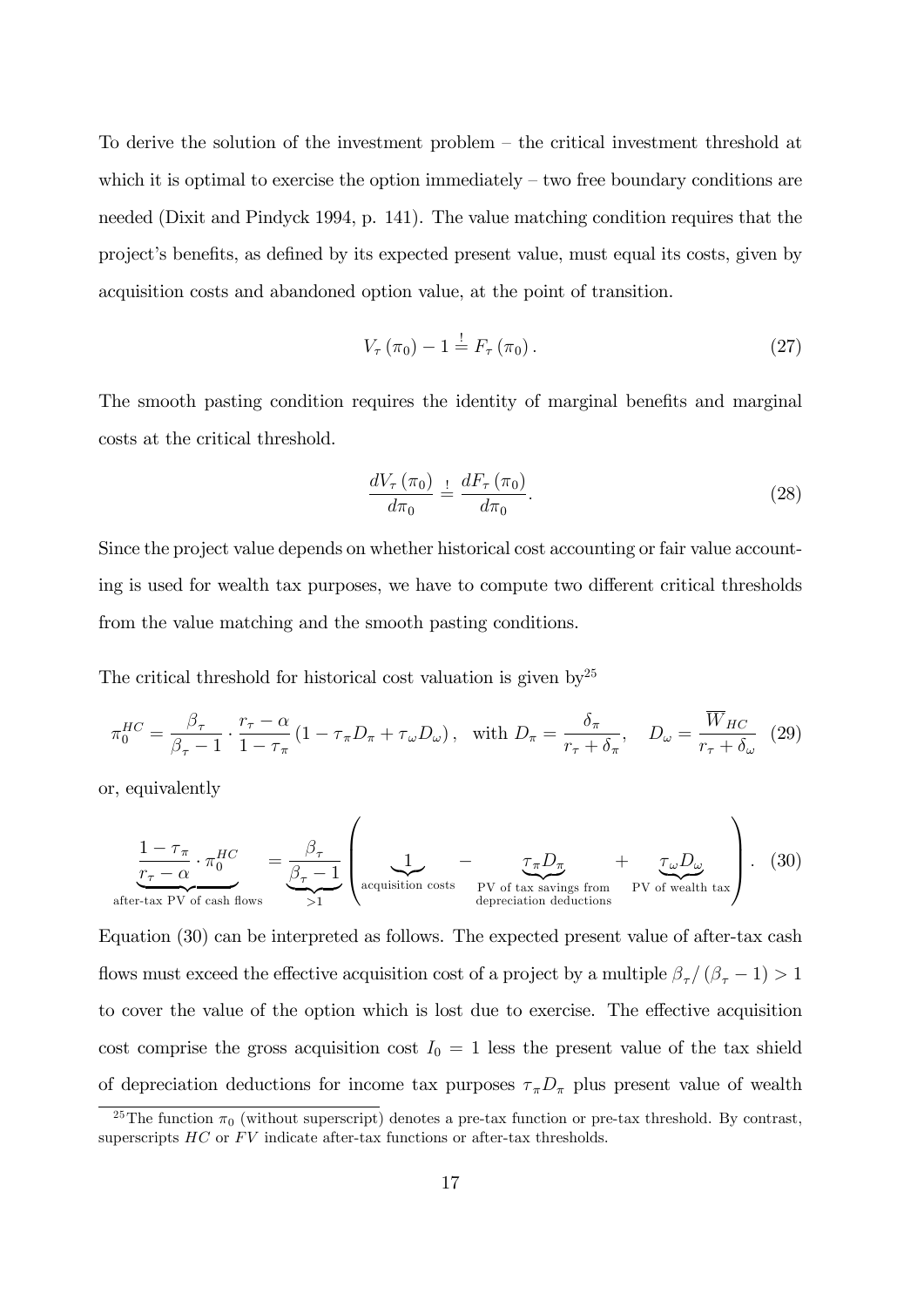taxes  $\tau_{\omega}D_{\omega}$  to be paid during the infinite lifetime of the project. For  $\tau_{\omega}=0$  the critical threshold  $\pi_0^{HC}$  from (29) is identical to the thresholds developed in the earlier literature with income taxes only.<sup>26</sup>

Under fair value accounting for wealth tax purposes with initial value  $\overline{W}_{FV} = \pi_0/\rho$  the critical threshold is different from (29), because the critical value  $\pi_0$  appears twice in the project value (23).

$$
\pi_0^{FV} = \frac{\beta_\tau}{\beta_\tau - 1} \cdot \frac{\rho \left( r_\tau - \alpha \right) \left( r_\tau + \delta_\omega \right)}{\rho \left( 1 - \tau_\pi \right) \left( r_\tau + \delta_\omega \right) - \tau_\omega \left( r_\tau - \alpha \right)} \left( 1 - \tau_\pi D_\pi \right). \tag{31}
$$

Since the critical investment thresholds  $(29)$  and  $(31)$  are finite, they are reached within finite time in expected value terms, given the assumption of a geometric Brownian motion. From a tax politicianís perspective it might be relevant whether this expected time is within the current legislation cycle.

To isolate the uncertainty effect, we can derive the pre-tax investment threshold under uncertainty as a special case from (29) and (31) by setting all tax rates to zero:  $\tau_r$  =  ${\tau}_{\pi} = {\tau}_{\omega} = 0.27$ 

$$
\pi_0^* = \pi_0^{HC}|_{\tau_r = \tau_{\pi} = \tau_{\omega} = 0} = \pi_0^{FV}|_{\tau_r = \tau_{\pi} = \tau_{\omega} = 0} = \frac{\beta}{\beta - 1} (r - \alpha),
$$
\n
$$
\text{with} \quad \beta = \beta_{\tau}|_{\tau_r = \gamma = 0} = \frac{1}{2} - \frac{\alpha}{\sigma^2} + \sqrt{\left(\frac{1}{2} - \frac{\alpha}{\sigma^2}\right)^2 + \frac{2r}{\sigma^2}} \ge \beta_{\tau} > 1.
$$
\n(32)

Obviously, the uncertainty effect is reflected in the fraction  $\beta/(\beta - 1) > 1$ . This implies that the expected NPV of the project is strictly positive at the time of exercise:

$$
V = V(0) = E\left[\int_0^\infty \pi_0^* e^{-rt} dt\right] = \frac{\beta}{\beta - 1} > 1.
$$
 (33)

Under certainty  $(\sigma^2 = 0)$ , however, we have

$$
\lim_{\sigma \to 0} \frac{\beta}{\beta - 1} = 1,\tag{34}
$$

 $26$ See, for example, Niemann and Sureth 2005, p. 82.

 $27$ See Dixit and Pindyck 1994, p. 143. In case of non-separability of investment and consumption, the interest rate r should be replaced by the time preference rate  $\psi$ .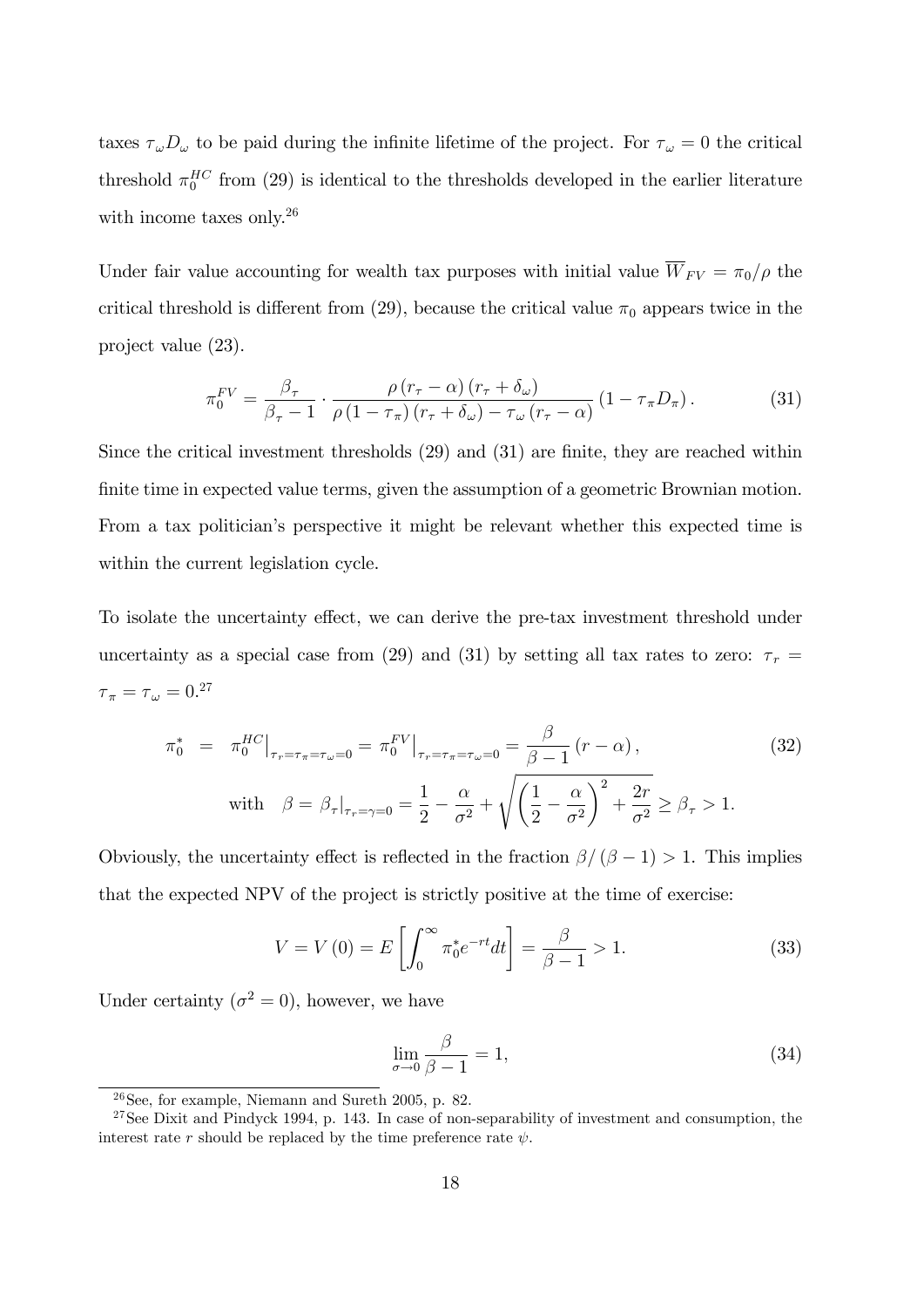implying a critical investment threshold  $\pi_0^* = r - \alpha$ , which is equivalent to the deterministic case without timing flexibility, eq.  $(5)$ .

### 3 Investment timing effects of wealth taxation

The impact of wealth taxation on investment timing can be determined by computing the partial derivatives of the critical investment threshold  $\pi_0^{HC}/\pi_0^{FV}$  with respect to the different wealth tax parameters. These parameters are:

- initial tax value of the project  $\overline{W}_{HC}$  for historical cost accounting,
- multiplier  $1/\rho$  for the initial tax value under fair value accounting,
- valuation method (historical cost versus fair value accounting),
- depreciation rate for wealth tax purposes  $\delta_{\omega}$ ,
- taxable fraction of financial assets  $\gamma$  (wealth taxation of the default alternative), <sup>28</sup>
- wealth tax rate  $\tau_{\omega}$ .

**Proposition 1** Increasing the initial tax value of the project  $\overline{W}_{HC}$  under historical cost accounting unambiguously increases the critical investment threshold.<sup>29</sup>

#### Proof.

$$
\frac{\partial \pi_0^{HC}}{\partial \overline{W}_{HC}} = \frac{\beta_\tau}{\beta_\tau - 1} \cdot \frac{r_\tau - \alpha}{1 - \tau_\pi} \cdot \frac{\tau_\omega}{r_\tau + \delta_\omega} > 0. \tag{35}
$$

 $\blacksquare$ 

**Proposition 2** Increasing the multiplier  $f(\rho) = 1/\rho$  under fair value accounting unambiguously increases the critical investment threshold.

<sup>&</sup>lt;sup>28</sup>E.g., in case of a property tax on real estate or a vehicle property tax we assume  $\gamma = 0$ . Usually, a general wealth tax implies  $\gamma = 1$ .

 $^{29}$ This partial derivative only makes sense under historical cost accounting. Under fair value accounting, the initial tax value  $\overline{W}_{FV}$  is a function of the cash flow  $\pi_0$ .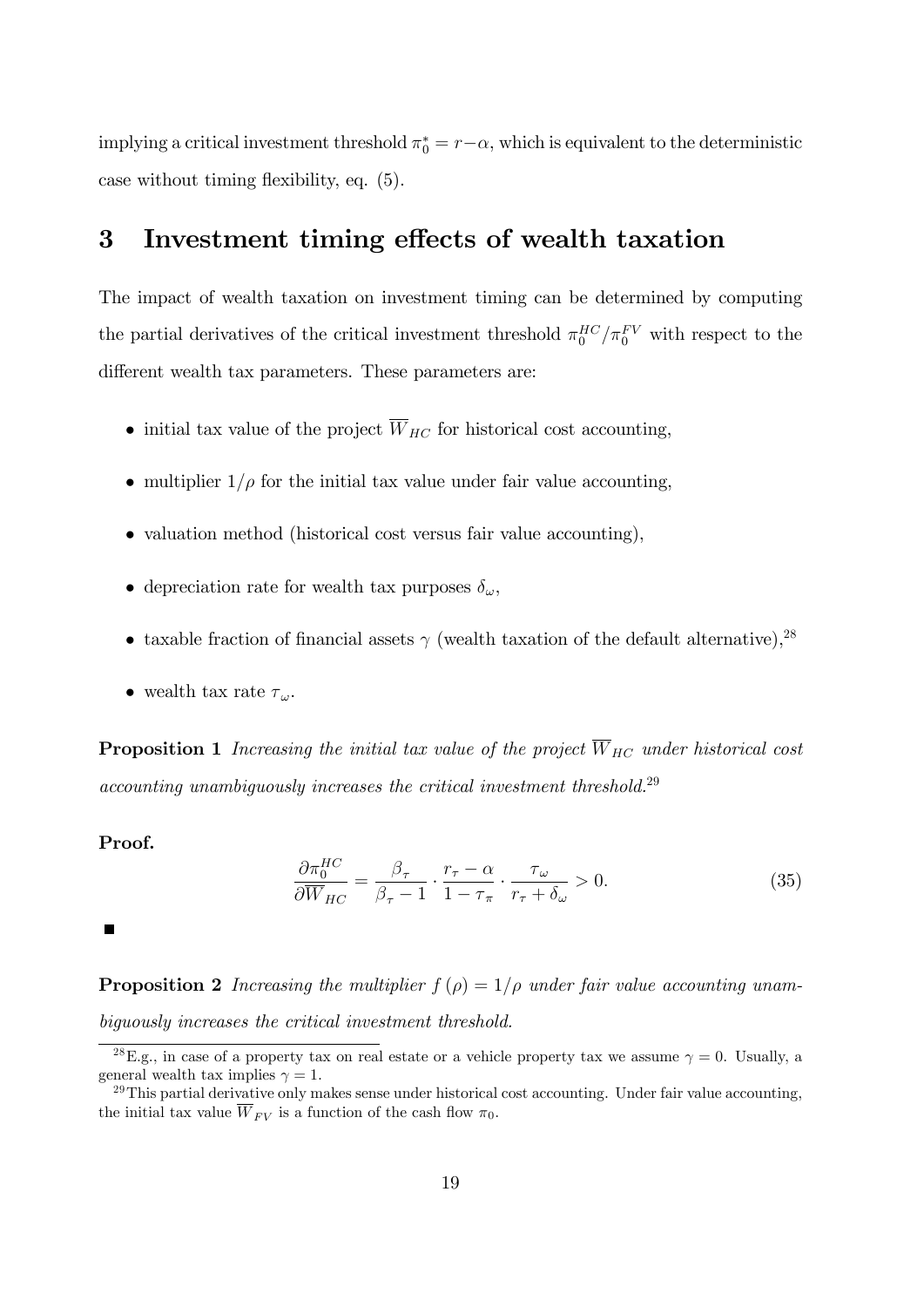#### Proof.

 $\blacksquare$ 

$$
\frac{\partial \pi_0^{FV}}{\partial \rho} = -\frac{\beta_\tau}{\beta_\tau - 1} \cdot \frac{\tau_\omega (r_\tau - \alpha)^2 (r_\tau + \delta_\omega)}{[\rho (1 - \tau_\pi) (r_\tau + \delta_\omega) - \tau_\omega (r_\tau - \alpha)]^2} \left(1 - \frac{\tau_\pi \delta_\pi}{r_\tau + \delta_\pi}\right) < 0.
$$
  
Because  $\frac{\partial f}{\partial \rho} = -\frac{1}{\rho^2} < 0$  and  
 $\frac{\partial \pi_0^{FV}}{\partial \rho} = \frac{\partial \pi_0^{FV}}{\partial f} \cdot \frac{\partial f}{\partial \rho}$   
 $\Leftrightarrow \frac{\partial \pi_0^{FV}}{\partial f} = \frac{\frac{\partial \pi_0^{FV}}{\partial \rho}}{\frac{\partial f}{\partial \rho}} > 0.$  (36)

The economic reasoning for both results is as follows. The higher the initial tax value of the project, the higher the present value of wealth tax payments, whereas both the default alternative and the value of the option to invest remain unchanged. Consequently, higher initial tax values lead to lower expected after-tax returns from the risky investment, require higher future cash flows and thus increase investment thresholds. As a result, investment is delayed. Identical results hold under certainty ( $\sigma^2 = 0$ ), because varying  $\sigma^2$ does not alter the algebraic sign of  $\beta_\tau/\,(\beta_\tau-1).$ 

We can observe a corresponding result if we vary the subsequent valuation of the project, which we model using the depreciation rate for wealth tax purposes  $\delta_{\omega}$ .

**Proposition 3** Increasing the depreciation rate for wealth tax purposes  $\delta_{\omega}$  under historical cost accounting and fair value accounting unambiguously reduces the critical investment threshold.

#### Proof.

$$
\frac{\partial \pi_0^{HC}}{\partial \delta_{\omega}} = -\frac{\beta_{\tau}}{\beta_{\tau} - 1} \cdot \frac{r_{\tau} - \alpha}{1 - \tau_{\pi}} \cdot \frac{\tau_{\omega} \overline{W}_{HC}}{\left(r_{\tau} + \delta_{\omega}\right)^2} < 0, \tag{37}
$$
\n
$$
\frac{\partial \pi_0^{FV}}{\partial \delta_{\omega}} = -\frac{\beta_{\tau}}{\beta_{\tau} - 1} \cdot \frac{\rho \tau_{\omega} \left(r_{\tau} - \alpha\right)^2}{\left[\rho \left(1 - \tau_{\pi}\right) \left(r_{\tau} + \delta_{\omega}\right) - \tau_{\omega} \left(r_{\tau} - \alpha\right)\right]^2} \cdot \left(1 - \frac{\tau_{\pi} \delta_{\pi}}{r_{\tau} + \delta_{\pi}}\right) < 0. \tag{38}
$$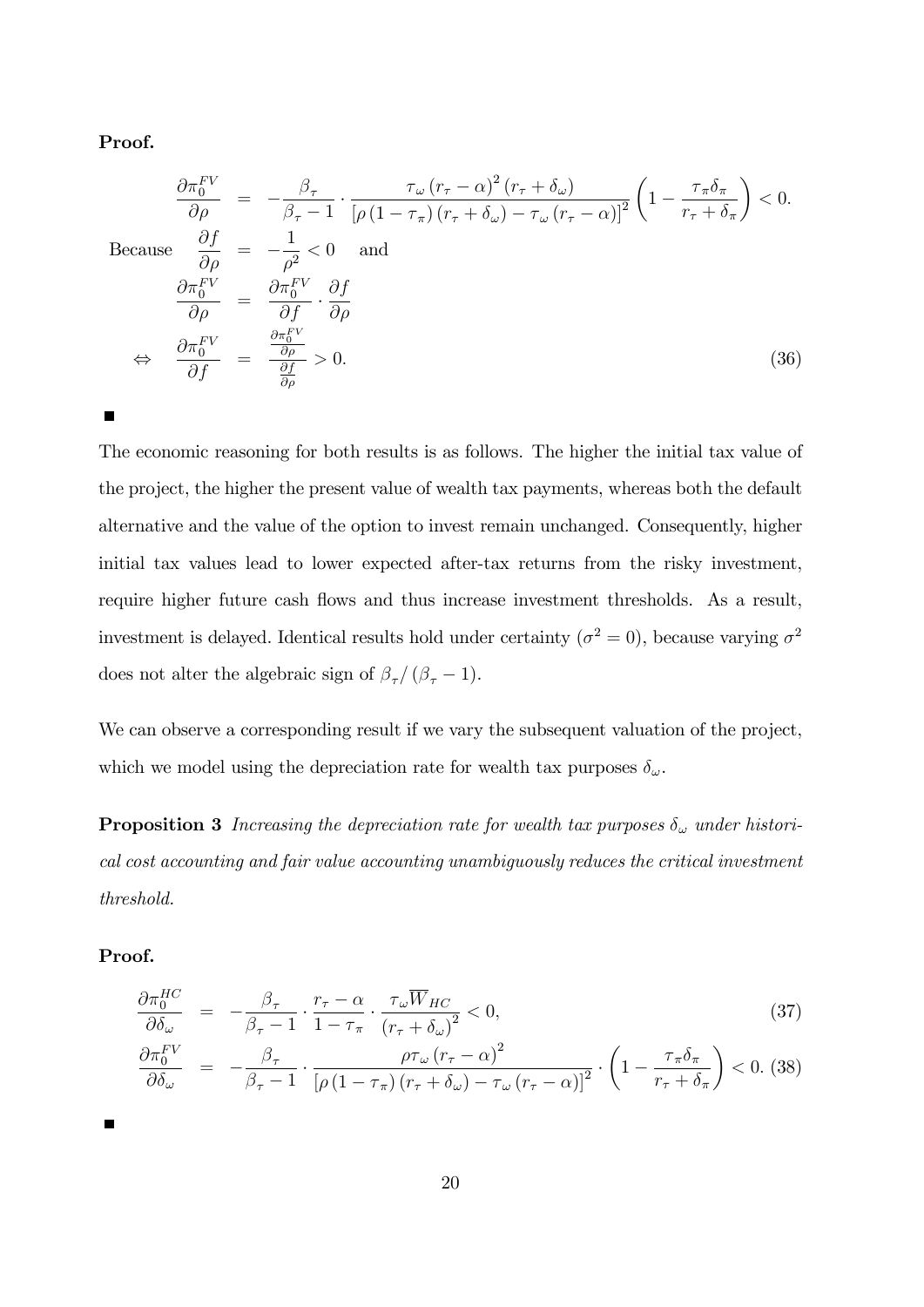Higher depreciation deductions for wealth tax purposes reduce the present value of wealth tax payments of the project. Again, both the default alternative and the value of the option to invest remain unchanged. As a consequence, investment is accelerated, which is also true under certainty.

In contrast to the previous results, the choice of the valuation method by the tax legislator induces ambiguous effects on investment timing. Whether historical cost valuation or fair value accounting are more likely to accelerate or delay investments depends on the initial value  $\overline{W}_{HC}$  and the multiplier  $1/\rho$ .

Proposition 4 The critical thresholds under historical cost valuation or fair value accounting are identical only if the following relation of  $\overline{W}_{HC}$  and  $\rho$  holds.<sup>30</sup>

$$
\pi_0^{HC} = \pi_0^{FV} \quad \Leftrightarrow \quad \overline{W}_{\widetilde{HC}} = \frac{r_\tau + (1 - \tau_\pi) \,\delta_\pi}{r_\tau + \delta_\pi} \cdot \frac{\left(r_\tau + \delta_\omega^{HC}\right)(r_\tau - \alpha)}{\rho \left(1 - \tau_\pi\right) \left(r_\tau + \delta_\omega^{FV}\right) - \tau_\omega \left(r_\tau - \alpha\right)}.\tag{39}
$$

For  $\overline{W}_{HC} = \overline{W}_{\widetilde{HC}}$  the investor is indifferent between both valuation methods. For  $\overline{W}_{HC}$  $(<)$   $\overline{W}_{\widetilde{HC}}$  historical cost valuation would delay (accelerate) investment compared to fair value accounting.

**Corollary 1** The effects of varying the taxable fraction of financial assets  $\gamma$  are ambiguous.

**Corollary 2** The effects of varying the wealth tax rate  $\tau_{\omega}$  are ambiguous.

**Proof.** To prove the existence of ambiguous results it is sufficient to show that the partial derivatives  $\partial \pi_0^{HC/FV}/\partial \gamma$  and  $\partial \pi_0^{HC/FV}/\partial \tau_\omega$  may take either algebraic sign for at least one parameter setting. See the numerical results below.

The effects of varying the taxable fraction of financial assets  $\gamma$  and the wealth tax rate  $\tau_{\omega}$  depend on the tax and non-tax parameters r,  $\alpha$ ,  $\sigma$ ,  $\tau_r$ ,  $\tau_{\pi}$ ,  $\tau_{\omega}$ , and  $\gamma$ . Although the

 $30$ The indifference condition accounts for different depreciation deductions for historical cost and fair value accounting. The respective values for  $\delta_{\omega}$  are indicated with superscripts HC and FV.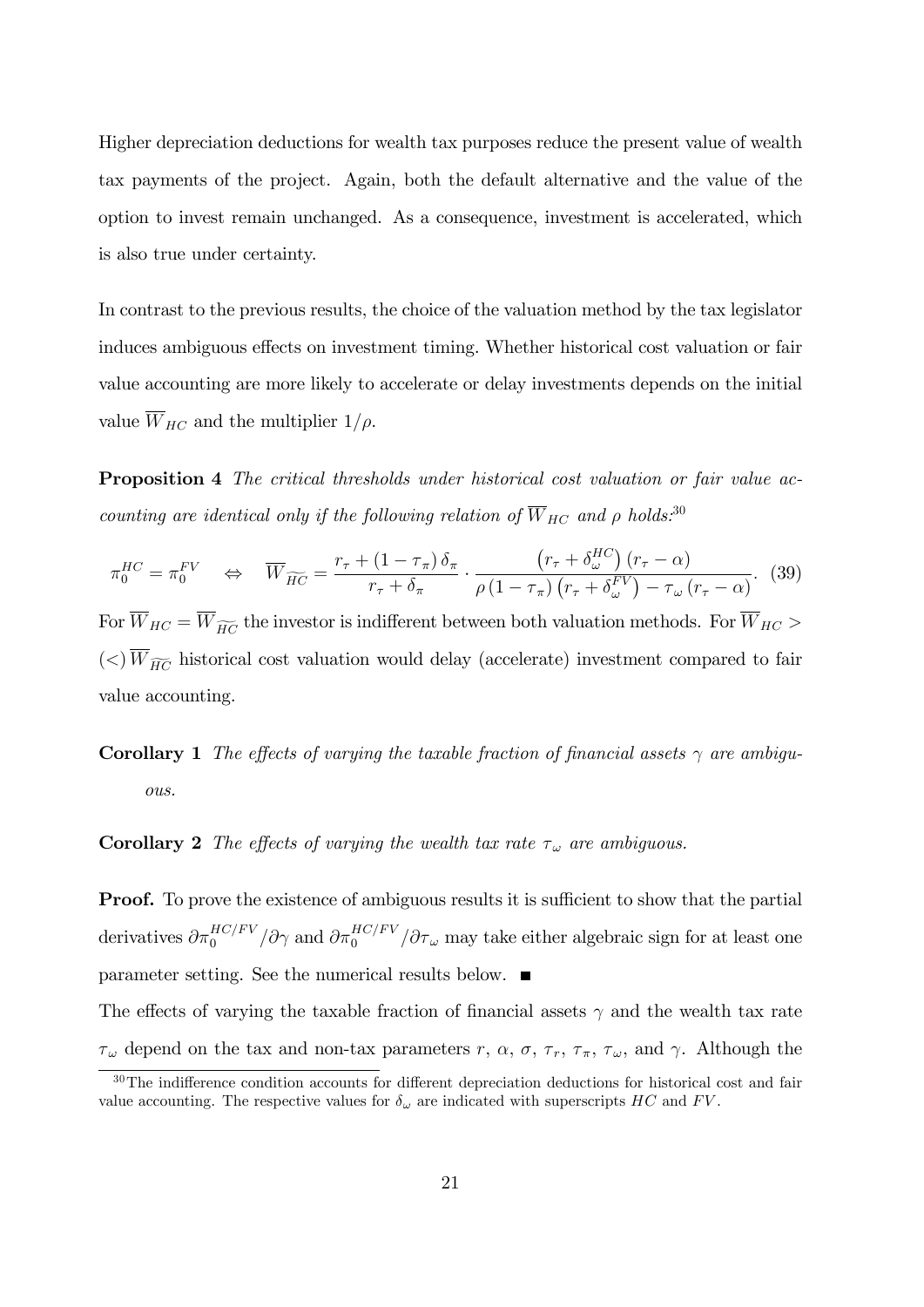partial derivatives  $\partial \pi_0^{HC/FV}/\partial \gamma$  and  $\partial \pi_0^{HC/FV}/\partial \tau_\omega$  are too complicated to be studied analytically, numerical examples show that either algebraic sign is possible. In line with prior reasoning on the wealth tax effects on investment decisions under certainty (Wagner and Dirrigl 1980, Siegel 1982, Mellwig 1985 and Georgi 1994) we find puzzling and probably unintended effects of wealth taxation under uncertainty. In the following, we elaborate on which effect prevails under specific conditions. We define the effects of wealth taxation as "normal" if increasing wealth taxation of the investment project increases the critical investment threshold and thus delays investment and if increasing wealth taxation of financial assets (default alternative) reduces the critical investment threshold, i.e. if  $\partial \pi_0^{HC/FV}/\partial \tau_\omega > 0$  or  $\partial \pi_0^{HC/FV}/\partial \gamma < 0$ . Otherwise, for  $\partial \pi_0^{HC/FV}/\partial \tau_\omega < 0$  or  $\partial \pi_0^{HC/FV} / \partial \gamma > 0$ , we call the emerging tax effects "paradoxical".<sup>31</sup> Further computations of the partial derivatives  $\partial \pi_0^{HC}/\partial \tau_\omega$  and  $\partial \pi_0^{HC}/\partial \gamma$  in the limiting cases  $\sigma \to 0$  (certainty),  $\sigma \to \infty$ ,  $r \to \infty$  are included in the appendix.

With respect to  $\gamma$ , the occurrence of normal or paradoxical wealth tax effects essentially depends on the level of the after-tax discount rate. For sufficiently high after-tax discount rates  $r_{\tau}$ , normal tax effects prevail. Hence, for high pre-tax interest rates, real-world levels of income tax rates  $\tau_{\pi}$  and  $\tau_{r}$ , and low or moderate levels of the wealth tax rate  $\tau_{\omega}$ , the partial derivatives  $\partial \pi_0^{HC} / \partial \gamma$  and  $\partial \pi_0^{FV} / \partial \gamma$  are negative, which means that increasing the taxable fraction of Önancial assets reduces the critical investment threshold and hence accelerates real investment. This effect is plausible, because increasing  $\gamma$  does not affect cash flows from investment and only reduces the after-tax discount rate  $r_{\tau}$ . Hence, the real investment benefits in relative terms from the higher wealth taxation of the default alternative. Therefore, the present value of the investment project increases while the corresponding increase of the present value of wealth tax payments is not equally substantial. Moreover, a lower discount rate typically reduces option values (for example, Merton 1973), which makes immediate investment more attractive. An increased project

 $31$  For paradoxical income tax effects see, e.g., Niemann and Sureth (2013). For the wealth tax paradox see Sureth and Maiterth (2008).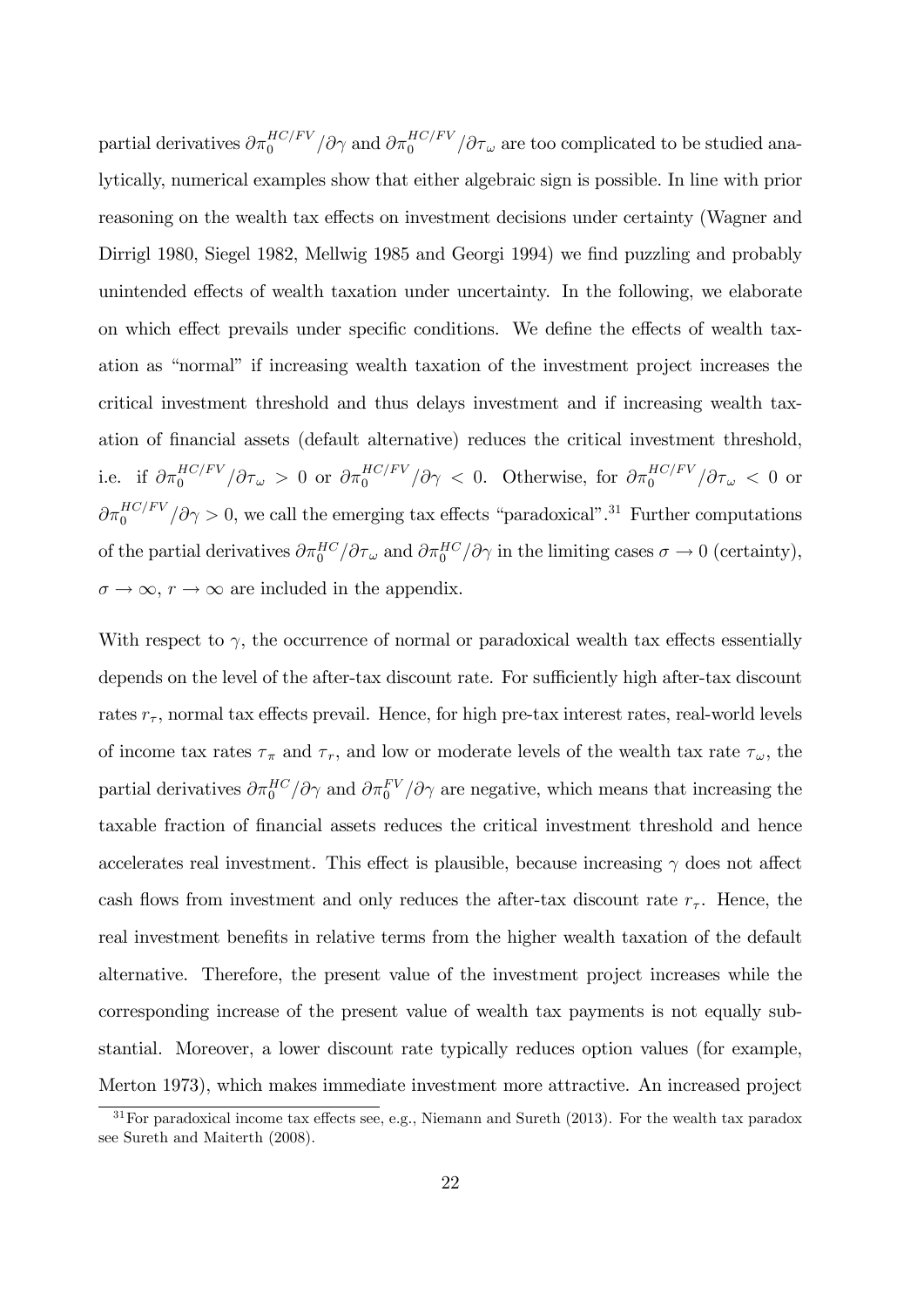value and a reduced option value both contribute to accelerated investment.

However, with after-tax discount rates sufficiently close to zero, increasing  $\gamma$  increases the critical investment threshold so that a paradoxical wealth tax effect occurs.<sup>32</sup> In these cases, increasing  $\gamma$  reduces the discount rate such that the present value of wealth taxes increases relatively more than the present value of cash flows. This paradoxical effect can be shown under historical cost valuation as well as under fair value accounting. The wealth tax paradox occurs for low pre-tax interest rates and a high level of the wealth tax rate. Hence, as investors currently face very low interest rates in the capital market, paradoxical effects are likely to occur. These effects tend to be even more distinctive for high cash flow uncertainty. The identified effects are highly relevant and should be considered by investors and politicians.

Similar to the decision under certainty, depreciation of the project for wealth tax purposes is a crucial determinant of paradoxical tax effects. If the investment project is depreciated sufficiently quickly, increased wealth taxation is likely to accelerate investment. In addition to the decision under certainty, the value of the option to invest has to be considered. If the option is disregarded for tax purposes and hence not subject to wealth taxation (despite its positive economic value), it has a relative benefit compared to the pre-tax case. The resulting relative increase of the option value tends to delay investment, hereby mitigating paradoxical wealth tax effects.

To illustrate scenarios that lead to normal and paradoxical wealth tax effects we use numerical examples with the parameters  $r = 0.04$ ,  $\alpha = 0$ ,  $\sigma = 0.3$ ,  $\tau_{\pi} = \tau_r = 0.25$ ,  $\delta_{\pi} =$ 0:3 (Figure 1).<sup>33</sup>

 $32$ See Gries et al. (2012), who identify general conditions for neutral, normal, and paradoxical tax regimes if the differential between the drift parameter of the stochastic cash flow and the after-tax interest rate is sufficiently small.

<sup>&</sup>lt;sup>33</sup>The after-tax discount rate  $r<sub>\tau</sub>$  is always strictly positive in the examples considered here.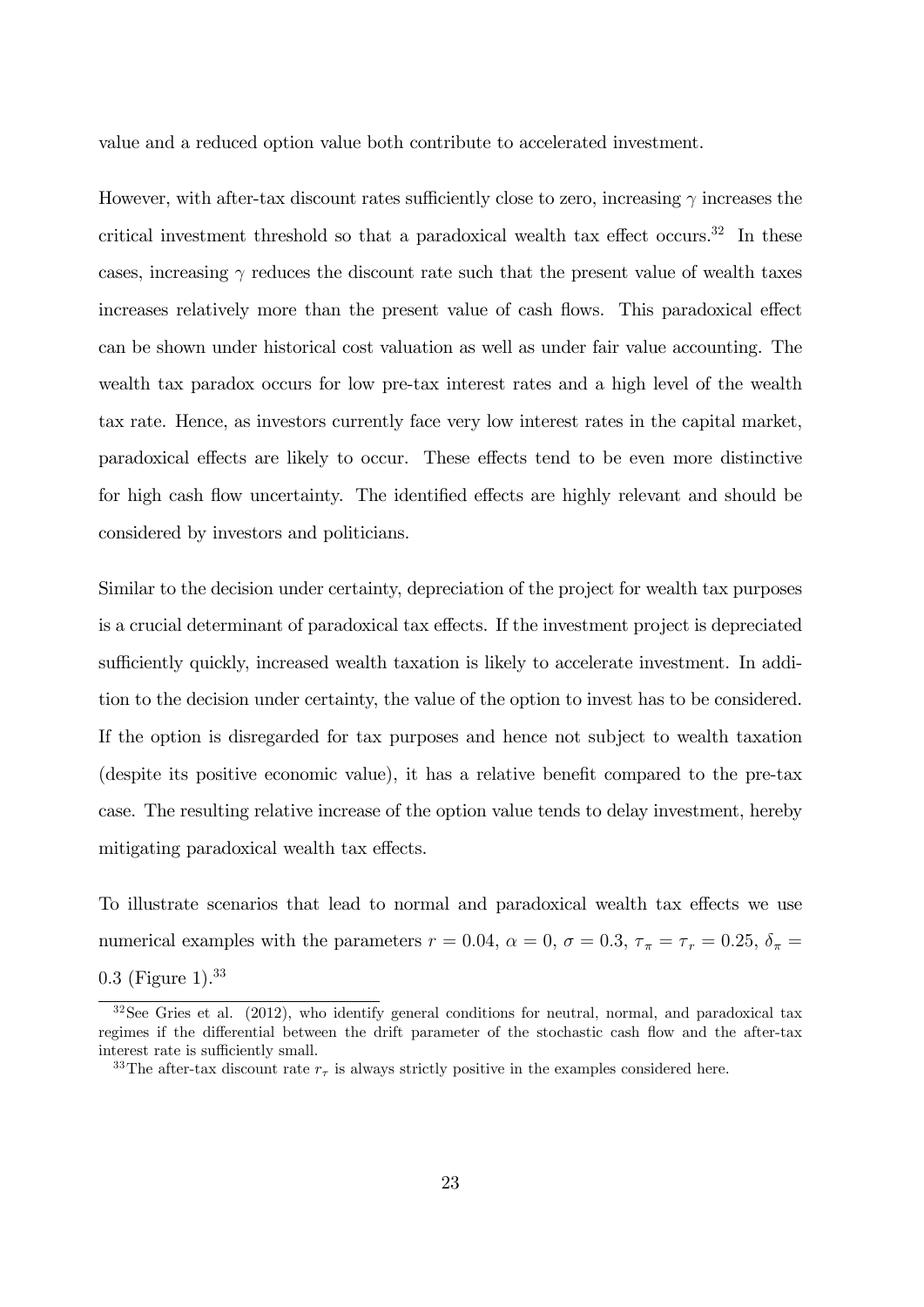For  $\delta_{\omega} = 0$  the wealth tax value of the investment project is constant over time. Examples for a time-invariant tax value are investments in land or corporate stock.<sup>34</sup> Figure 1 displays the critical investment threshold under historical cost accounting as a function of the parameter  $\gamma$ . Currently, wealth tax rates range from 0.5% to 2.5% (see Table 1). We observe normal effects with respect to  $\gamma$  for  $\tau_{\omega} = 0.01$  (dashed line, slightly decreasing), and paradoxical effects for  $\tau_{\omega} = 0.02$  (dotted line, increasing). As a reference case, the solid line indicates the critical threshold without wealth taxation ( $\tau_{\omega} = 0$ ). For fair value accounting, the effects are similar and therefore not displayed here.



Figure 1: Critical investment threshold under historical cost accounting as a function of the wealth tax parameter  $\gamma$ .

For typical wealth tax rates (here:  $\tau_{\omega} = 0.01$ ) the impact of wealth taxation on the aftertax discount rate is rather small. Consequently, variations of the fraction  $\gamma$  of financial assets that is subject to wealth taxation do not affect the present value of cash flows and wealth tax payments as much as under higher wealth tax rates (here:  $\tau_{\omega} = 0.02$ ). In the latter case, lower after-tax discount rates due to higher values of  $\gamma$  increase the present value of wealth tax payments relatively more than the present value of cash flows. For lower pre-tax interest rates  $(r < 0.04)$  paradoxical reactions are even more likely to occur.

 $34$ Studies that identify apparently paradoxical profit tax effects on the timing of risky investments in non-depreciable assets like land or corporate stock are, e.g., Schneider and Sureth (2010) and Gries et al. (2012).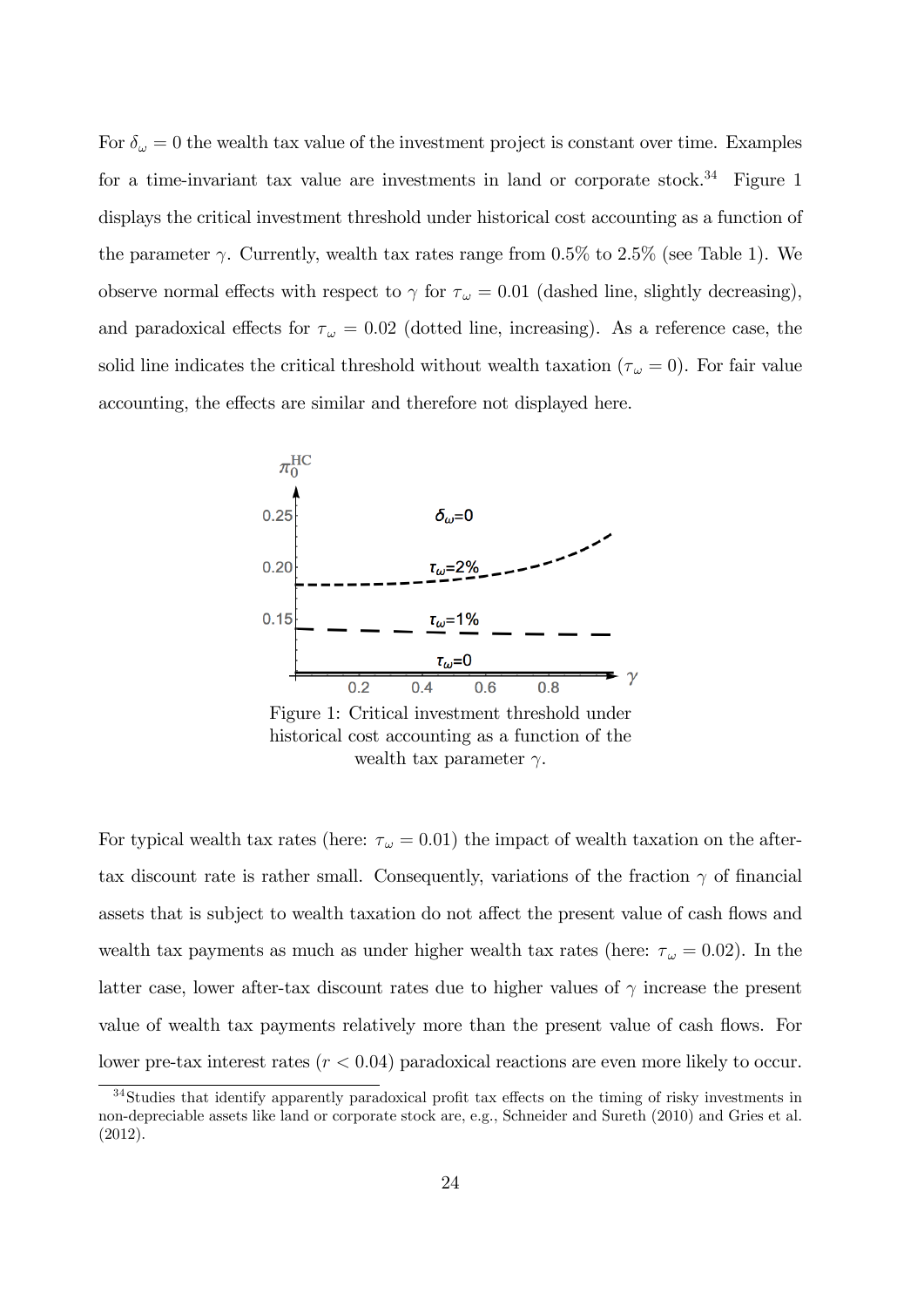For example, if  $r = 0.02$  already a wealth tax rate of 0.6% induces paradoxical timing effects.

Besides  $\gamma$ , we have identified the wealth tax rate  $\tau_{\omega}$  to be an important driver of ambiguous outcomes. Only if the default alternative is wealth tax-exempt or if the investor uses an exogenous time preference rate  $\psi$  for discounting, increasing the wealth tax rate induces unambiguous effects.

**Proposition 5** For a wealth tax-exempt default alternative  $(\gamma = 0)$  or if an individual time preference rate  $\psi$  is used for discounting increasing the wealth tax rate always induces normal effects.

#### Proof.

$$
\left. \frac{\partial \pi_0^{HC}}{\partial \tau_\omega} \right|_{\gamma=0} = \frac{\beta_\tau}{\beta_\tau - 1} \cdot \frac{r_\tau - \alpha}{1 - \tau_\pi} \cdot \frac{\overline{W}_{HC}}{r(1 - \tau_r) + \delta_\omega} > 0. \tag{40}
$$

To illustrate the forces at work Figure 2 displays the critical investment threshold as a function of the wealth tax rate  $\tau_{\omega}$  for  $\gamma = 1$  (solid line) and  $\gamma = 0$  (dashed line). For  $\delta_\omega=0$  (constant tax value of the project) we observe normal wealth tax effects. Hence, the critical investment threshold increases with increasing wealth tax rate. This result also holds in the limiting case of certainty  $(\sigma^2 = 0)^{35}$ 

<sup>&</sup>lt;sup>35</sup>The assumption  $\alpha = 0$  in our numerical example implies that in expected value terms the cash flows are constant over time. Figure 2 thus illustrates the special case of an approximization of an economic depreciation for  $\delta_{\omega} = 0$ . Furthermore, also appreciations in the option value at any point in time would have to be recognized by economic depreciation as outlined in Niemann (1999b).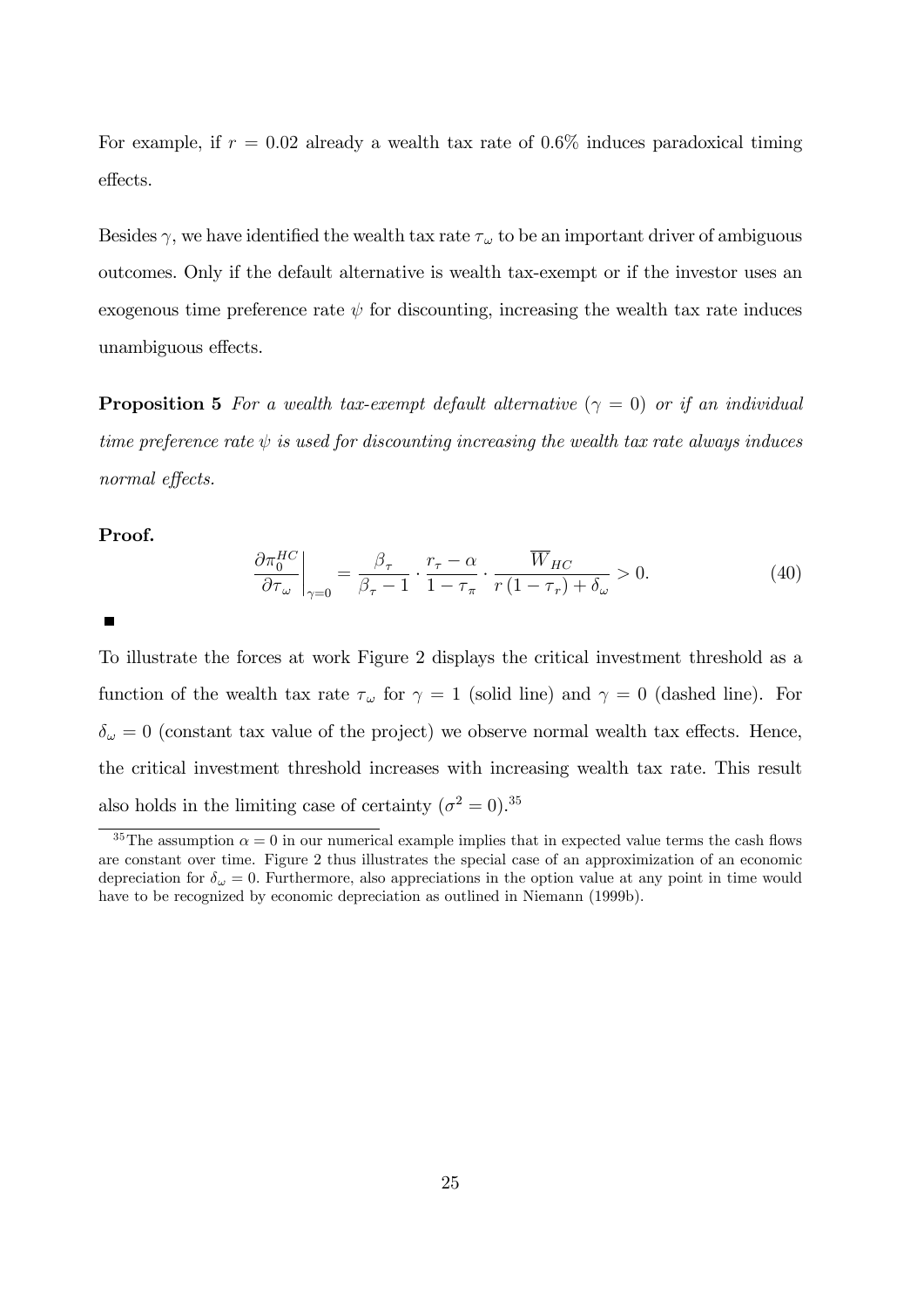

Figure 2: Critical investment threshold under historical cost accounting as a function of the wealth tax rate  $\tau_{\omega}$ 

By contrast, if the tax law permits sufficiently high depreciation deductions for wealth tax purposes, the present value of wealth tax payments decreases, which lowers the critical investment threshold. Positive capital depreciation allowances are common for depreciable assets in most countries that levy a wealth tax. Usually, they correspond to depreciation allowances used for profit tax purposes. The ambiguous tax effects that arise if depreciation allowances reduce the wealth tax base are depicted in Figure 3, which also displays the critical investment threshold as a function of the wealth tax rate  $\tau_{\omega}$  for  $\gamma = 1$  (solid line) and  $\gamma = 0$  (dashed line). For  $\delta_{\omega} = \delta_{\pi} = 0.3$ , we observe a normal tax effect for  $\gamma = 0$ and a paradoxical tax effect for  $\gamma = 1$ . The neutral values of depreciation deductions for which neither a normal nor a paradoxical tax effect occurs, are derived in section 4.

The paradoxical effect arises because a higher wealth tax rate reduces the after-tax discount rate, increasing the present value of cash flows more than the present value of wealth tax payments.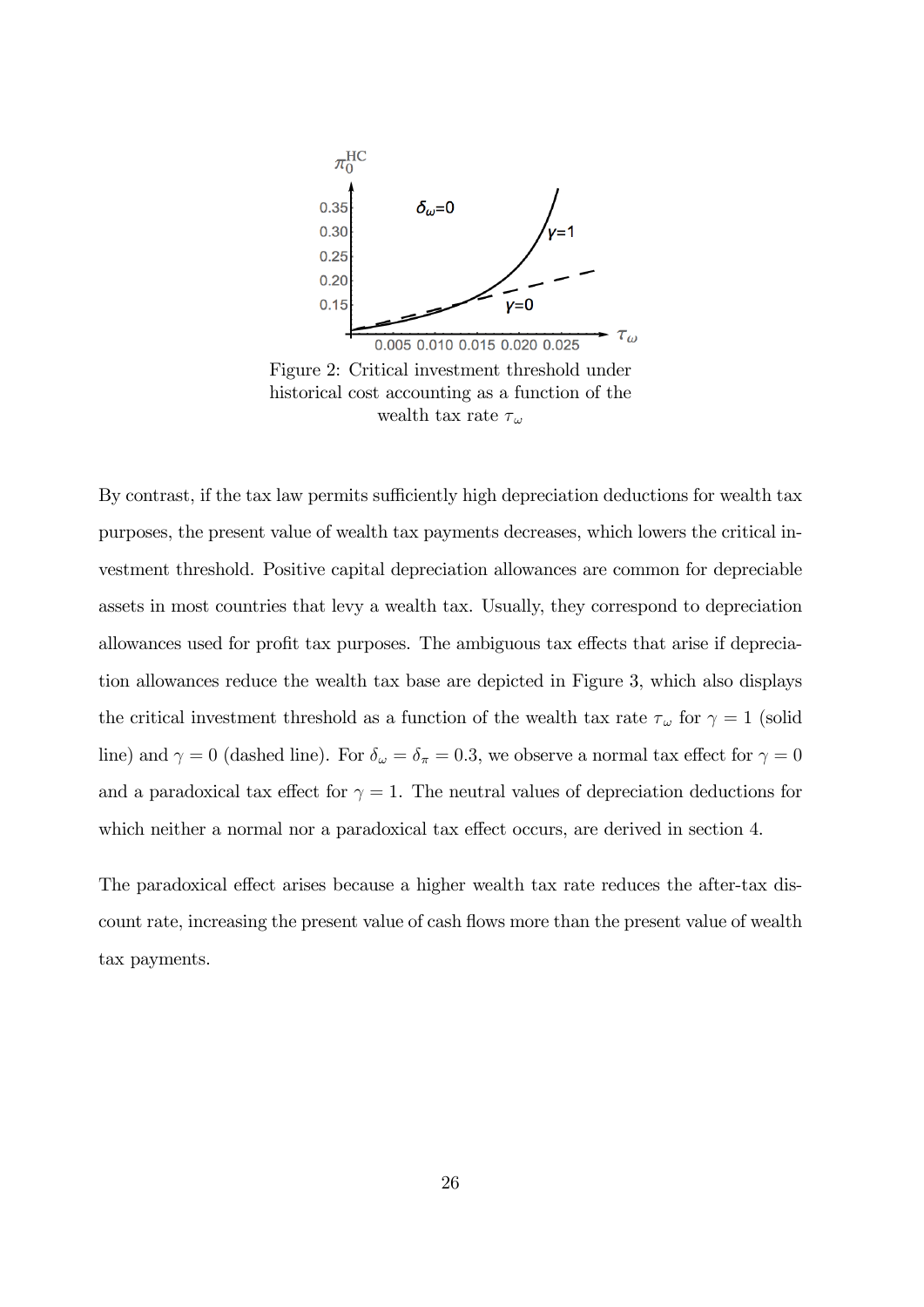

Figure 3: Critical investment threshold under historical cost accounting as a function of the wealth tax rate  $\tau_{\omega}$ 

The results presented in Figures 2 and 3 do not change fundamentally if the profit tax is completely replaced by the wealth tax, i.e.,  $\tau_{\pi} = \tau_r = 0$ ,  $\tau_{\omega} > 0$  and  $r_{\tau} = r - \gamma \tau_{\omega}$ , as can be observed from Figures 4 and 5. We can regard the abolition of profit taxation as an extreme interpretation of raising wealth taxes. These numerical examples show the impact of the wealth tax rate  $\tau_{\omega}$  on the critical investment threshold, provided that profit taxes are not levied. Again, the parameter setting is given by  $r = 0.04$ ,  $\alpha = 0$ ,  $\delta_{\omega} \in \{0, 0.3\}, \, \gamma \in \{0, 1\}, \, \sigma = 0.3.$ 

It turns out that the wealth tax effects are roughly similar to a scenario with profit taxation. However, abolishing (introducing) profit taxation can either reduce (increase) the critical investment threshold, as can be observed by comparing Figures 2 and 4, or increase (reduce) the critical threshold as is shown by Figures 3 and 5. As a consequence, the interactions between wealth and profit taxes are parameter-dependent and furthermore depend on asset valuation. We illustrate these effects exemplarily for the case of historical cost valuation for wealth tax purposes.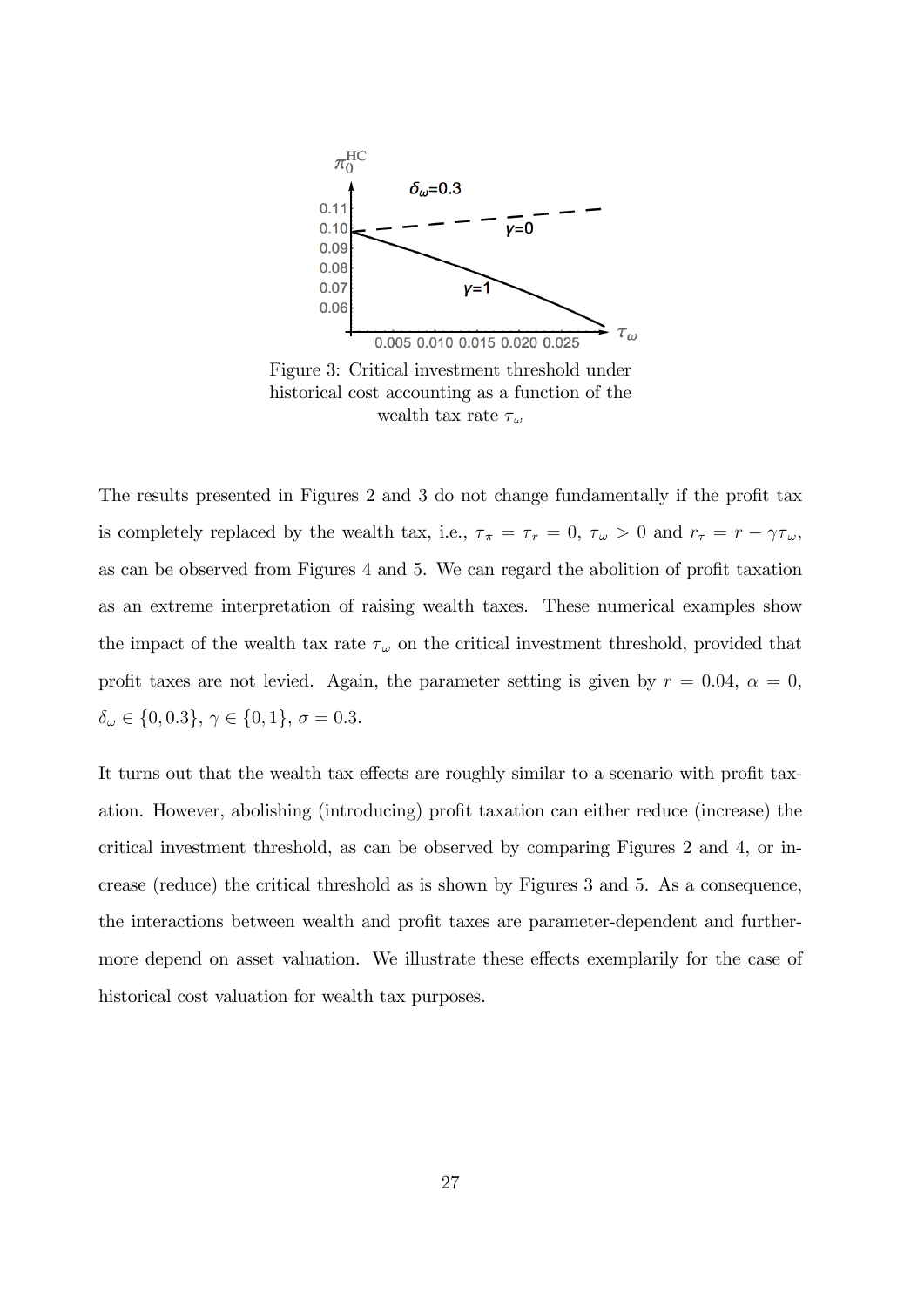

Figure 4: Critical investment threshold under historical cost accounting as a function of the wealth tax rate  $\tau_{\omega}$  for  $\tau_{\pi} = \tau_{r} = 0$ 



Figure 5: Critical investment threshold under historical cost accounting as a function of the wealth tax rate  $\tau_{\omega}$  for  $\tau_{\pi} = \tau_{r} = 0$ 

Again, we find paradoxical reactions for sufficiently high depreciation allowances. Summarizing our numerical findings, paradoxical wealth tax effects tend to be more likely for

- low pre-tax interest rates  $r$ ,
- high volatility  $\sigma$ ,
- high growth rates  $\alpha$ ,
- high wealth tax rates  $\tau_{\omega}$ ,
- high taxation of the default alternative  $\gamma$ .

### 4 Neutral tax systems

Having identified settings that lead to both normal and paradoxical reactions, it is important to figure out under what conditions such distortions can be avoided. By definition, neutral tax systems do not alter economic decisions compared to a given reference solution. In our setting a neutral tax system should leave the critical investment threshold unchanged. Since our focus is wealth taxation, but our model also includes income taxes, the necessary first step is to define an appropriate reference case. In a strict sense, the tax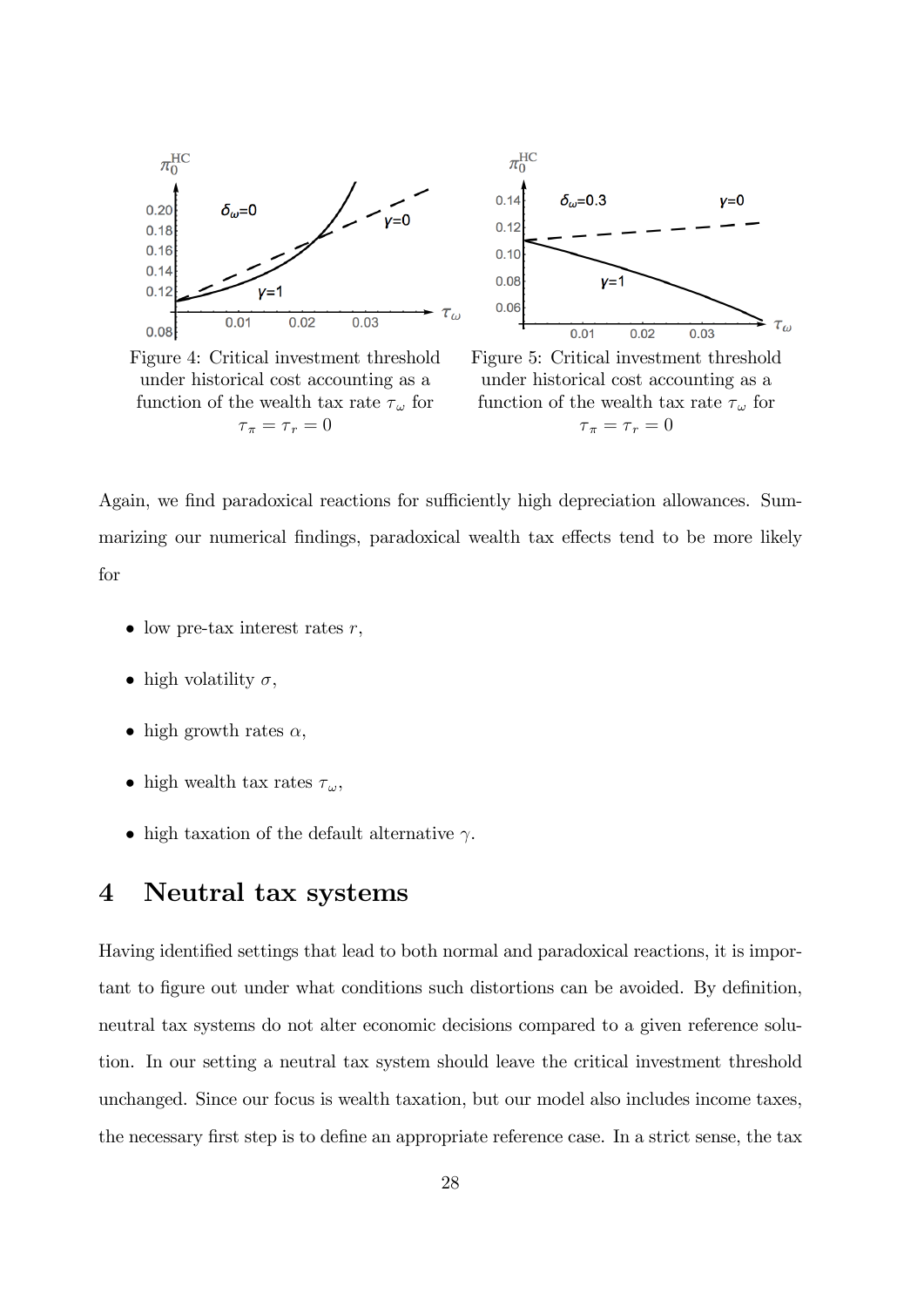system is neutral if the pre-tax investment threshold is identical to the after-tax threshold, taking both wealth and income taxation into account.

We derived the pre-tax investment threshold  $\pi_0^* = (\beta/(\beta - 1))(r - \alpha)$  in eq. (32). For deriving neutral tax systems it is necessary and sufficient to equate the pre-tax and the after-tax investment thresholds and to solve for the tax parameters under consideration. As there are various tax parameters with potentially offsetting effects an infinite number of neutral tax systems may exist. Due to different investment thresholds for historical cost and fair value accounting, neutrality conditions have to distinguish between these valuation methods.

For historical cost valuation we can derive the neutrality condition by equating the critical investment thresholds from (29) and (32) and further transformation:

$$
\pi_0^* \stackrel{!}{=} \pi_0^{HC}
$$
  

$$
\tau_{\omega} D_{\omega} - \tau_{\pi} D_{\pi} = \frac{\beta}{\beta - 1} \cdot \frac{\beta_{\tau} - 1}{\beta_{\tau}} \cdot \frac{r - \alpha}{r_{\tau} - \alpha} \cdot (1 - \tau_{\pi}) - 1.
$$
 (41)

This condition means that the present value of wealth taxes less the present value of tax shields due to depreciation deductions for income tax purposes must equal the constant on the right hand side. For a given depreciation rate for income tax purposes  $\delta_{\pi}$ , the neutrality condition (41) translates to a neutral depreciation rate for wealth tax purposes:

$$
\delta_{\omega}^{\text{neutral}} = \frac{\tau_{\omega} \overline{W}_{HC}}{\frac{\beta}{\beta - 1} \cdot \frac{\beta_{\tau} - 1}{\beta_{\tau}} \cdot \frac{r - \alpha}{r_{\tau} - \alpha} \cdot (1 - \tau_{\pi}) - 1 + \frac{\tau_{\pi} \cdot \delta_{\pi}}{\delta_{\pi} + r_{\tau}}} - r_{\tau}.
$$
\n(42)

This neutral depreciation rate is a function of the after-tax discount rate  $r<sub>\tau</sub>$  and the wealth tax rate  $\tau_{\omega}$ . Figure 6 displays the neutral depreciation rate for  $\gamma = 1$  considering the example from Figures 2 and 3 with the parameters  $r = 0.04$ ,  $\alpha = 0$ ,  $\sigma = 0.3$ ,  $\tau_{\pi} =$  $\tau_r = 0.25, \, \delta_\pi = 0.3.$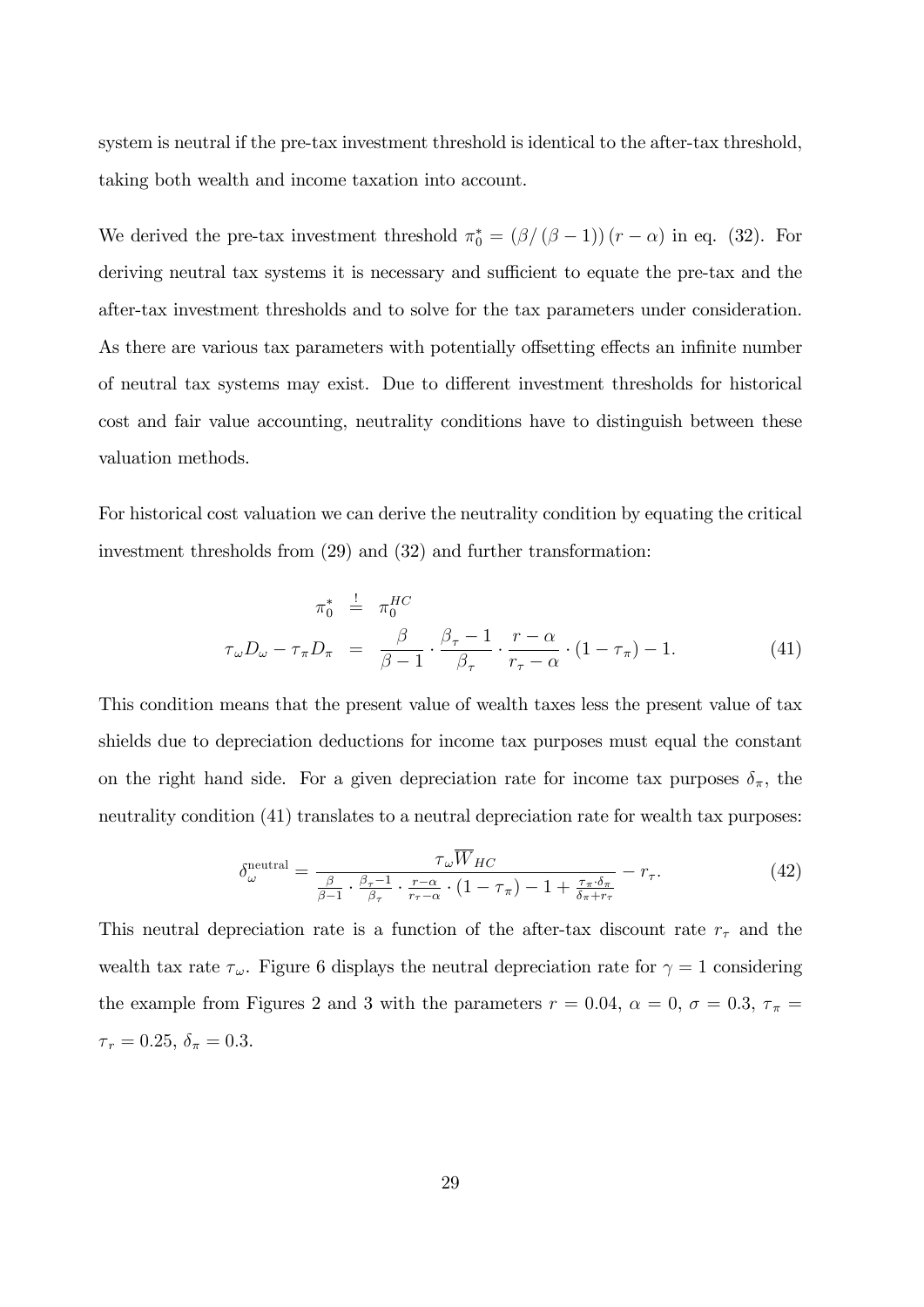

Figure 6: Neutral depreciation rate for wealth tax purposes as a function of the wealth tax rate

If the actual depreciation rate exceeds the neutral one, investment is accelerated, as is exemplarily shown in Figure 3. Otherwise, if the actual depreciation rate is below the function plotted in Figure 6, investment is delayed by increasing wealth taxation, as in Figure 2. Figure 6 also explains why Figure 2 shows normal and Figure 3 paradoxical wealth tax effects for  $\gamma = 1$ . In contrast to models under certainty, condition (42) clarifies that it is not sufficient for neutrality to set  $\delta_{\pi}$  and  $\delta_{\omega}$  to the economic rate of depreciation  $-\alpha$  (which is 0 in the example above). Rather, tax neutrality requires neutral taxation of the option to invest, which implies taxation of unrealized capital gains.<sup>36</sup>

The neutrality condition (41) can be further simplified only if the default alternative remains tax-exempt or if the investor uses an individual time preference rate for discounting  $(\tau_r = \gamma = 0, r = r_\tau, \beta = \beta_\tau \text{ or if } r_\tau = \psi)$ :

$$
\tau_{\omega}D_{\omega} - \tau_{\pi}D_{\pi} = -\tau_{\pi} \tag{43}
$$

and thus

 $36$ Since tax systems in the real world do not recognize mere business opportunities as taxable assets, the neutral treatment of the option to invest is not considered here. See Niemann (1999b) for neutral income taxation of an option to invest.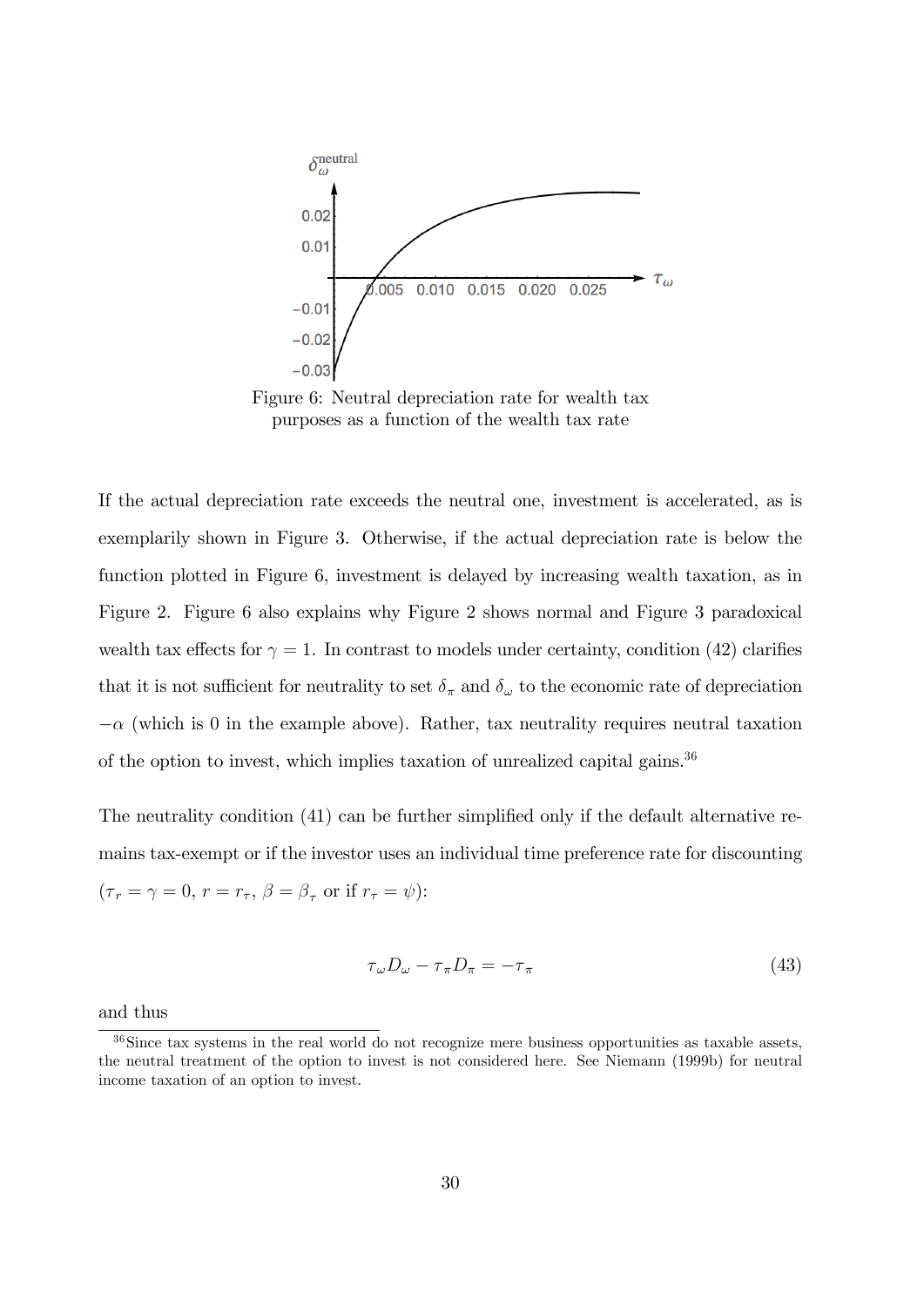$$
\tau_{\omega} = \frac{D_{\pi} - 1}{D_{\omega}} \tau_{\pi}.
$$
\n(44)

As a consequence, in neutral tax systems with depreciation deductions limited to acquisition costs ( $D_{\pi} \leq 1$ ) tax-exemption of the default alternative prohibits positive wealth taxation of real investment.

If the default alternative is not tax-exempt  $(\tau_r > 0, \gamma > 0)$  it is always possible to find combinations of  $D_{\omega}$  and  $D_{\pi}$  that fulfill the neutrality condition. However, it cannot be guaranteed that these algebraic solutions are feasible within the range of real-world tax systems ( $0 \leq D_{\pi} \leq 1$ ). Therefore, the analytically determined neutral tax system might be only theoretically relevant and de facto impossible to be implemented in the real world.

For fair value accounting the neutrality condition can be solved with respect to the present value of depreciation deductions for income tax purposes.

$$
\pi_0^* \stackrel{!}{=} \pi_0^{FV},
$$
\n
$$
D_{\pi} = \frac{1}{\tau_{\pi}} - \frac{\beta_0}{\beta_0 - 1} \cdot \frac{\beta - 1}{\beta} \cdot \frac{r - \alpha}{\tau_{\pi}} \cdot \frac{\rho (1 - \tau_{\pi}) (r_{\tau} + \delta_{\omega}) - \tau_{\omega} (r_{\tau} - \alpha)}{\rho (r_{\tau} - \alpha) (r_{\tau} + \delta_{\omega})}
$$
\n
$$
= \frac{1}{\tau_{\pi}} - \frac{\beta_0}{\beta_0 - 1} \cdot \frac{\beta - 1}{\beta} \cdot \frac{r - \alpha}{\tau_{\pi}} \cdot \left[ \frac{1 - \tau_{\pi}}{r_{\tau} - \alpha} - \frac{\tau_{\omega}}{\rho (r_{\tau} + \delta_{\omega})} \right].
$$
\n(45)

Again, for a tax-exempt default alternative  $(r_\tau = r \text{ or } r_\tau = \psi)$  a neutral depreciation schedule is not feasible within the range of traditional tax systems, because the present value of depreciation deductions exceeds the acquisition costs:

$$
D_{\pi}|_{\tau_r = \gamma = 0} = 1 + \frac{\tau_{\omega}}{\tau_{\pi}} \cdot \frac{r - \alpha}{\rho(r_{\tau} + \delta_{\omega})} > 1 \quad \text{(for } \delta_{\omega} > -r_{\tau}\text{)}.
$$

More general neutrality conditions could be derived if the option to invest would be regarded as an asset for wealth tax purposes.

### 5 Conclusions and implications

We analyze the impact of wealth taxation on investment timing decisions under uncertainty and irreversibility. From the variety of wealth tax parameters only a few induce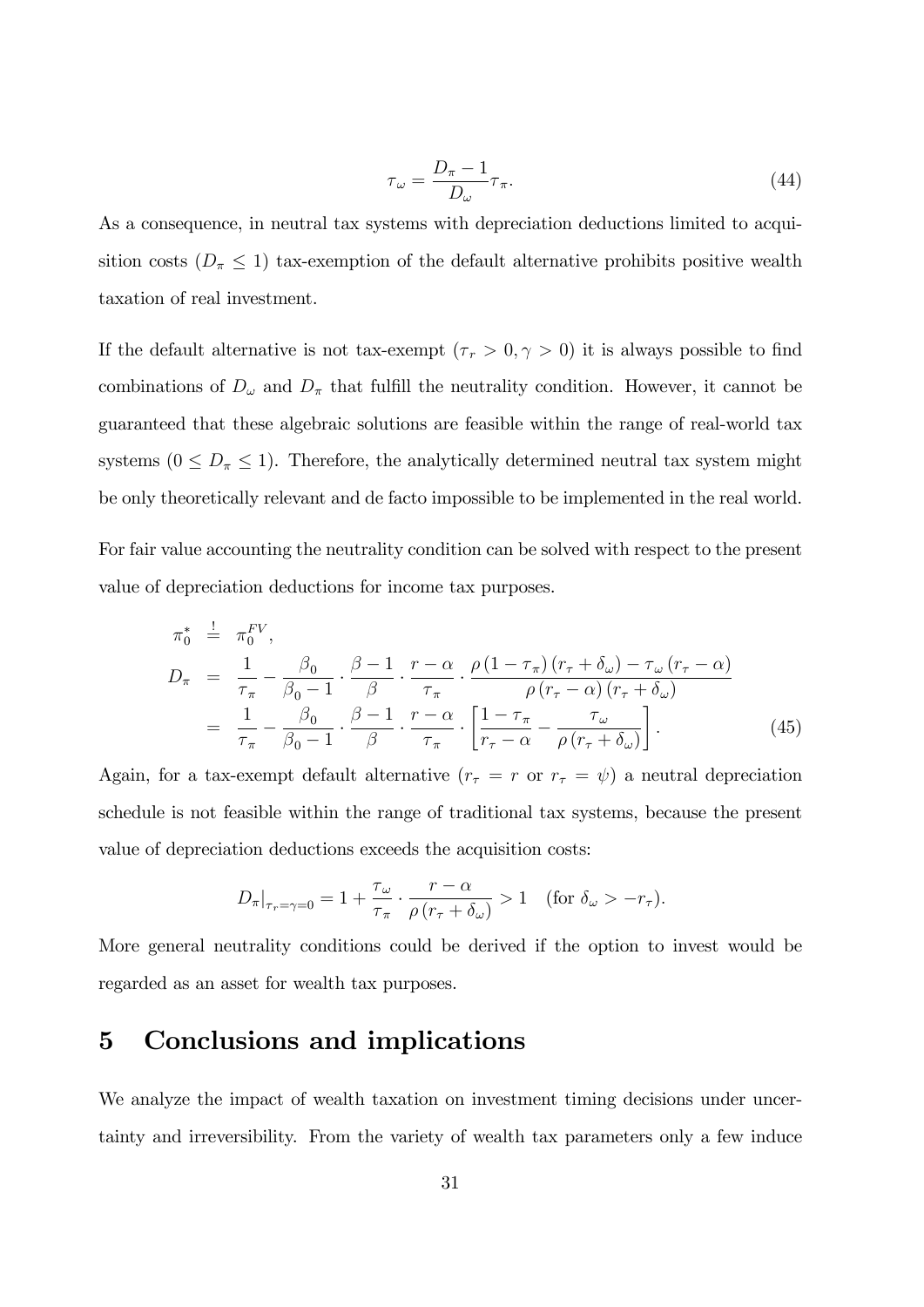unambiguous results. As could be expected, higher initial values of a project for tax purposes delay investment. This result holds for historical cost valuation as well as for fair value accounting. Which one of these valuation methods tends to accelerated (or less delayed) investment is ambiguous and depends upon the initial value. Moreover, higher depreciation rates for wealth tax purposes corresponding to a lower subsequent valuation also accelerate investment. In this respect we identify normal effects only.

By contrast, the wealth tax rate as well as the wealth tax treatment of the default alternative can induce either normal or apparently paradoxical investment timing effects. For a sufficiently low valuation of a project due to a low initial tax value or high depreciation rates for wealth tax purposes, higher wealth tax rates can accelerate investment. Otherwise, the normal effect occurs and higher wealth tax rates delay investment. Higher wealth taxation of the default alternative can delay investment if the wealth tax rate is sufficiently high so that the present value of wealth tax payments increases more than the project value. Otherwise, the resulting normal tax effect means that higher taxation of the default alternative favors accelerated investment. We find that apparently paradoxical wealth tax effects (delay upon a wealth tax rate decrease) are more likely for low interest rates and for high-risk investments. Furthermore, we derive conditions for an investment neutral wealth tax that avoids such distortions. Whether and how often a normal or a paradoxical tax effect prevails is an empirical question and depends on the above-mentioned wealth tax parameters as well as the pre-tax interest rate and the expected cash flows of the investment project.

These results indicate that the tax legislator should be aware of the opposing effects of wealth taxation on different types of projects prior to tax reforms. Estimations of revenues, as well as the redistributional potential of a wealth tax can only be meaningful if the investment effects are anticipated correctly. It is doubtful whether the tax legislator's objectives can be reached by wealth-related taxes. We show that tax neutrality requires project-specific depreciation rules that are difficult to implement from the perspective of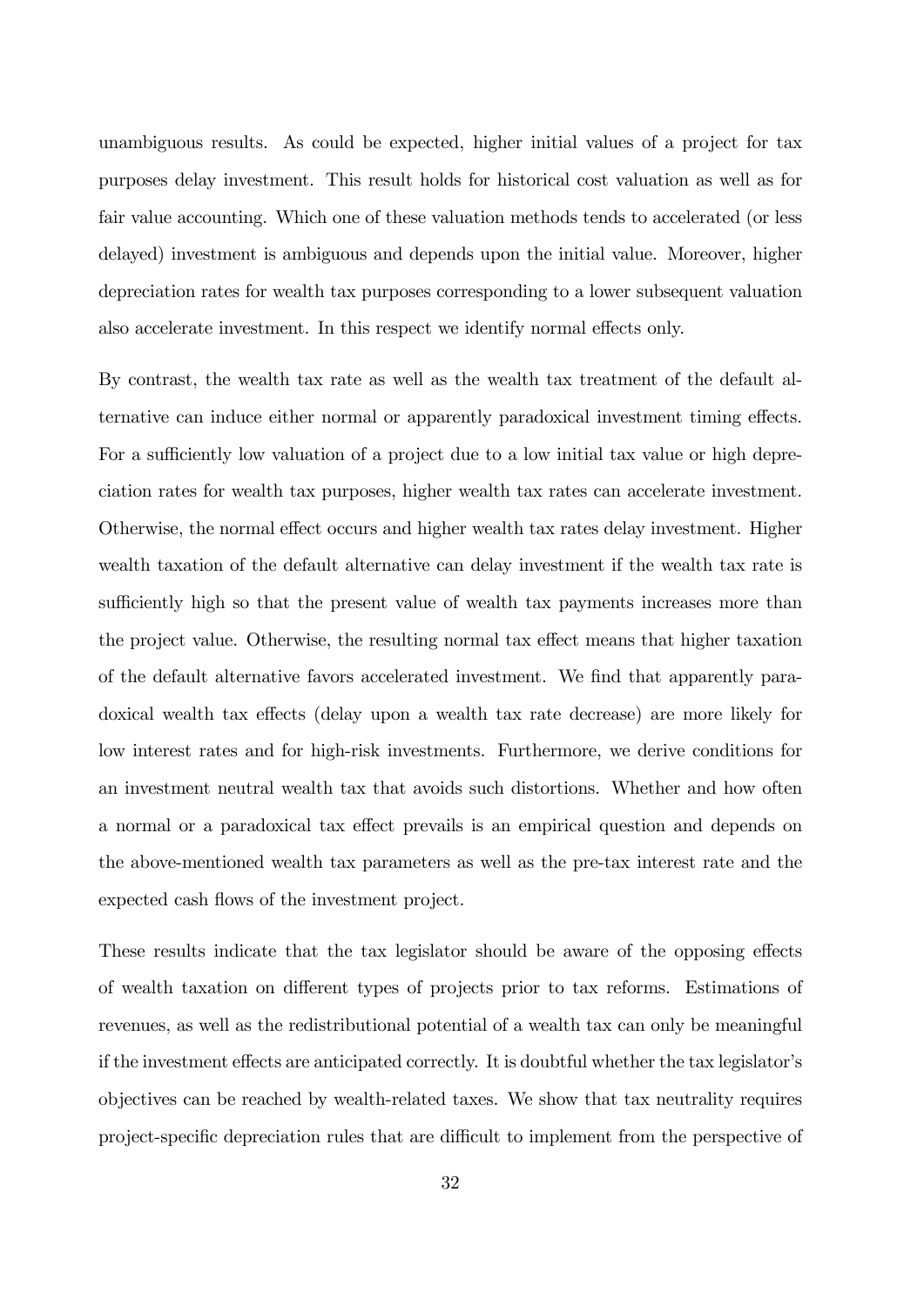legal certainty. It is therefore highly likely that wealth taxation has real economic effects. If the tax legislator intends to favor the realization of particular projects, it will depend on the economic parameters whether this aim or its opposite will be reached. If the tax legislator tries to prevent taxpayers from certain economic activities, for example, car usage, our examples show that wealth taxes are neither an accurate tax policy device to do so, nor will they necessarily imply an increase in revenues.

Of course, our analysis is subject to several limitations. Whereas the current tax policy discussion is centered on distributive considerations, our model does not permit conclusions regarding the distribution of wealth after the introduction of a wealth tax. Due to our assumption of equity Önancing, Önancial constraints and liquidity considerations are disregarded in the model. The revenue consequences of a wealth tax cannot be inferred from our results. This is because we take an individual rather than a macro perspective and focus on purely domestic investment. Investigating aggregate effects of wealth taxation would require extensive assumptions beyond the scope of our model, such as a social discount rate or the usage of tax revenues, even if all investors were homogenous. Therefore, we delegate aggregate as well as distributive effects to future research.

Moreover, compliance costs, which are often assumed substantial for wealth taxes are disregarded here. Our model is able to predict the investment timing effects of one type of wealth-related taxation, but not the combined effects of either different capital taxes levied simultaneously or of differential tax rates for different types of assets. For reasons of mathematical simplicity our model is limited to a perpetual option to invest. Presuming a finite option lifetime and hence reduced option value we would expect less distinctive results. Furthermore, we assume a full and complete loss offset. Relaxing this assumption is likely to generate tax-induced delays more often.<sup>37</sup> Whereas income taxes

<sup>&</sup>lt;sup>37</sup>See Mehrmann, Schneider, and Sureth (2012) who study timing decisions under asymmetric taxation of gains and losses and identify conditions for higher taxes to increase investorsí propensity to invest early. For the effects of asymmetric taxation in a real options model with an imputation tax system see Panteghini (2005).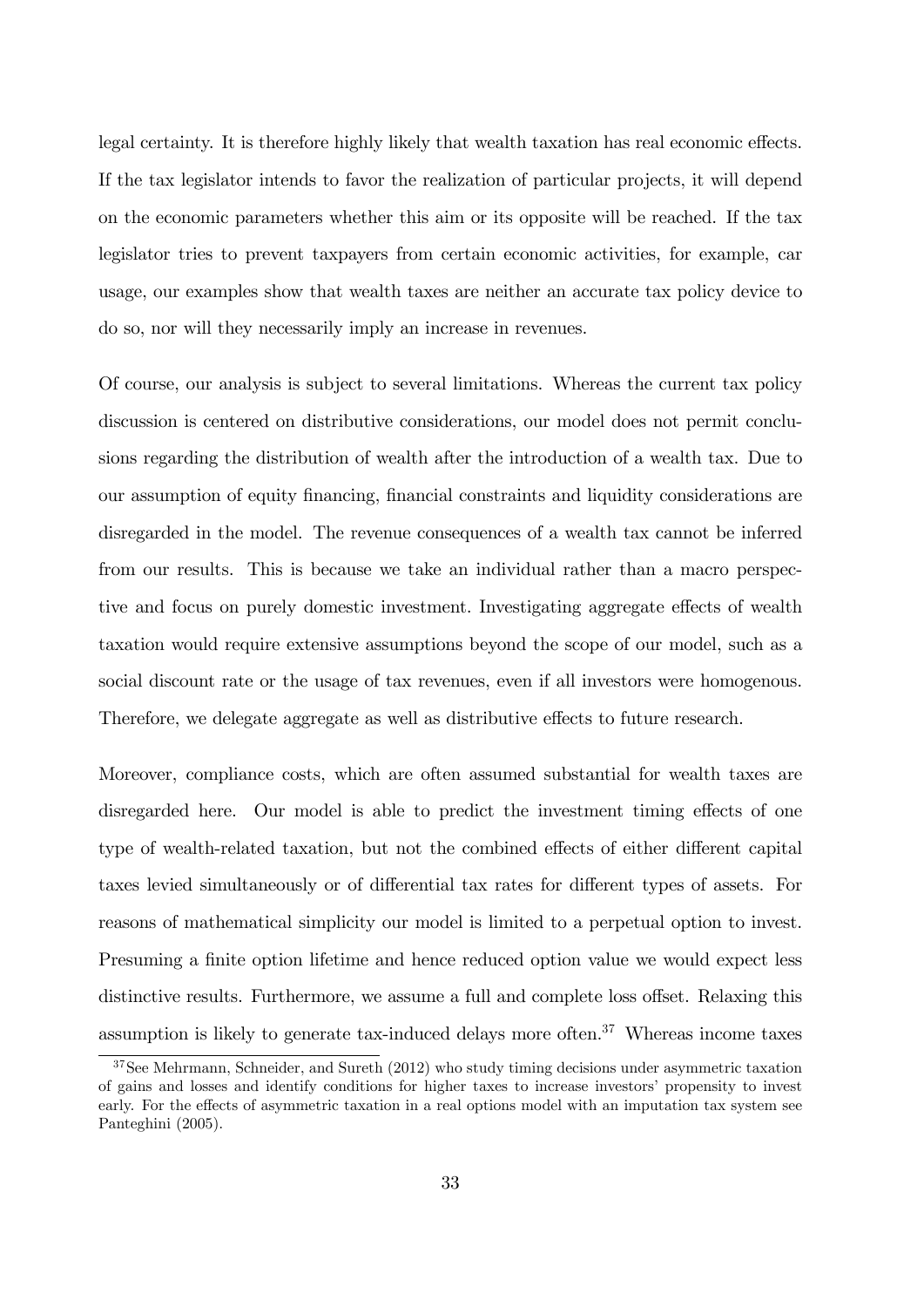can be regarded as variable costs, wealth taxes are fixed costs. It is therefore likely that income taxation shifts more risk from the investor to the fiscal authorities than wealth taxes. However, our model does not permit a formal proof of this conjecture. In contrast to our setting with risk neutral investors, investors are often considered risk averse. In principle, contingent claims analysis would allow us to abstract from risk aversion and use risk neutral valuation in real option approaches. Unfortunately, this approach requires the spanning property and a sophisticated Tax-CAPM that addresses the different risk proÖles and taxation of the underlying and the options adequately. For our setting the integration of risk aversion still comprises a bunch of unsolved theoretical caveats.<sup>38</sup>

In the light of the ongoing discussion on the introduction or increase of wealth-related taxes in several countries despite the well-known inefficiencies of these taxes, it is evident that the impact of wealth taxation on investments in risky projects is uncertain. Accounting for normal and paradoxical outcomes at the same time might impact economic growth negatively. Additional uncertainty arises not only because of frequent tax reforms but because of the risks involved in the valuation procedures and strictly project-dependent investment effects of a wealth tax. This might wind down investors' propensity to carry out risky projects. Empirical tests are needed to learn more about the likelihood of normal and paradoxical outcomes and the magnitude of the identified tax effects. In further research our model should be extended with respect to stochastic wealth taxes. For example, wealth tax payments – and not only cash flows – should be considered as a stochastic process as valuation in practice often turns out to be a de facto random endeavor.

 $38$ See Niemann and Sureth (2004) who investigate neutral profit taxation under risk aversion.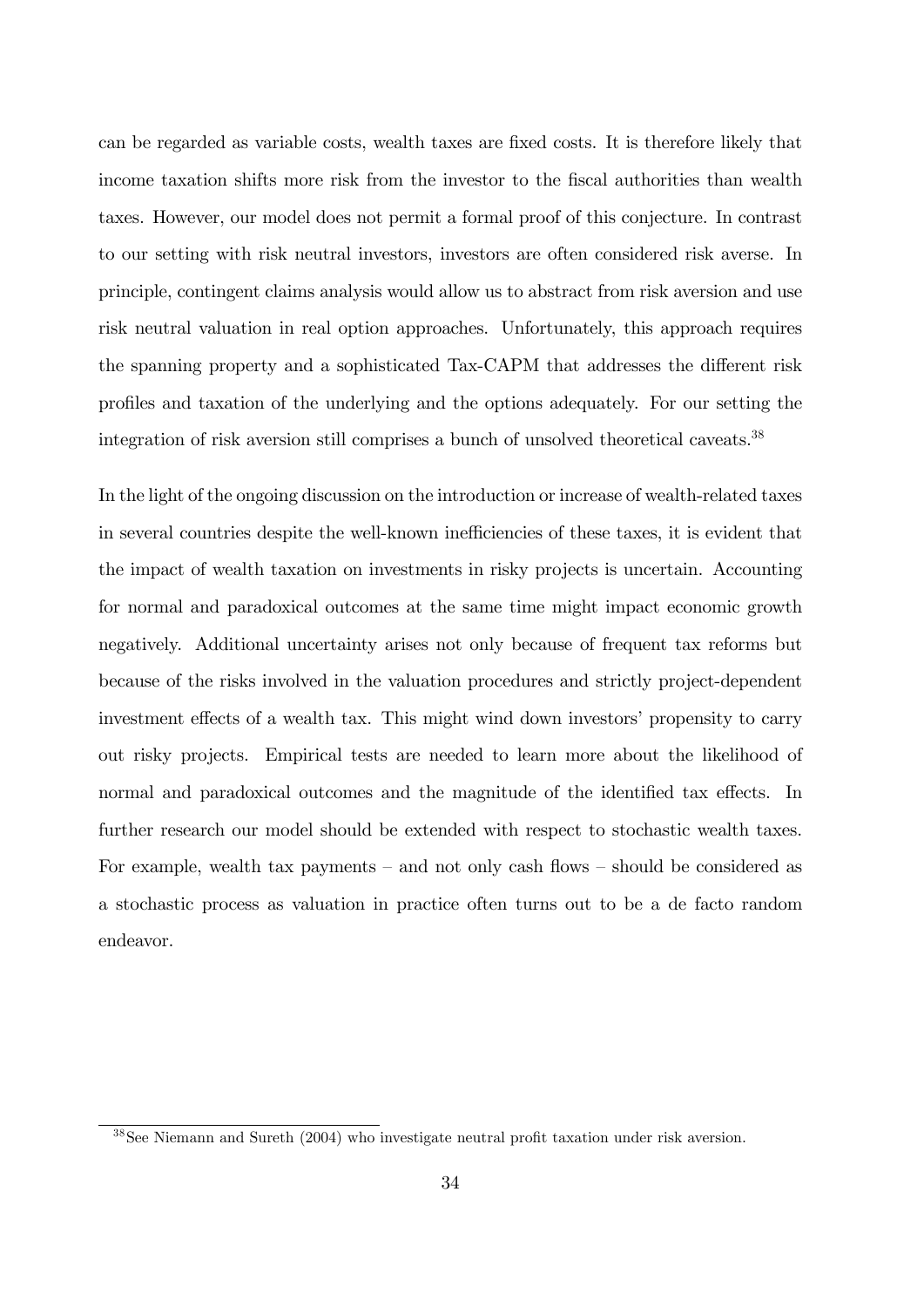## References

- Agliardi, E. (2001). Taxation and Investment Decisions: A Real Options Approach. Australian Economic Papers, 40, 44–55. doi:10.1111/1467-8454.00112
- Allee, K. D., Lynch, D. P., Petroni, K. R., & Schroeder, J. H. (2015). Do Property Taxes Affect Real Operating Decisions and Market Prices for Crude Oil? Contemporary Accounting Research, 32, 736–762. doi:10.1111/1911-3846.12086
- Alvarez, L. H. R., & Koskela, E. (2008). Progressive Taxation, Tax Exemption, and Irreversible Investment under Uncertainty. Journal of Public Economic Theory, 10, 149–169. doi:10.1111/j.1467-9779.2008.00356.x
- Arnott, R. (2005). Neutral Property Taxation. Journal of Public Economic Theory, 7, 27<sup>-50</sup>. doi:10.1111/j.1467-9779.2005.00192.x
- Arnott, R., & Petrova, P. (2006). The Property Tax on Value: Deadweight Loss. International Tax and Public Finance, 13, 241-266. doi:10.3386/w8913
- Arslan, Y., Atabek, A., Hulagu, T., & Şahinöz, S. (2015). Expectation Errors, Uncertainty, and Economic Activity. Oxford Economic Papers,  $67, 634-660$ . doi:10.1093/oep  $/$ gpv $003$
- Atkinson, A. B. (1971). Capital Taxes, the Redistribution of Wealth and Individual Savings. Review of Economic Studies,  $38, 209-227$ . doi:10.2307/2296780
- Atkinson, T., Piketty, T., & Saez, E. (2011) Top Incomes in the Long Run of History. Journal of Economic Literature,  $49, 3-71.$  doi:10.1257/jel.49.1.3
- Auerbach, A. J. & Hassett, K. (2015). Capital Taxation in the Twenty-First Century. American Economic Review, 105, 38–42. doi:10.1257/aer.p20151058
- Bach, S., Beznoska, M., & Steiner, V. (2014). A Wealth Tax on the Rich to Bring down Public Debt? The Journal of Applied Public Economics, 35, 67–89. doi:10.1111/j.1475-5890.2014.12023.x
- Bachmann, R., Caballero, R. J., & Engel, E. M. R. A. (2013). Aggregate Implications of Lumpy Investment: New Evidence and a DSGE Model. American Economic Journal: Macroeconomics, 5, 29–67. doi:10.1257/mac.5.4.29
- Balogh, T. (1964). A Note on the Wealth Tax. The Economic Journal, 74, 221–224. doi:10.2307/2228157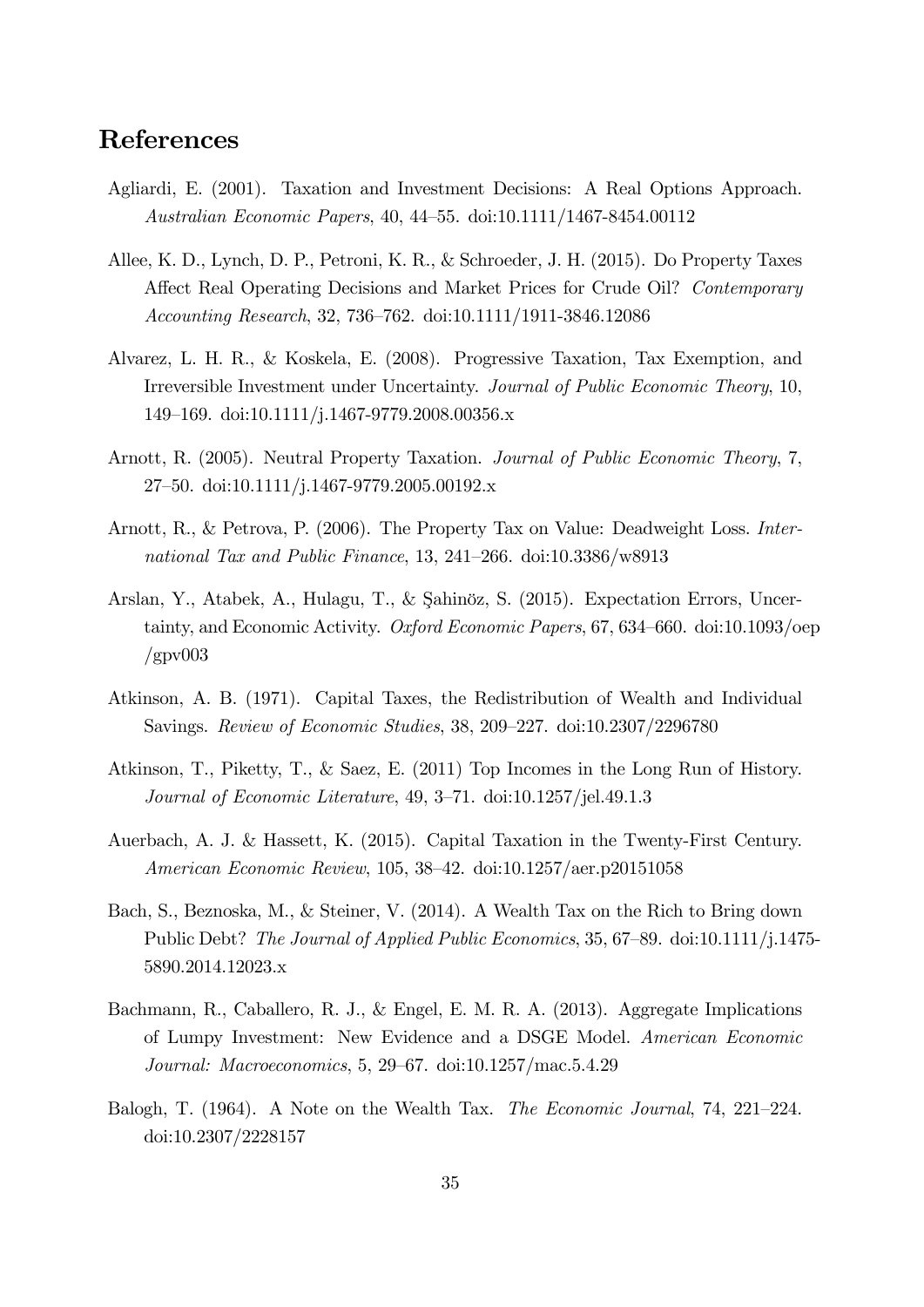- Bar-Ilan, A., & Strange, W. C. (1996). Investment Lags. American Economic Review, 86, 610–622. Retrieved from http://www.jstor.org/stable/2118214
- Bentick, B. L. (1979). The Impact of Taxation and Valuation Practices on Timing and Efficiency of Land Use. Journal of Political Economy, 87, 859–868. doi:10.1086/260797
- Bird, R. M. (1991). The Taxation of Personal Wealth in International Perspective. Canadian Public Policy, 17, 322–334. doi:10.2307/3551639
- BMF (2013). Die wichtigsten Steuern im internationalen Vergleich. Berlin: Bundesministerium der Finanzen.
- Brennan, G., & Nellor, D. (1982). Wealth, Consumption and Tax Neutrality. National Tax Journal, 35, 427–436. Retrieved from http://www.jstor.org/stable/41862456
- Burbidge, J. (1991). The Allocative and Efficiency Effects of Wealth Taxes. Canadian Public Policy, 17, 264–278. doi:10.2307/3551636
- Cnossen, S., & Bovenberg, L. (2001). Fundamental Tax Reform in The Netherlands. *International Tax and Public Finance*, 8, 471–484. doi:10.1023/A:1011287428702
- Craft, E. D., & Schmidt, R. M. (2005). An Analysis of the Effects of Vehicle Property Taxes on Vehicle Demand. National Tax Journal, 58, 697-720. Retrieved from http://www.jstor.org/stable/41790299
- Damodaran, A. (2011). The Little Book of Valuation. New York City, NY: Wiley.
- Davies, J. B. (1991). The Distributive Effects of Wealth Taxes. Canadian Public Policy, 17, 279–308. doi:10.2307/3551637
- Dixit, A. K., & Pindyck, R. S. (1994). Investment under Uncertainty. Princeton, NJ: Princeton University Press.
- Dye, R. F., McGuire, T. G., & Merriman, D. F. (2001). The Impact of Property Taxes and Property Tax Classification on Business Activity in the Chicago Metropolitan Area. *Journal of Regional Science*,  $41, 757–777$ . doi:10.1111/0022-4146.00242
- Edson, C. (2012). The Capital Constraining effects of the Norwegian Wealth Tax (Discussion Papers No. 724). Oslo: Statistics Norway Research Department. Retrieved from https://www.ssb.no/a/publikasjoner/pdf/DP/dp724.pdf
- EY (2014a). Worldwide Corporate Tax Guide 2014. London: EYGM.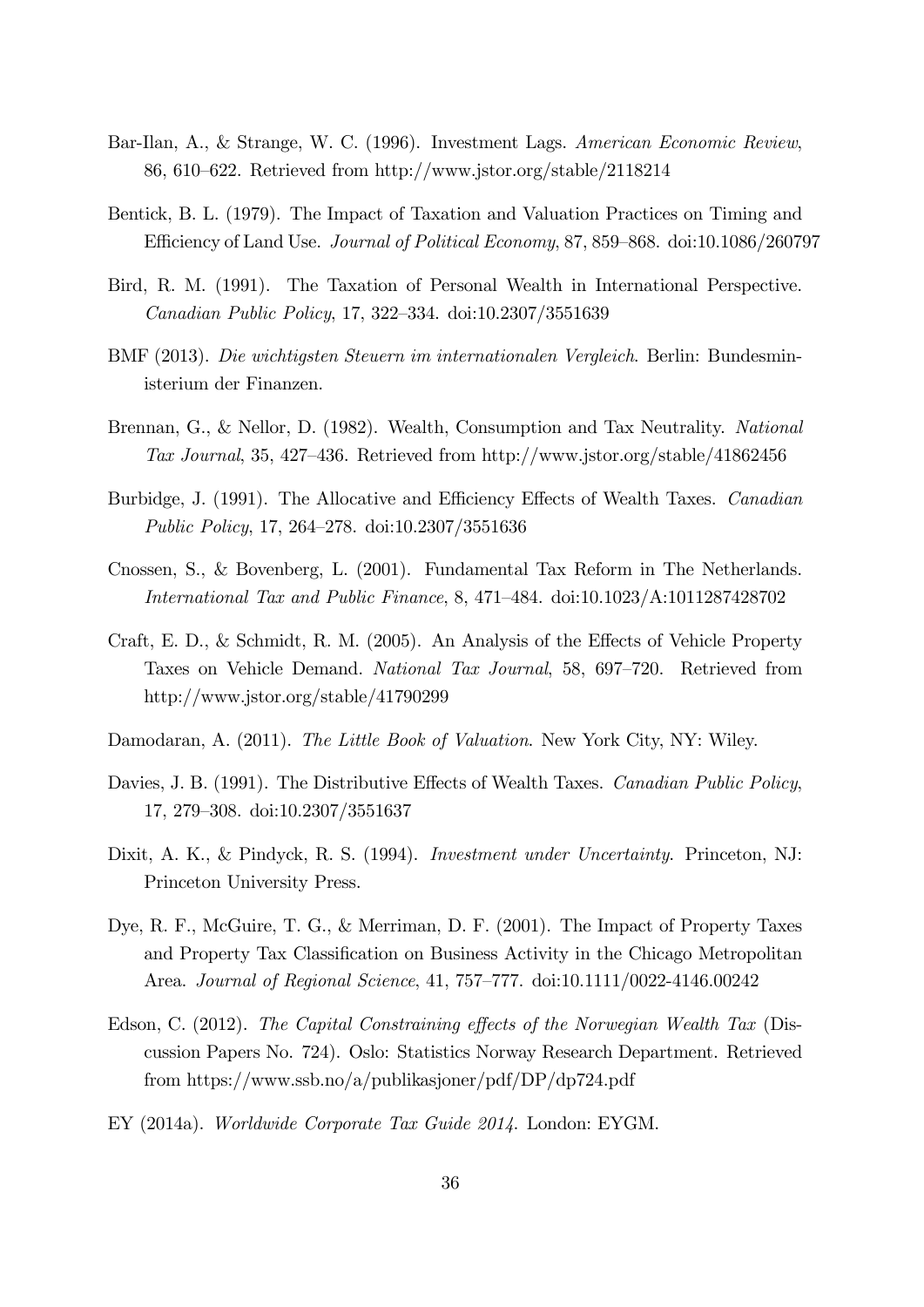- EY (2014b). Worldwide Personal Tax Guide. Income Tax, Social Security and Immigration 2013-2014. London: EYGM.
- Fisher, I. (1930). The Theory of Interest, reprint of New York 1930: The Macmillan, New York 1970: Augustus M. Kelley.
- Georgi, A. A. (1994). Steuern in der Investitionsplanung: eine Analyse der Entscheidungsrelevanz von Ertrag- und Substanzsteuern. Hamburg: S+W Steuer- und Wirtschaftsverlag.
- Glennerster, H. (2012). Why Was a Wealth Tax for the UK Abandoned? Lessons for the Policy Process and Tackling Wealth Inequality. Journal of Social Policy, 41, 233ñ249. doi:10.1017/S0047279411000602
- Grenadier, S. R. (1996). The Strategic Exercise of Options: Development Cascades and Overbuilding in Real Estate Markets. Journal of Finance, 51, 1653-1679. doi:10.1111/j.1540-6261.1996.tb05221.x
- Grenadier, S. R. (2002). Option Exercise Games: An Application to the Equilibrium Investment Strategies of Firms. Review of Financial Studies,  $15, 691-721$ . doi:10.1093/rfs/15.3.691
- Grenadier, S. R., & Wang, N. (2005). Investment Timing, Agency, and Information. Journal of Financial Economics, 75, 493–533. doi:10.1016/j.jfineco.2004.02.004
- Gries, T., Prior, U., & Sureth, C. (2012). A Tax Paradox for Investment Decisions under Uncertainty. Journal of Public Economic Theory, 14, 521–545. doi:10.1111/j.1467-9779.2012.01547.x
- Hansson, A. (2008). The Wealth Tax and Entrepreneurial Activity. Journal of Entrepreneurship, 17, 137–156. doi:10.1177/097135570801700203
- Hirshleifer, J. (1958). On the Theory of Optimal Investment Decisions. Journal of Political Economy, 66, 329–352. doi:10.1086/258057
- Hoppe, T., Maiterth, R., & Sureth, C. (2015). Vermögensteuer und ihre Implikationen für den Wirtschaftsstandort Deutschland – eine betriebswirtschaftliche Analyse (Discussion Paper No. 181). Berlin: arqus Quantitative Research in Taxation. Retrieved from http://www.arqus.info/mobile/paper/arqus\_181.pdf, available at SSRN: http://ssrn.com/abstract=2548398 or http://dx.doi.org/10.2139/ssrn.2548398
- IBFD (2015). Tax Research Database. Amsterdam: IBFD.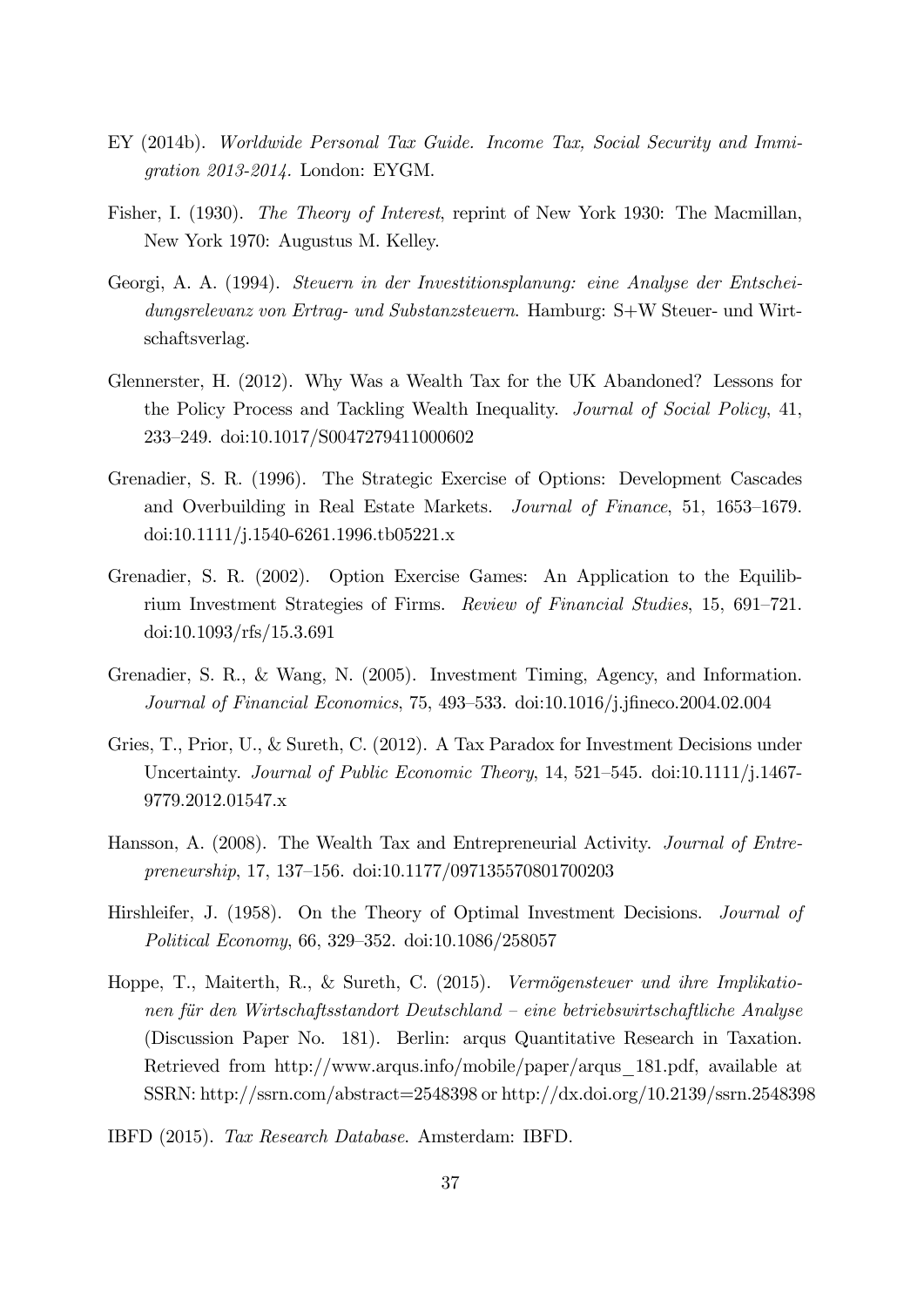- IMF  $(2013)$ . World Economic and Financial Surveys: Fiscal Monitor Taxing Times. Washington, DC: International Monetary Fund.
- IMF (2014). Fiscal Policy and Income Inequality. IMF Policy Paper. Washington, DC: International Monetary Fund.
- Keuschnigg, C., Fortin, I., Schönpflug, K., Schuster, P., Schwab, T., & Schwarzbauer, W. (2013). Zur Besteuerung von Vermögen in Österreich. Aufkommen, Verteilung und ökonomische Effekte. Vienna: Institute for Advanced Studies. Retrieved from https://www.ihs.ac.at/publications/lib/IHSPR6031081.pdf
- King, M. A., & Fullerton, D. (1984). The Taxation of Income from Capital. A Comparative Study of the United States, the United Kingdom, Sweden, and West Germany. Chicago, IL, London: University of Chicago Press. doi:10.2307/2553883
- Kocherlakota, N. R. (2005). Zero Expected Wealth Taxes: A Mirrlees Approach to Dynamic Optimal Taxation. Econometrica, 73, 1587–1621. doi:10.1111/j.1468-0262.2005.00630.x
- KPMG (2012a). KPMGís Individual Income Tax and Social Security Rate Survey 2012. kpmg.com/socialmedia: KPMG International.
- KPMG (2012b). Vermögensteuer wer besteuert wie? Frankfurt a.M.: KPMG.
- Laux, C. (2012). Financial Instruments, Financial Reporting, and Financial Stability. Accounting and Business Research, 42, 239-260. doi:10.1080/00014788.2012.681857
- Laux, C., & Leuz, C. (2009). The Crisis of Fair-Value Accounting: Making Sense of the Recent Debate. Accounting, Organizations and Society, 34, 826–834. doi:10.1016/j.aos. 2009.04.003
- Laux, C., & Leuz, C. (2010). Did Fair-Value Accounting Contribute to the Financial Crisis? Journal of Economic Perspectives, 24,  $93-118$ . doi: $10.1257/$ jep.24.1.93
- Maiterth, R., & Houben, H. (2012). Vermögensbesteuerung aus ökonomischer Sicht. In J. Hey, R. Maiterth, & H. Houben (Eds..), Zukunft der Vermögensbesteuerung. IFSt Schrift Nr. 483 (pp. 87–134). Berlin: Institut für Finanzen und Steuern.
- McDonald, R. L., & Siegel, D. R. (1985). Investment and the Valuation of Firms when there is an Option to Shut Down. *International Economic Review*, 26, 331–349. doi:10.2307/2526587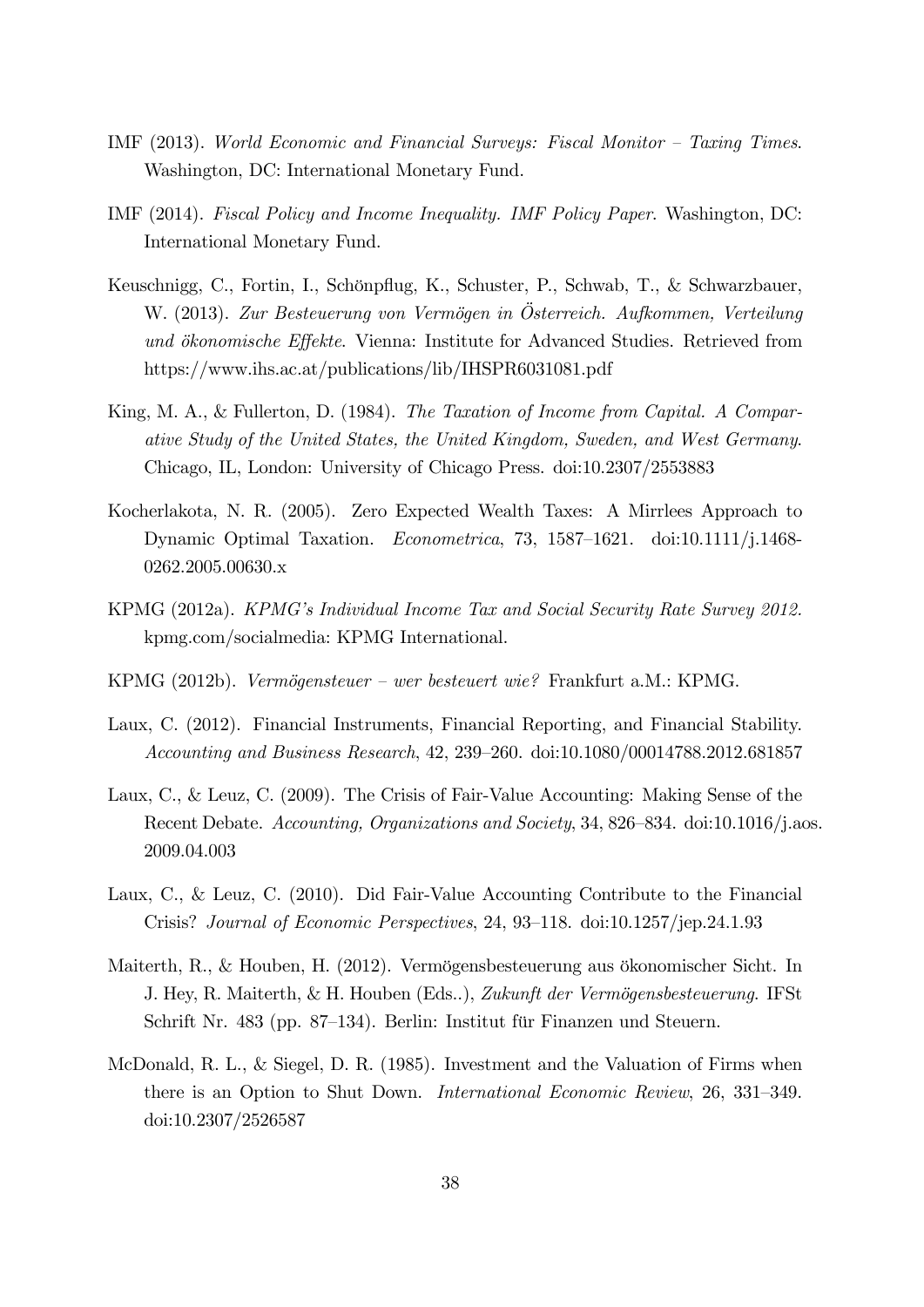Mellwig, W. (1985). Investition und Besteuerung. Wiesbaden: Gabler.

- Merton, R. C. (1973). Theory of Rational Option Pricing. Bell Journal of Economics, 4, 141-183. doi:10.2307/3003143
- Mehrmann, A., Schneider, G., & Sureth, C.  $(2012)$ . Asymmetric Taxation of Profits and Losses and its Influence on Investment Timing: Paradoxical Effects of Tax Increases. (Discussion Paper No. 134). Berlin: arqus, Quantitative Research in Taxation. Retrieved from http://www.arqus.info/mobile/paper/arqus\_134.pdf, available at SSRN: http://ssrn.com/abstract=2111475 or http://dx.doi.org/10.2139/ssrn.2111475
- Michalos, A. C. (1988). A Case for a Progressive Annual Net Wealth Tax. Public Affairs Quarterly, 2, 105–140. Retrieved from http://www.jstor.org/stable/40435679
- Mieszkowski, P. (1972). The Property Tax: an Excise Tax or a Profits Tax? Journal of Public Economics, 1, 73–96. doi:10.1016/0047-2727(72)90020-5
- Mills, D. E. (1981). The Non-Neutrality of Land Value Taxation. National Tax Journal, 34, 125–129. Retrieved from http://www.jstor.org/stable/41862356
- Mintz, J. M. (1991). The Role of Wealth Taxation in the Overall Tax System. Canadian Public Policy, 17, 248–263. doi:10.2307/3551635
- Müller, J. (2014). The Challenge of Assessing the Market Value of Private Companies Using a Standardized Combination Method for Tax Purposes – Lessons to be Learned from Past Experience. European Accounting Review, 23, 117–141. doi:10.1080/09638180.2012.746528
- Müller, J., & Sureth, C. (2011). Marktnahe Bewertung von Unternehmen nach der Erbschaftsteuerreform? Zeitschrift für betriebswirtschaftliche Forschung, 63, Special Issue  $63/11$ ,  $45–83$ .
- Musumeci, J. J., & Sansing, R. C. (2014): Corporate Tax Preferences: Identification and Accounting Measurement. Journal of the American Taxation Association, 36, 89–103. doi:10.2308/atax-50557
- Niemann, R. (1999a). Investitionsneutrale Steuersysteme unter Unsicherheit Eine realoptionstheoretische Analyse. Zeitschrift für Wirtschafts- und Sozialwissenschaften, 119, 251–371. Retrieved from https://www.wiso-net.de:443/document/BLIS 19 993351093851885920591451851121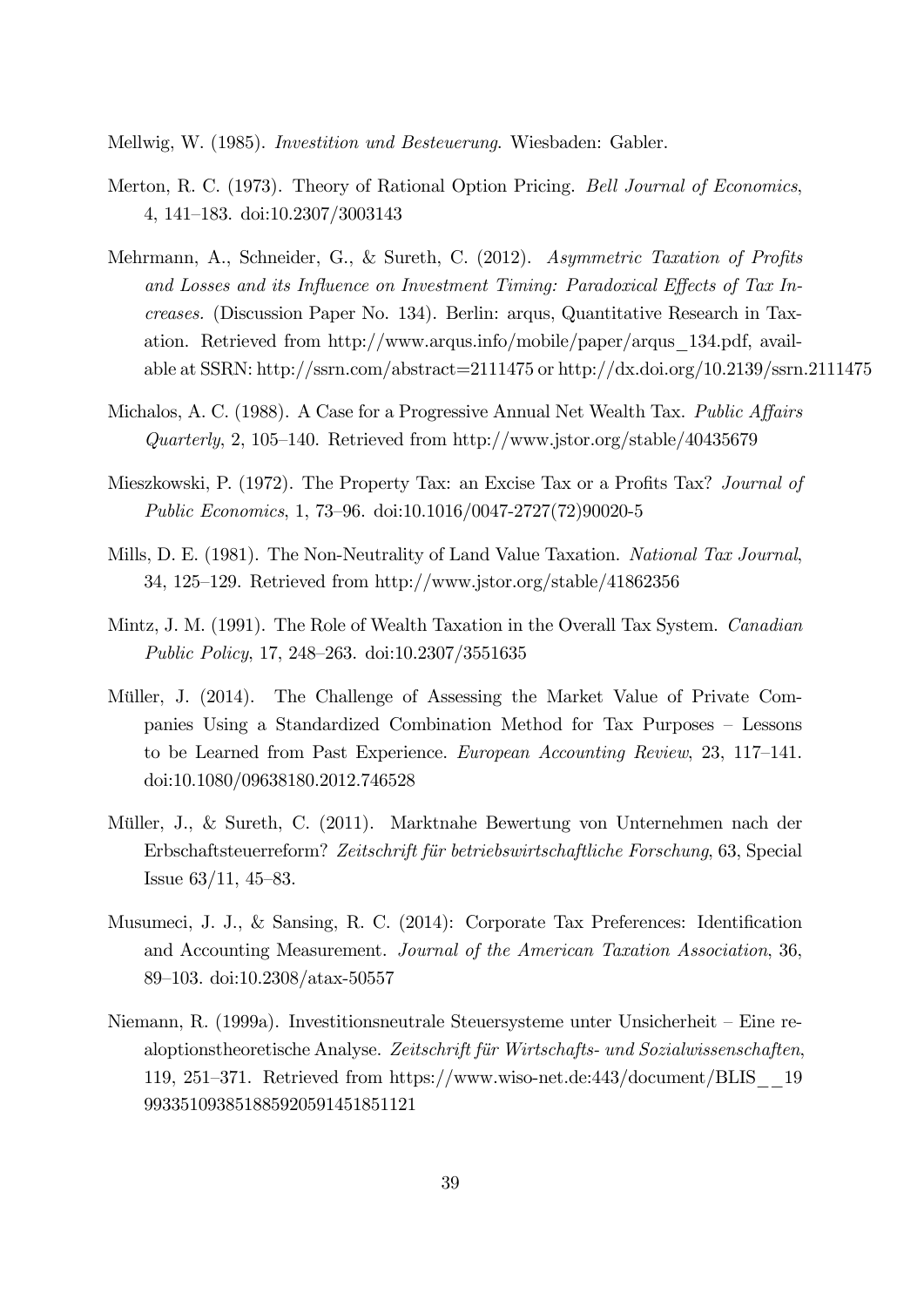- Niemann, R. (1999b). Neutral Taxation under Uncertainty. FinanzArchiv, 56, 51–66. Retrieved from http://www.jstor.org/stable/40912867
- Niemann, R., & Sureth, C. (2004). Tax Neutrality under Irreversibility and Risk Aversion. Economics Letters, 84, 43–47. doi:10.1016/j.econlet.2003.12.010
- Niemann, R., & Sureth, C. (2005). Capital Budgeting with Taxes under Uncertainty and Irreversibility. Journal of Economics and Statistics, 225, 77–95. Retrieved from http://www.jstor.org/stable/23813278
- Niemann, R., & Sureth, C. (2013). Sooner or Later? Paradoxical Investment Effects of Capital Gains Taxation under Simultaneous Investment and Abandonment Flexibility. European Accounting Review, 22, 367–390. doi:10.1080/09638180.2012.682781
- OECD (2014). Revenue Statistics, 1965-2013. Paris: OECD. doi:10.1787/rev\_stats-2014-en-fr
- OECD (2015). In It Together: Why Less Inequality Benefits All. Paris: OECD. doi:10.1787 /9789264235120-en
- Panteghini, P. M. (2001). Dual Income Taxation: The Choice of the Imputed Rate of Return. Finnish Economic Papers, 14, 5–13. Retrieved from http://www.taloustieteelli nenyhdistys.Ö/images/stories/fep/f2001\_1a.pdf
- Panteghini, P. M. (2004). Wide versus Narrow Tax Bases under Optimal Investment Timing. FinanzArchiv, 60, 482–493. Retrieved from http://www.jstor.org/stable/4 0913055
- Panteghini, P. M. (2005). Asymmetric Taxation under Incremental and Sequential Investment. Journal of Public Economic Theory, 7, 761–779. doi:10.1111/j.1467-9779.2005.00243.x
- Pennings, E. (2000). Taxes and Stimuli of Investment under Uncertainty. European Economic Review, 44, 383–391. doi:10.1016/S0014-2921(98)00078-6
- Piketty, T. (2014). Capital in the Twenty-First Century. Cambridge, MA, London: Harvard University Press.
- Piketty, T., & Saez, E. (2003). Income Inequality in the United States, 1913-1998. Quarterly Journal of Economics, 118, 1–39. doi:10.1162/00335530360535135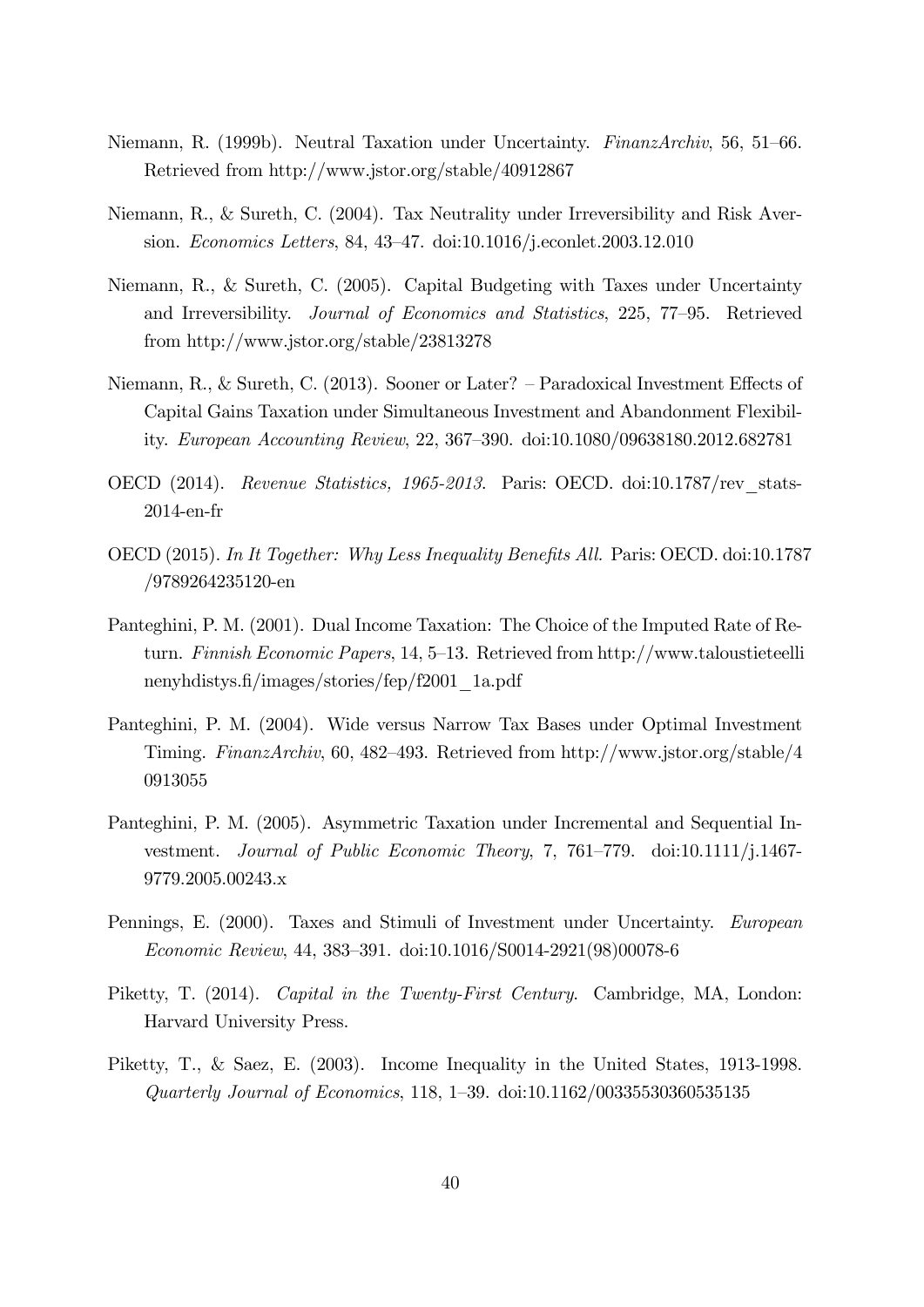- Riddick, L. A. & Whited, T. M. (2009). The Corporate Propensity to Save. Journal of Finance, 64, 1729–1766. doi:10.1111/j.1540-6261.2009.01478.x
- Ristea, L., & Trandafir, A.  $(2010)$ . Wealth Tax within Europe in the Context of a Possible Implementation in Romania – The Existing Wealth Tax and its Decline in Europe. Annals of the University of Petroşani, Economics, 10, 299–306. Retrieved from http://upet.ro/annals/economics/pdf/2010/20100228.pdf
- Saez, E., & Veall, M. (2005). The Evolution of High Income in Northern America. Lessons from Canadian Evidence. American Economic Review, 95, 831–849. doi:10.1 257/0002828054201404
- Schneider, G., & Sureth, C. (2010). Capitalized Investments with Entry and Exit Options and Paradoxical Tax Effects. Review of Managerial Science, 4, 149–169. doi:10.1007/s 11846-010-0040-7
- Schratzenstaller, M. (2011). Vermögensbesteuerung Chancen, Risiken und Gestaltungsmˆglichkeiten. Bonn: Abteilung Wirtschafts- und Sozialpolitik der Friedrich-Ebert-Stiftung.
- Siegel, T. (1982). Steuerwirkungen und Steuerpolitik in der Unternehmung. Würzburg et al.: Physica.
- Spengel, C., Evers L., & Evers, M. T. (2013). Probleme einer Vermögensteuer in Deutschland: Eine ökonomische Analyse. DIW-Vierteljahrshefte zur Wirtschaftsforschung, 82, 129–146. doi:10.3790/vjh.82.1.129
- Stiglitz, J. E. (1969). The Effects of Income, Wealth, and Capital Gains Taxation on Risk-Taking. The Quarterly Journal of Economics, 83, 263–283. Retrieved from http://www.jstor.org/stable/1883083
- Sureth, C. (1999). Der Einfluss von Steuern auf Investitionsentscheidungen bei Unsicherheit. Wiesbaden: Deutscher Universitäts-Verlag.
- Sureth, C. (2002). Partially Irreversible Investment Decisions and Taxation under Uncertainty – a Real Option Approach. German Economic Review, 3, 185–221. doi:10.1111/ 1468-0475.00057
- Sureth, C., & Maiterth, R. (2008). The Impact of Minimum Taxation by an Imputable Wealth Tax on Capital Budgeting and Business Strategy of German Companies. Review of Managerial Science, 2, 80–110. doi:10.1007/s11846-008-0016-z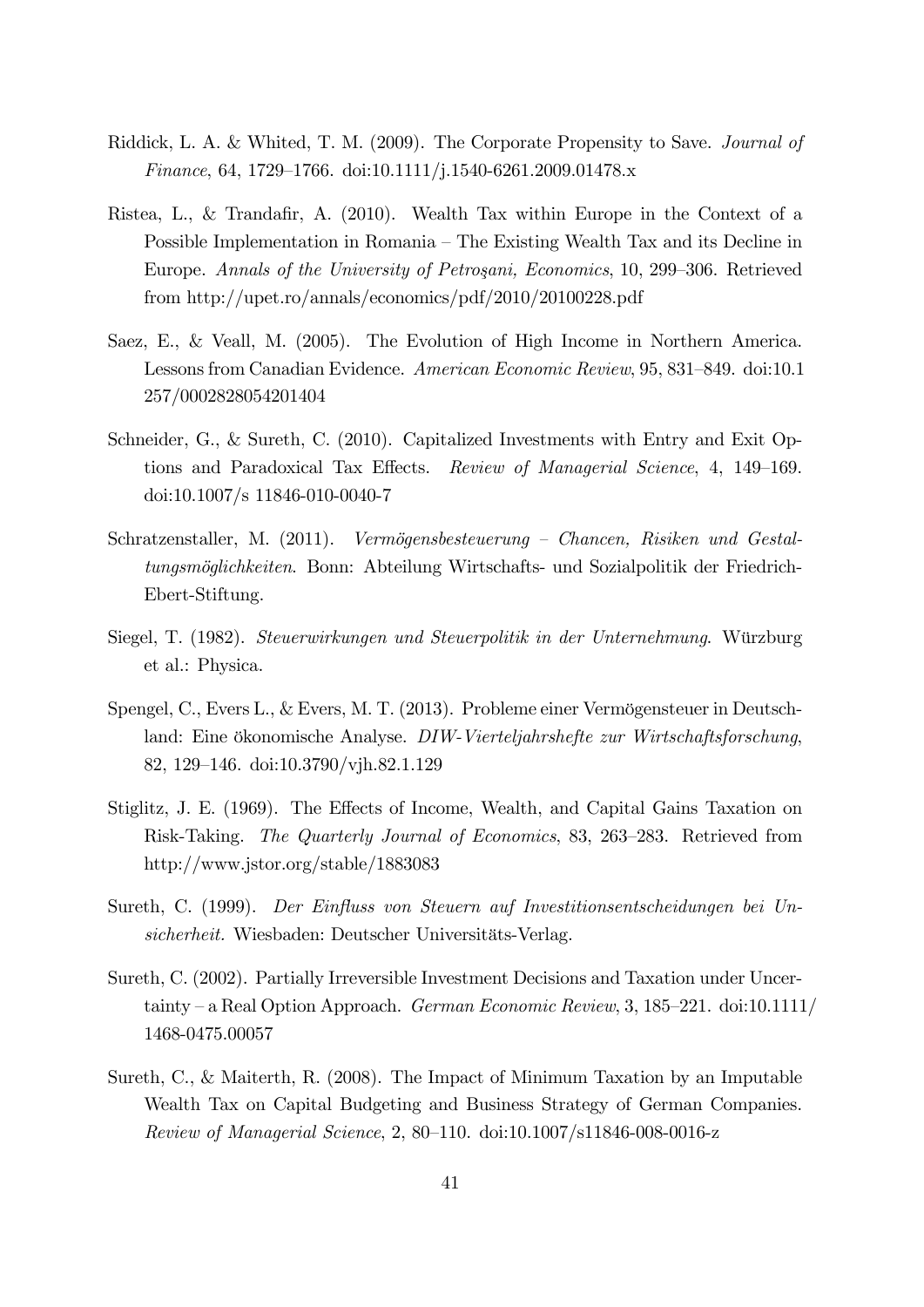- Thurow, L. C. (1972). Net Worth Taxes. National Tax Journal, 25, 417-423. Retrieved from http://web.a.ebscohost.com/ehost/pdfviewer/pdfviewer?sid=fa0b1f0c-6454-436 3-8ced-cece468fa213%40sessionmgr4001&vid=4&hid=4109
- Verfassungsgerichtshof Österreich (2007). Court Decision on the Austrian Estate Tax and Gift Tax. Reference Numbers VfGH 7.3.2007, G 54/06, and VfGH 15.6.2007, G 23/07.
- Vlassenko, I. (2001). Evaluation of the efficiency and fairness of British, French and Swedish property tax systems. Property Management, 19, 384–416. doi:10.1108/EUM0000000006239
- Wagner, F. W., & Dirrigl, H. (1980). Die Steuerplanung der Unternehmung. Stuttgart et al.: Fischer.
- Weeds, H. (2002). Strategic Delay in a Real Options Model of R&D Competition. Review of Economic Studies, 69, 729-747. doi:10.1111/1467-937X.t01-1-00029.
- Wijnbergen, S. v., & Estache, A. (1999). Evaluating the Minimum Asset Tax on Corporations: an Option Pricing Approach. Journal of Public Economics, 71, 75–96. doi:10.1016/S0047-2727(98)00050-4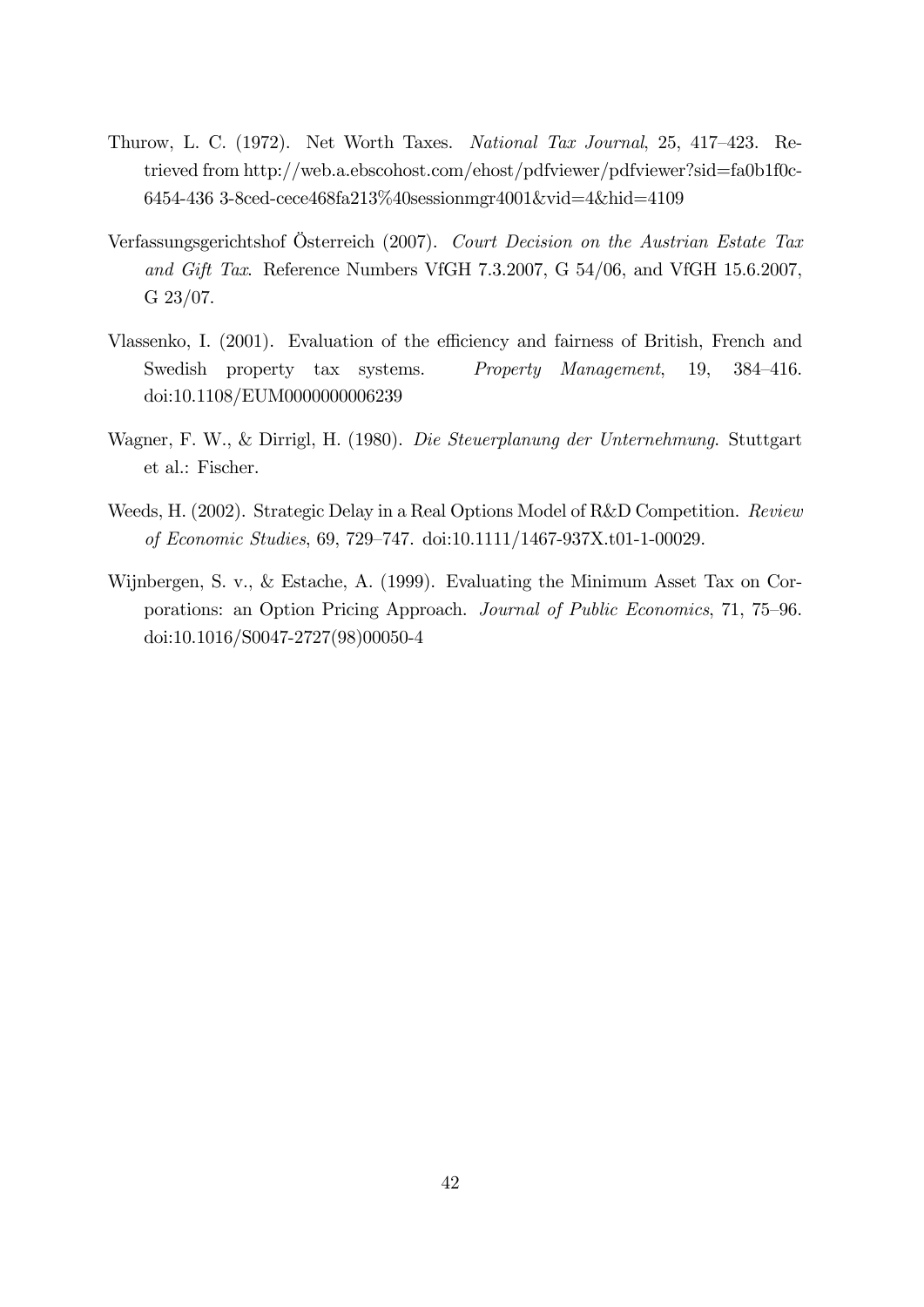## 6 Appendix

To describe in more detail which conditions induce normal or paradoxical tax effects, we compute the partial derivatives  $\partial \pi_0^{HC} / \partial \tau_\omega$  and  $\partial \pi_0^{HC} / \partial \gamma$  in some limiting cases.

The critical investment threshold for historical cost accounting is given by

$$
\pi_0^{HC} = \frac{\beta_\tau}{\beta_\tau - 1} \cdot \frac{r_\tau - \alpha}{1 - \tau_\pi} \cdot \left( 1 - \tau_\pi \frac{\delta_\pi}{r_\tau + \delta_\pi} + \tau_\omega \frac{\overline{W}_{HC}}{r_\tau + \delta_\omega} \right). \tag{46}
$$

To compute the partial derivatives with respect to  $\tau_\omega$  and  $\gamma$  we use the substitutions

$$
f = \frac{\beta_{\tau}}{\beta_{\tau} - 1},\tag{47}
$$

$$
g = \frac{r_{\tau} - \alpha}{1 - \tau_{\pi}},\tag{48}
$$

$$
h = 1 - \tau_{\pi} \frac{\delta_{\pi}}{r_{\tau} + \delta_{\pi}} + \tau_{\omega} \frac{W_{HC}}{r_{\tau} + \delta_{\omega}}, \tag{49}
$$

so that the critical investment threshold can be written as  $\pi_0^{HC} = f \cdot g \cdot h$ . Consequently, we have

$$
\frac{\partial \pi_0^{HC}}{\partial \tau_\omega} = \frac{\partial f}{\partial \tau_\omega} \cdot g \cdot h + f \cdot \frac{\partial g}{\partial \tau_\omega} \cdot h + f \cdot g \cdot \frac{\partial h}{\partial \tau_\omega},\tag{50}
$$

with

$$
\frac{\partial f}{\partial \tau_{\omega}} = \frac{\gamma}{\sigma^2 (\beta_{\tau} - 1)^2 (\beta_{\tau} - \frac{1}{2} + \frac{\alpha}{\sigma^2})} \ge 0,
$$
\n(51)

$$
\frac{\partial g}{\partial \tau_{\omega}} = \frac{-\gamma}{1 - \tau_{\pi}} \le 0,\tag{52}
$$

$$
\frac{\partial h}{\partial \tau_{\omega}} = \frac{\overline{W}_{HC} \left[ r \left( 1 - \tau_r \right) + \delta_{\omega} \right]}{\left( r_{\tau} + \delta_{\omega} \right)^2} - \frac{\gamma \tau_{\pi} \delta_{\pi}}{\left( r_{\tau} + \delta_{\pi} \right)^2} \gtrless 0. \tag{53}
$$

Substitution and further transformation yields

$$
\frac{\partial \pi_0^{HC}}{\partial \tau_{\omega}} = \underbrace{\left(1 - \frac{\tau_{\pi} \delta_{\pi}}{r_{\tau} + \delta_{\pi}} + \frac{\tau_{\omega} \overline{W}_{HC}}{r_{\tau} + \delta_{\omega}}\right) \cdot \frac{\gamma}{1 - \tau_{\pi}}}_{\geq 0} \left[\underbrace{\frac{r_{\tau} - \alpha}{\sigma^2 (\beta_{\tau} - 1)^2 (\beta_{\tau} - \frac{1}{2} + \frac{\alpha}{\sigma^2})}}_{> 0} - \underbrace{\frac{\beta_{\tau}}{\beta_{\tau} - 1}}_{> 0}\right] \cdot \underbrace{\frac{\beta_{\tau}}{\beta_{\tau} - 1}}_{\geq 0} + \underbrace{\frac{\beta_{\tau}}{\beta_{\tau} - 1} \cdot \frac{r_{\tau} - \alpha}{1 - \tau_{\pi}}}_{\geq 0} \underbrace{\left[\frac{\overline{W}_{HC} \left[r(1 - \tau_{r}) + \delta_{\omega}\right]}{(r_{\tau} + \delta_{\omega})^2} - \frac{\gamma \tau_{\pi} \delta_{\pi}}{(r_{\tau} + \delta_{\pi})^2}\right]}_{\geq 0}.
$$
\n(54)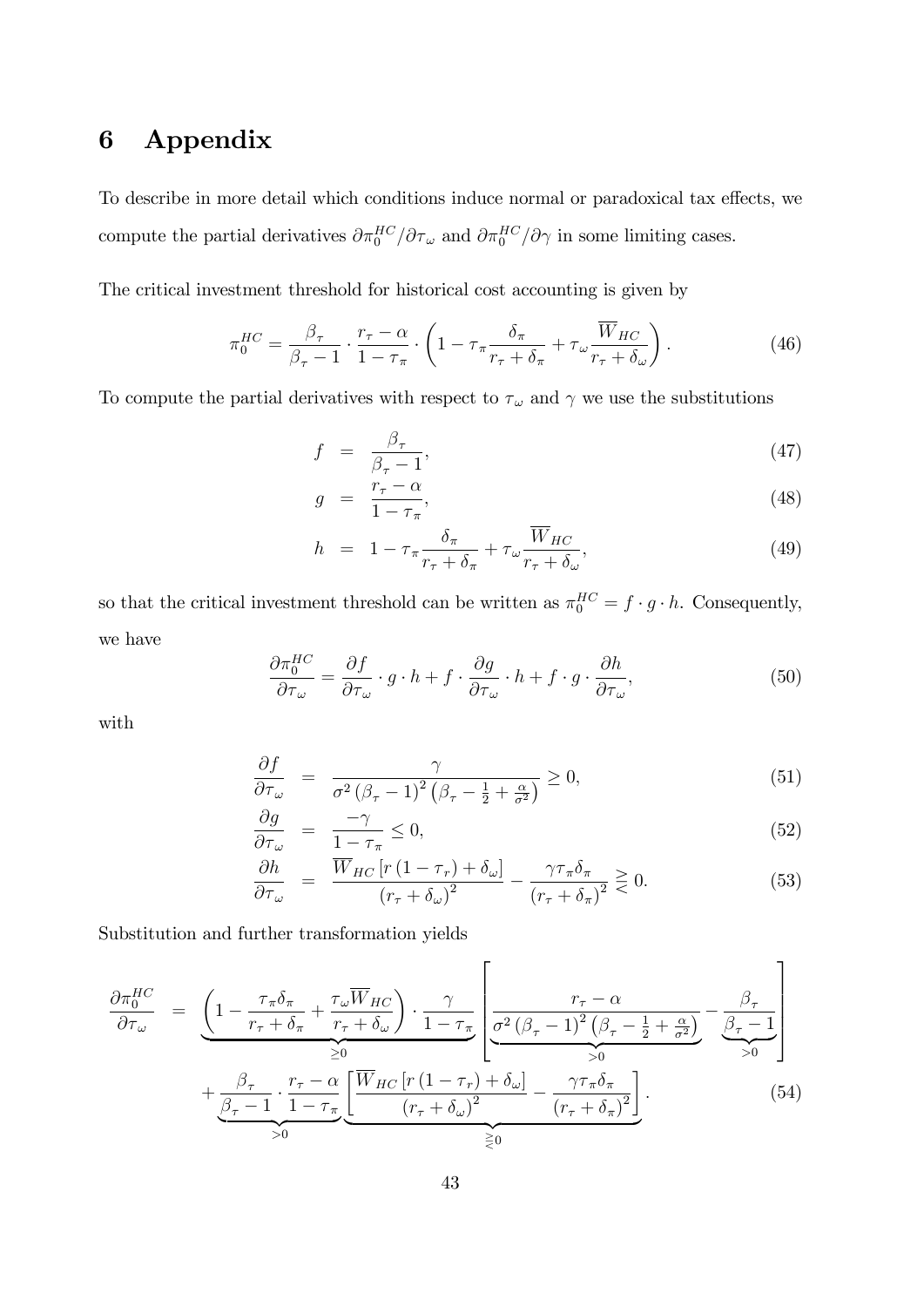Although this expression is too complicated for a general discussion, it is possible to derive the algebraic sign of the partial derivative for some limiting cases.

**Proposition 6** In the limiting case of no uncertainty  $(\sigma \to 0)$ , the effect of increasing the capital tax rate is indeterminate.

Proof.

$$
\lim_{\sigma \to 0} \frac{\partial \pi_0^{HC}}{\partial \tau_{\omega}} = \frac{1}{1 - \tau_{\pi}} \left( -\gamma - \frac{\overline{W}_{HC} \gamma \tau_{\omega}}{r_{\tau} + \delta_{\omega}} + \frac{\gamma \tau_{\pi} \delta_{\pi}}{r_{\tau} + \delta_{\pi}} \right) \n+ \frac{r_{\tau} - \alpha}{1 - \tau_{\pi}} \left[ \frac{\overline{W}_{HC} \left[ r \left( 1 - \tau_{r} \right) + \delta_{\omega} \right]}{\left( r_{\tau} + \delta_{\omega} \right)^{2}} - \frac{\gamma \tau_{\pi} \delta_{\pi}}{\left( r_{\tau} + \delta_{\pi} \right)^{2}} \right] \n= \underbrace{g}_{>0} \left( \frac{\partial h}{\partial \tau_{\omega}} - \frac{\gamma \cdot h}{r_{\tau} - \alpha} \right) . \tag{55}
$$

 $\blacksquare$ 

**Proposition 7** In the limiting case of uncertainty approaching infinity  $(\sigma \to \infty)$ , the effect of increasing the capital tax rate is indeterminate.

Proof.

$$
\lim_{\sigma \to \infty} \frac{\partial \pi_0^{HC}}{\partial \tau_{\omega}} = \lim_{\sigma \to \infty} \left[ h \cdot \left( \frac{\partial f}{\partial \tau_{\omega}} \cdot g + f \cdot \frac{\partial g}{\partial \tau_{\omega}} \right) + f \cdot g \cdot \frac{\partial h}{\partial \tau_{\omega}} \right]
$$
\n
$$
= h \cdot \lim_{\sigma \to \infty} \left( \frac{\partial f}{\partial \tau_{\omega}} \cdot g + f \cdot \frac{\partial g}{\partial \tau_{\omega}} \right) + g \cdot \frac{\partial h}{\partial \tau_{\omega}} \cdot \lim_{\sigma \to \infty} f
$$
\n
$$
= -\frac{2\gamma}{1 - \tau_{\pi}} \cdot h + g \cdot \frac{\partial h}{\partial \tau_{\omega}} \cdot \infty
$$
\n
$$
= \infty \cdot \text{sgn} \left[ \frac{\partial h}{\partial \tau_{\omega}} \right]. \tag{56}
$$

 $\blacksquare$ 

The results of these extreme cases indicate that the impact of increasing the wealth tax rate largely depends on the valuation of the project as long as the default alternative is (at least partially,  $0 < \gamma \le 1$ ) subject to wealth taxation. The degree of uncertainty is crucial for the likelihood of paradoxical investor reactions.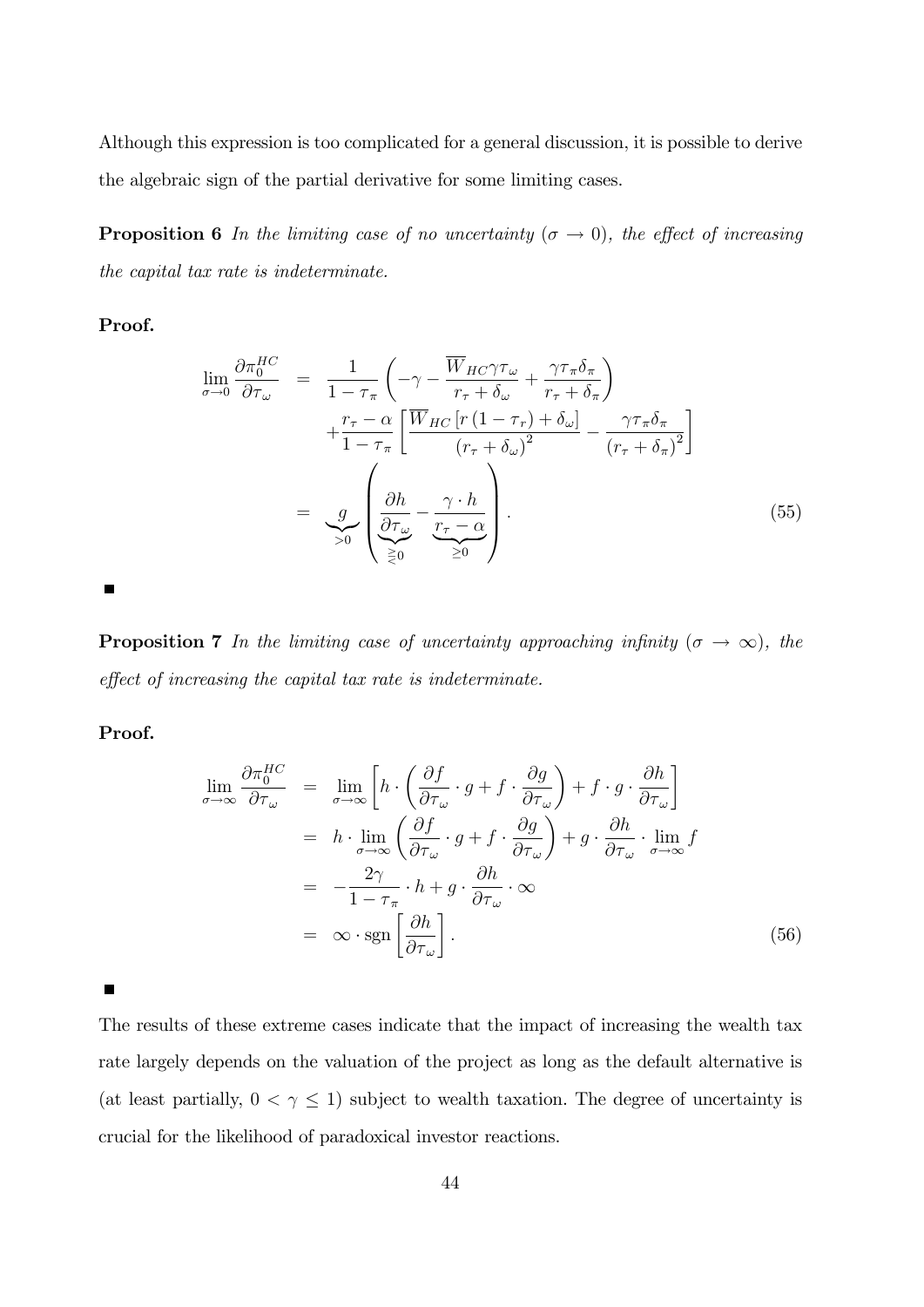Considering the impact of wealth taxation of the default alternative, we have a very similar partial derivative

$$
\frac{\partial \pi_0^{HC}}{\partial \gamma} = \frac{\partial f}{\partial \gamma} \cdot g \cdot h + f \cdot \frac{\partial g}{\partial \gamma} \cdot h + f \cdot g \cdot \frac{\partial h}{\partial \gamma},\tag{57}
$$

with

$$
\frac{\partial f}{\partial \gamma} = \frac{\tau_{\omega}}{\sigma^2 (\beta_{\tau} - 1)^2 (\beta_{\tau} - \frac{1}{2} + \frac{\alpha}{\sigma^2})} \ge 0,
$$
\n(58)

$$
\frac{\partial g}{\partial \gamma} = \frac{-\tau_{\omega}}{1 - \tau_{\pi}} \le 0,\tag{59}
$$

$$
\frac{\partial h}{\partial \gamma} = \frac{\tau_{\omega}^2 \overline{W}_{HC}}{(r_{\tau} + \delta_{\omega})^2} - \frac{\tau_{\omega} \tau_{\pi} \delta_{\pi}}{(r_{\tau} + \delta_{\pi})^2} \gtrless 0. \tag{60}
$$

Substitution and further transformation yields

$$
\frac{\partial \pi_0^{HC}}{\partial \gamma} = \underbrace{\left(1 - \frac{\tau_\pi \delta_\pi}{r_\tau + \delta_\pi} + \frac{\tau_\omega \overline{W}_{HC}}{r_\tau + \delta_\omega}\right) \cdot \frac{\tau_\omega}{1 - \tau_\pi}}_{\geq 0} \underbrace{\left[\frac{r_\tau - \alpha}{\sigma^2 (\beta_\tau - 1)^2 (\beta_\tau - \frac{1}{2} + \frac{\alpha}{\sigma^2})} - \frac{\beta_\tau}{\beta_\tau - 1}\right]}_{> 0} + \underbrace{\tau_\omega \cdot \frac{\beta_\tau}{\beta_\tau - 1} \cdot \frac{r_\tau - \alpha}{1 - \tau_\pi} \underbrace{\left[\frac{\tau_\omega \overline{W}_{HC}}{(r_\tau + \delta_\omega)^2} - \frac{\tau_\pi \delta_\pi}{(r_\tau + \delta_\pi)^2}\right]}_{\geq 0}.
$$
\n(61)

**Proposition 8** In the limiting case of pre-tax interest rates approaching infinity ( $r \rightarrow$  $\infty$ ), increasing the capital-taxable fraction of the default alternative always reduces the critical investment threshold.

#### Proof.

$$
\lim_{r \to \infty} \frac{\partial \pi_0^{HC}}{\partial \gamma} = \frac{-\tau_\omega}{1 - \tau_\pi} < 0. \tag{62}
$$

 $\blacksquare$ 

**Proposition 9** In the limiting case of no uncertainty  $(\sigma \to 0)$ , the effect of increasing the capital-taxable fraction of the default alternative is indeterminate.